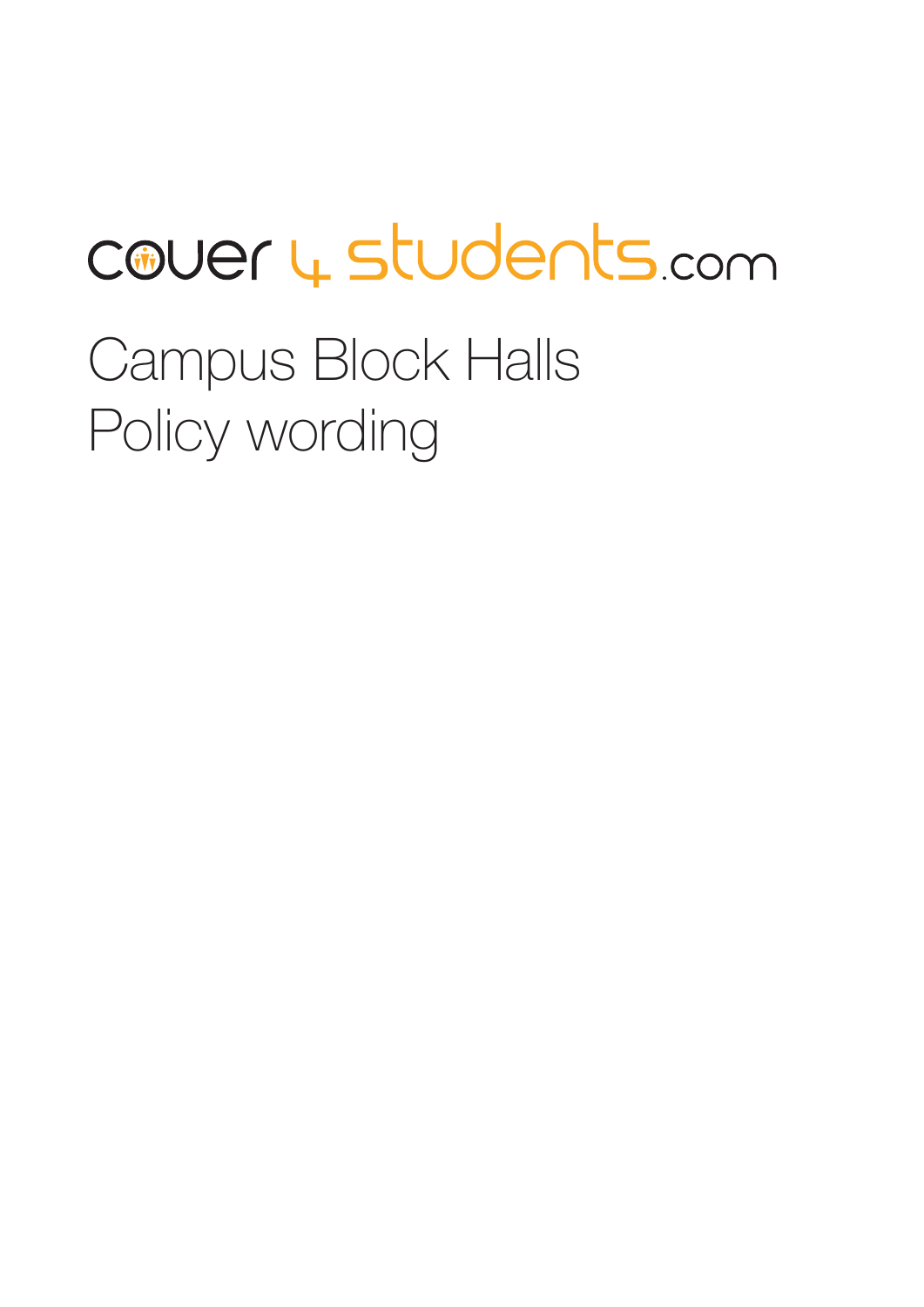## **Your Campus Block Halls Possessions Policy**

## **CONTENTS**

| <b>INDEX</b>            | <b>PAGE</b> |
|-------------------------|-------------|
| Your Possessions Policy | 2           |
| Definitions             | $4 - 7$     |

## COVER SECTIONS

| Section 1                                | Personal Possessions Within The Insured Address                                         | $8 - 10$  |
|------------------------------------------|-----------------------------------------------------------------------------------------|-----------|
|                                          | (A) Replacement Locks & Keys                                                            | 9         |
|                                          | (B) Food Spoilage: Failure Of Fridge/Freezer                                            | 10<br>10  |
| Section 2                                | (C) Damage To Clothing: Failure Of Laundry Equipment                                    | 10        |
|                                          | (A) Desktop Computer Equipment   Room Only                                              | 11        |
| Section 3                                | (B) iPad's, Laptop's & Portable Computer Equipment   Room only<br><b>Vacation Cover</b> | 11        |
| Section 4                                | Course Fees & Rental Protection                                                         | 12        |
| Section 5                                | <b>Criminal Assault</b>                                                                 | 12        |
| Section 6                                | Legal Expenses                                                                          | $13 - 19$ |
|                                          | • Definitions                                                                           | 13        |
|                                          | • Cover                                                                                 | $14 - 15$ |
|                                          | • General Exclusions - Legal Expenses Section Only                                      | 16        |
|                                          | • General Conditions - Legal Expenses Section Only                                      | $17 - 18$ |
| Section 7                                | <b>Accidental Damage</b>                                                                | 20        |
| Section 8                                | <b>Personal Accident</b>                                                                | 21        |
| Section 9                                | <b>Credit Cards</b>                                                                     | 22        |
| Section 10                               | Personal Money                                                                          | 22        |
| Section 11                               | College   University Property On Loan                                                   | 22        |
| Section 12A                              | Landlords Property   Tenants Liability                                                  | 23        |
| Section 12B                              | Accidental Damage To Landlords Property   Tenants Liability                             | 23        |
| Section 13                               | Accidental Death, Injury or Illness Of A Financially                                    |           |
|                                          | Supporting Parent Or Guardian                                                           | 24        |
| Section 14                               | Legal Liability                                                                         | 25        |
| Section 15                               | Specified Items   Cover Anywhere Within The UK                                          | 26        |
| Section 16                               | Mobile Phones   Cover Anywhere Within The UK                                            | 27        |
| Section 17                               | Pedal Cycles   Cover Anywhere Within The UK (Within Europe                              |           |
|                                          | For Up To 45 Days)                                                                      | 28-30     |
| Section 18                               | <b>Digital Download Cover</b>                                                           | 30        |
| Section 19                               | <b>Examination And Coursework</b>                                                       | 31        |
| Section 20                               | Photographic Equipment   Cover Anywhere Within The UK                                   | $31 - 33$ |
| Section 21                               | Musical Instruments: Cover Anywhere Within The UK                                       | 34        |
| Section 22                               | Unspecified Items   Cover Anywhere Within The UK                                        | 35<br>36  |
| Section 23                               | International Student Repatriation Cover<br><b>Excess Protection Cover</b>              | 37        |
| Section 24<br>Section 25                 | <b>Emergency Accommodation Costs</b>                                                    | 38        |
| Section 26                               | <b>Emergency Clothing Allowance</b>                                                     | 38        |
| Section 27                               | <b>Rent Guarantor</b>                                                                   | 38-39     |
| <b>Basis Of Settling Claims</b>          |                                                                                         | 40        |
| <b>Claims Conditions</b>                 |                                                                                         | 41        |
|                                          | General Conditions Applicable To Your Whole Policy                                      | 42-43     |
|                                          | General Exclusions Applicable To Your Whole Policy                                      | 43-44     |
| How To Make A Claim                      |                                                                                         | 44        |
| <b>Complaints Procedure</b><br>$45 - 46$ |                                                                                         |           |
| <b>Data Protection Notice</b>            |                                                                                         | 47        |
|                                          | <b>Financial Services Compensation Scheme</b>                                           | 48        |
| <b>Important Contacts</b>                |                                                                                         | 49        |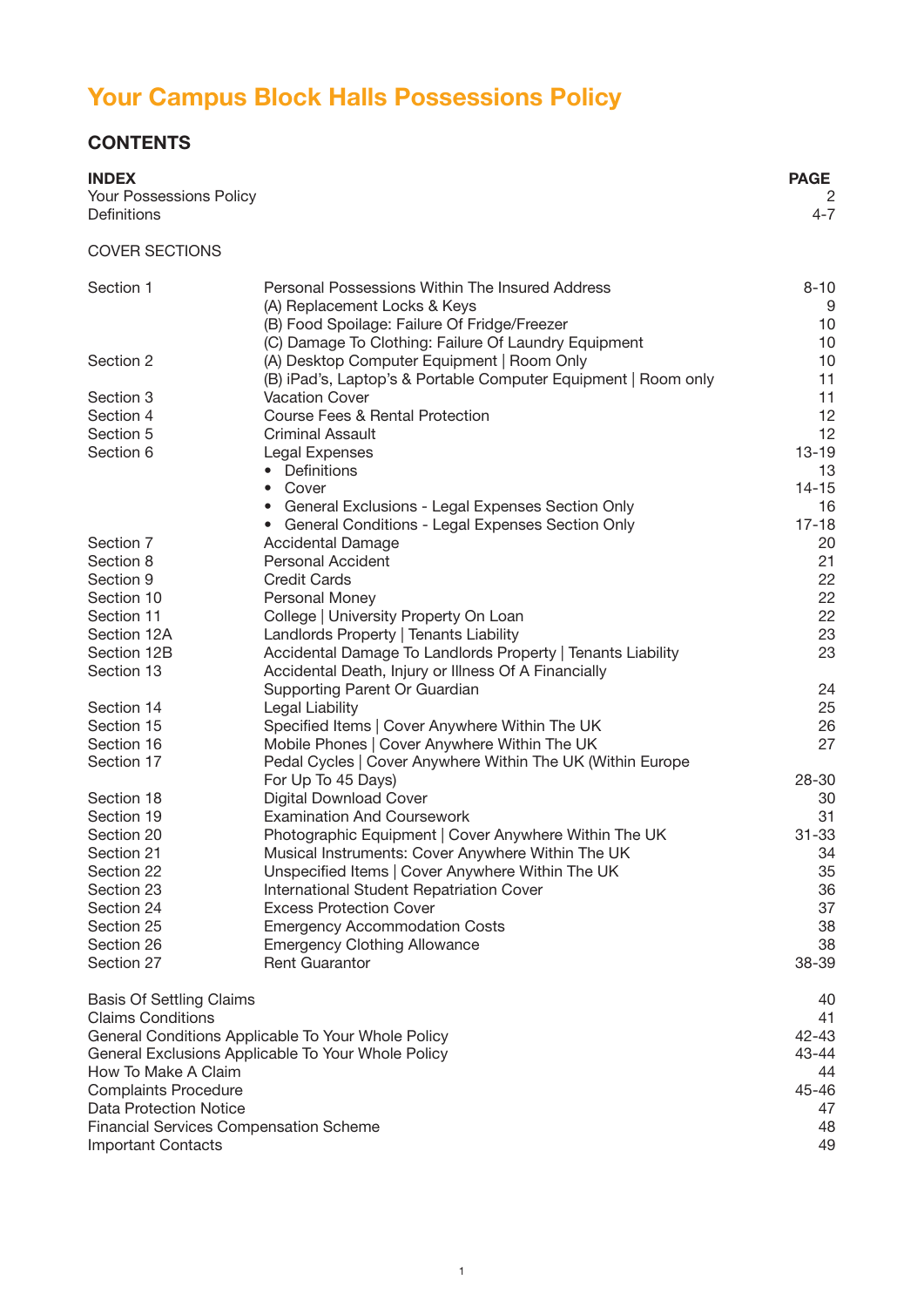## **YOUR POSSESSIONS POLICY**

This document forms part of **your possessions policy** and should be read in conjunction with **your schedule. Your schedule** indicates the **sum insured** for **personal possessions** with any optional covers chosen. **Your** policy tells **you** exactly what is and what is not covered and how **we** will settle claims and other important information.

## **COVER PROVIDED**

You need to be aware that all contracts of insurance are subject to certain exclusions and conditions. It is therefore essential that **you** are fully aware of what is and what is not covered. **We** have set out 'what is covered' to the left of each page and 'what is not covered' to the right. **We** have listed words with special meanings under 'definitions' on pages 4- 7; they are printed in **bold type** whenever they appear in the policy.

There are some general exclusions which apply to all sections of **your** policy and **we** have listed these on pages 43 & 44.

There are conditions of the insurance that **you** will need to meet as **your** part of this contract. The conditions set out when **we** would cancel **your** policy (page 42) and when **you** must tell **us** of a change of address (page 43). Please take the opportunity to read the Policy Conditions.

## **SECTIONS OF YOUR POLICY WHICH APPLY TO YOU**

The sections, which apply to **you**, are shown on **your schedule. Your schedule** indicates the **sum insured** for **personal possessions,** specified Items and **computer equipment** together with any optional covers chosen and additional special terms which may apply.

**You** must read **your possessions policy, schedule** and any **endorsements** together to ensure that the cover meets **your** requirements and that the details are correct. If they are not **you** MUST contact **us** immediately. **Your possessions policy schedule** and any **endorsements** are the basis of the contract between **you** and **us** - please keep them in a safe place.

## **INSURERS**

This Policy Document and **your Policy Schedule** have been arranged on behalf of Cover4students.com, which is a trading style of UK & Ireland Insurance Services (Online) Limited, by Avid Insurance Services Limited in its capacity as **our** agent under contract reference B6839P08068FAA. In exchange for **your** payment of the premium referenced in **your Policy Schedule, you** are insured in accordance with the terms & conditions contained in these documents (and any amendments made to them) for the duration of **your** policy.

Stephen

Signed by (Stephen Gibson, Managing Director) Authorised signatory of Avid Insurance Services Limited 20 St Dunstan's Hill London EC3R 8HL

UK & Ireland Insurance Services (Online) Limited is authorised & regulated by the Financial Conduct Authority. Firm Number: 312248. This can be checked by visiting the FCA's website at www.fca.org.uk.

For cover sections 1 - 5 and 7 - 27, this insurance is underwritten by Canopius Managing Agents Limited. Canopius Managing Agents Limited is a managing agent at Lloyd's which is authorised by the Prudential Regulation Authority and regulated by the Financial Conduct Authority and the Prudential Regulation Authority, Firm Reference Number 204847. Canopius Managing Agents Limited is registered in England & Wales number 01514453. Registered office: Gallery 9, One Lime Street, London, EC3M 7HA.

For cover section 6 only, this insurance is administered by Arc Legal Assistance Ltd and underwritten by Royal & Sun Alliance Insurance Ltd.

## **GOVERNING LAW**

This contract is subject to English law unless both parties agree otherwise. This contract is written in English and all communications about it will be conducted in English.

## **CANCELLATION**

**We** hope that **you** are happy with the cover this policy provides. However, if after reading this document and **your schedule**, this insurance does not meet with **your** requirements, please return it to cover4students.com within 14 days of the start date, or if later, within 14 days of the date **you** receive this document and **your schedule** and providing **you** have not made a claim and do not intend to make a claim, **we** will refund **your** premium in full.

**You** can cancel after the 14 day 'cooling-off' period and **you** may be entitled to a proportionate refund of **your** premium, less an administration fee. Please see General condition 5 on page 42.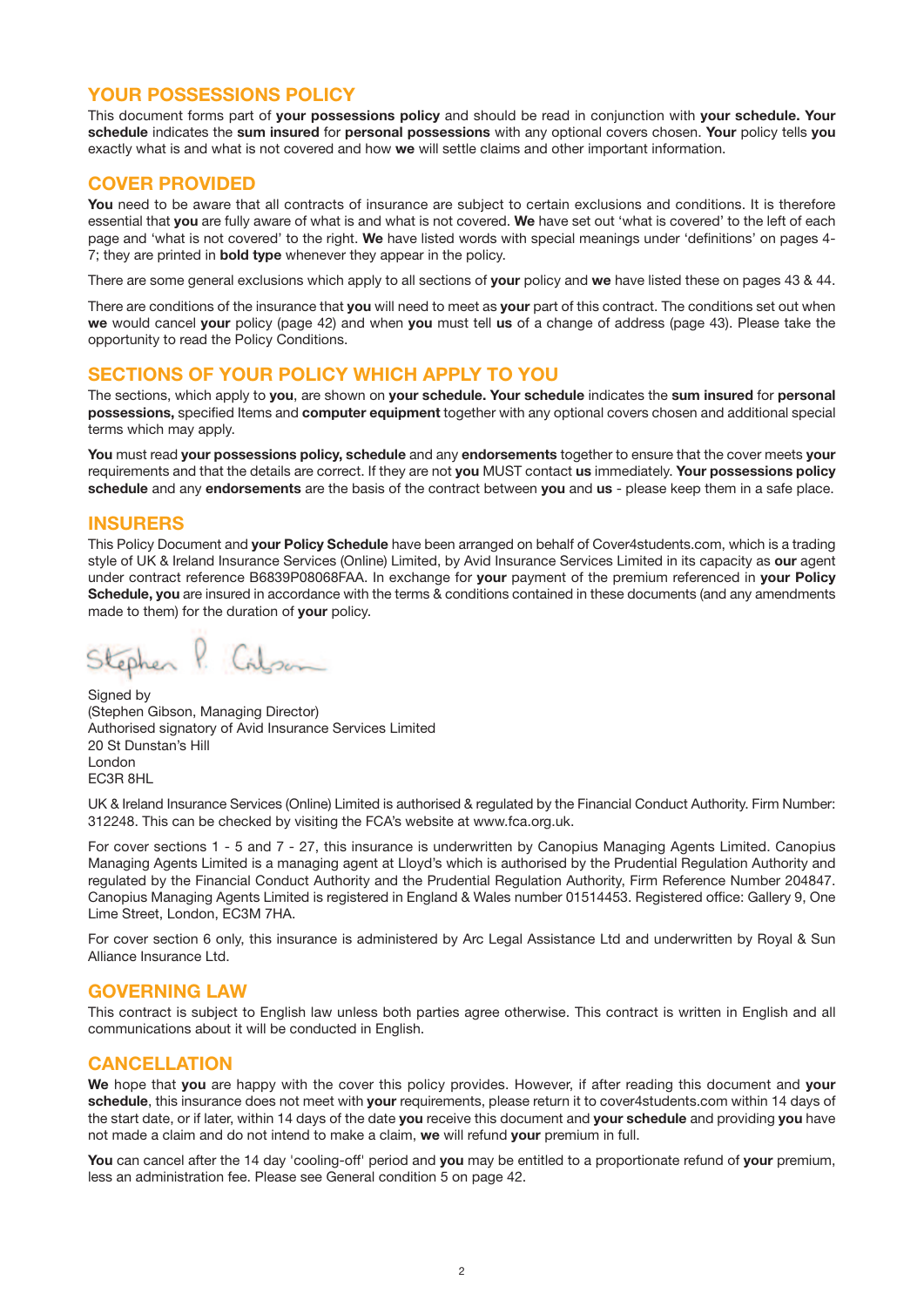## **SEVERAL LIABILITY**

The liability of an insurer under this contract is several and not joint with other insurers party to this contract. An insurer is liable only for the proportion of liability it has underwritten. An insurer is not jointly liable for the proportion of liability underwritten by any other insurer. Nor is an insurer otherwise responsible for any liability of any other insurer that may underwrite this contract.

The proportion of liability under this contract underwritten by an insurer (or, in the case of a Lloyd's syndicate, the total of the proportions underwritten by all the members of the syndicate taken together) is shown in this contract.

In the case of a Lloyd's syndicate, each member of the syndicate (rather than the syndicate itself) is an insurer. Each member has underwritten a proportion of the total shown for the syndicate (that total itself being the total of the proportions underwritten by all the members of the syndicate taken together). The liability of each member of the syndicate is several and not joint with other members. A member is liable only for that member's proportion. A member is not jointly liable for any other member's proportion. Nor is any member otherwise responsible for any liability of any other insurer that may underwrite this contract. The business address of each member is Lloyd's, One Lime Street, London EC3M 7HA. The identity of each member of a Lloyd's syndicate and their respective proportion may be obtained by writing to Market Services, Lloyd's, at the above address.

Although reference is made at various points in this clause to "this contract" in the singular, where the circumstances so require this should be read as a reference to contracts in the plural.

## **GUIDANCE WHEN MAKING A CLAIM**

### **Claim Notification**

Conditions that apply to the policy and in the event of a claim are set out in **your** policy booklet. It is important that **you** comply with all policy conditions and **you** should familiarise yourself with any requirements.

Directions for claim notification are included under claims conditions. Please be aware that events that may give rise to a claim under the insurance must be notified as soon as possible although there are some situations where immediate notice is required. Further guidance is contained in the policy booklet.

Claims conditions require **you** to provide **us** with any assistance and evidence that **we** require concerning the cause and value of any claim. Ideally, as part of the initial notification, **you** will provide:

- **Your** name, address, and **your** home and mobile telephone numbers
- Personal details necessary to confirm **your** identity
- Policy number
- The date of the incident
- The cause of the loss or damage
- Details of the loss or damage together with claim value if known
- Police details where applicable
- Names and addresses of any other parties involved or responsible for the incident (including details of injuries) and addresses of any witnesses.

This information will enable **us** to make an initial evaluation on policy liability and claim value. **We** may however request additional information depending upon circumstances and value which may include the following:

- Original purchase receipts, invoices, instruction booklets or photographs, bank or credit card statements or utility bills
- Purchase dates and location of lost or damaged property
- For damaged property, confirmation from a suitably qualified expert that the item **you** are claiming for is beyond repair

Where **we** have asked **you** for specific information relevant to **your** claim **we** will pay for any reasonable expenses **you** incur in providing **us** with the above information.

Sometimes **we**, or someone acting on **our** behalf, may wish to meet with **you** discuss the circumstances of the claim, to inspect the damage, or to undertake further investigations.

#### **Preferred Suppliers**

**We** take pride in the claims service **we** offer to **our** customers. **Our** philosophy is to repair or replace lost or damaged property, where **we** consider it appropriate, and **we** have developed a network of contractors, repairers and product suppliers dedicated to providing claim solutions.

Where **we** can offer repair or replacement through a preferred supplier but **we** agree to pay **our** customer a cash settlement, then payment will normally not exceed the amount **we** would have paid **our** preferred supplier.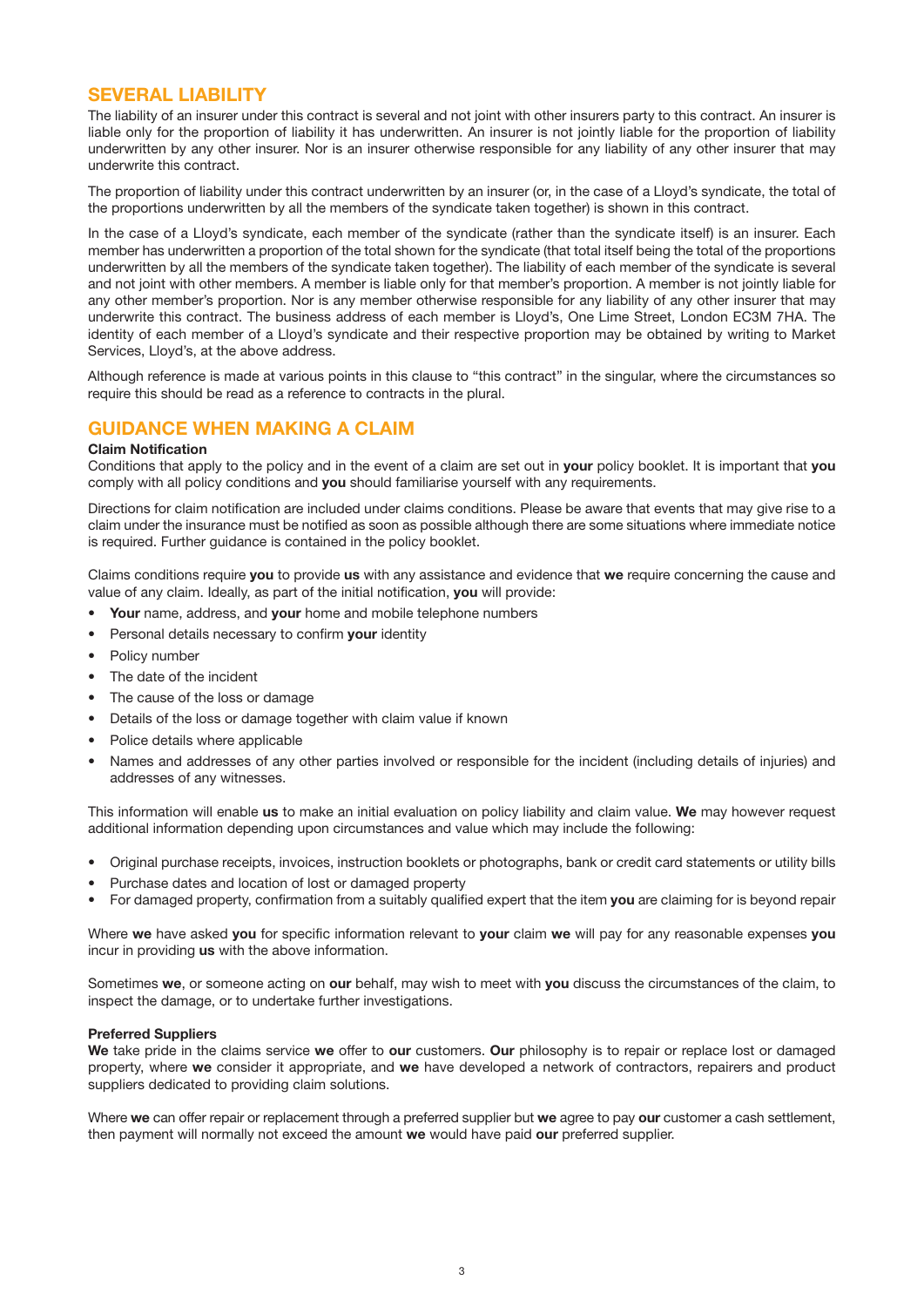| <b>DESCRIPTION</b>                                                                                                                                                                                                                                                                                              | <b>EXCLUSIONS</b>                                                                                                                                                                                                            |
|-----------------------------------------------------------------------------------------------------------------------------------------------------------------------------------------------------------------------------------------------------------------------------------------------------------------|------------------------------------------------------------------------------------------------------------------------------------------------------------------------------------------------------------------------------|
| <b>Accident / Accidental</b><br>This means a sudden, unexpected unusual specific event,<br>which occurs at a definable time and place.                                                                                                                                                                          |                                                                                                                                                                                                                              |
| <b>All Risks</b><br>Anywhere within the United Kingdom.                                                                                                                                                                                                                                                         |                                                                                                                                                                                                                              |
| <b>Bodily Injury</b><br>Is sustained by the insured person during the period of<br>insurance is caused by an accident and occasions the<br>disablement of the insured person within twelve calendar<br>months from the date of the <b>accident</b> .                                                            |                                                                                                                                                                                                                              |
| <b>College / University</b><br>The university or college at which you are a full time<br>student.                                                                                                                                                                                                               |                                                                                                                                                                                                                              |
| <b>College / University Term</b><br>The weeks of full college / university academic activity as<br>published by your college / university.                                                                                                                                                                      |                                                                                                                                                                                                                              |
| <b>Computer Equipment</b><br>Desktop computer equipment, laptop & portable<br>computers.                                                                                                                                                                                                                        |                                                                                                                                                                                                                              |
| <b>Credit Card(s)</b><br>Credit, cheque, charge and cash dispenser cards all<br>belonging to you solely for private use.                                                                                                                                                                                        |                                                                                                                                                                                                                              |
| <b>Desktop Computer Equipment</b><br>Your monitor, hard drive, mouse, keyboard, printer, and<br>accessories up to £150 in total including preloaded<br>computer software.                                                                                                                                       | Equipment used for business purposes.<br>Loss or erasure of, or any damage, distortion or<br>corruption to records, data programs and software.<br>• Indirect loss of any kind.<br>Laptop & portable computers.<br>$\bullet$ |
| <b>Disablement</b><br>Means physical incapacity that entirely prevents you from<br>attending to major duties of your own studies.                                                                                                                                                                               |                                                                                                                                                                                                                              |
| Doctor<br>A registered Medical Practitioner in the United Kingdom or<br>any other physician acceptable to us.                                                                                                                                                                                                   |                                                                                                                                                                                                                              |
| <b>Endorsement</b><br>A change of your details or cover which appears on your<br>schedule and forms part of your possessions policy.                                                                                                                                                                            |                                                                                                                                                                                                                              |
| <b>Excess</b><br>The first part of any claim you must pay.<br>If claims are made under two or more sections for loss or<br>damage resulting from the same cause at the same time only<br>one excess will be deducted from the total amount of the<br>claim payment. In this case the highest excess will apply. |                                                                                                                                                                                                                              |
| <b>Forcible and Violent Entry</b><br>Forcible and violent entry or exit to or from your<br>accommodation, which is evident by damage to the building<br>at the point of entry/exit.                                                                                                                             |                                                                                                                                                                                                                              |
| <b>Heave</b><br>Upward and/or lateral movement of the site on which the<br>insured address stands caused by swelling of the ground.                                                                                                                                                                             |                                                                                                                                                                                                                              |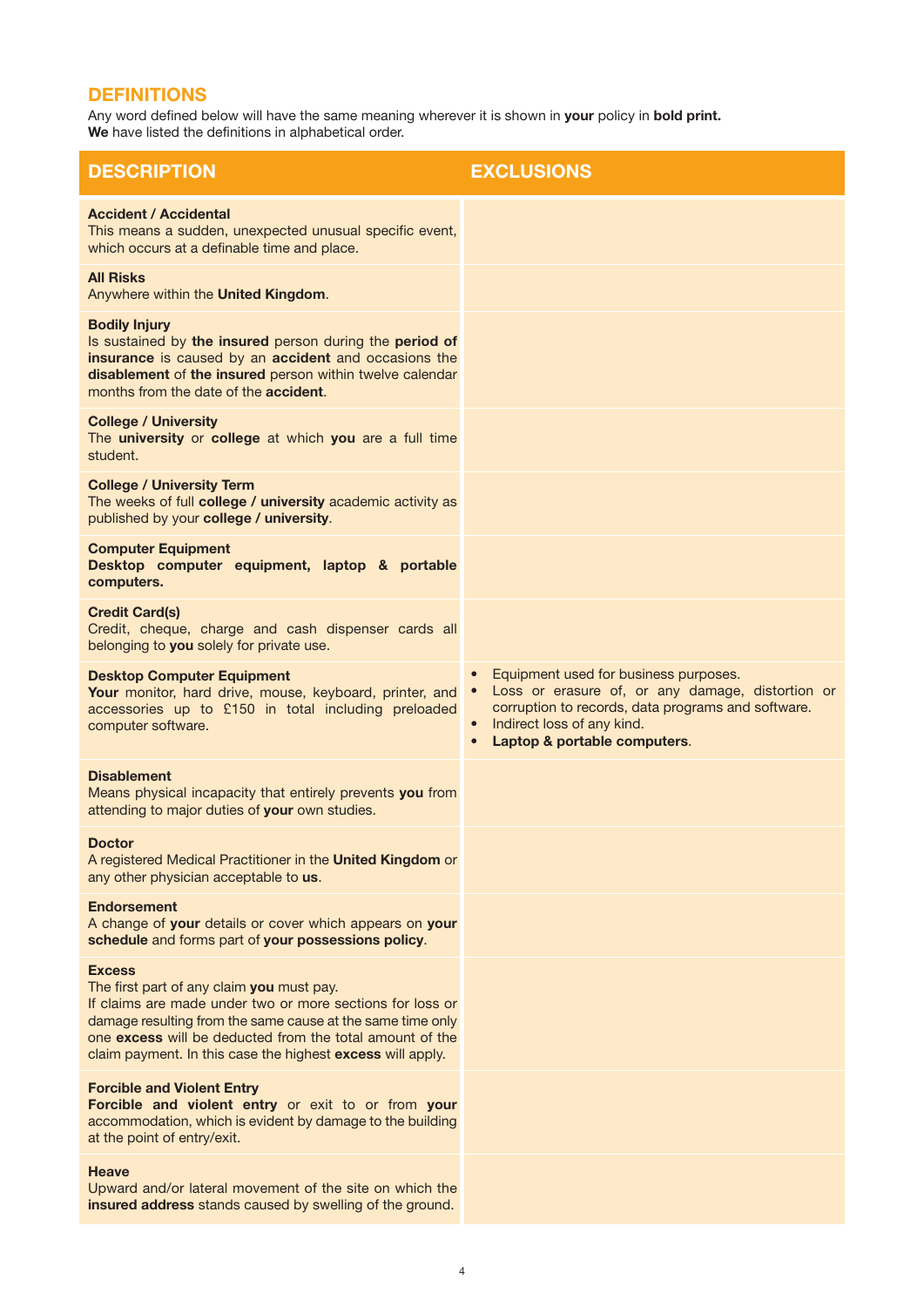| <b>DESCRIPTION</b>                                                                                                                                                                                                                                                                                                                                                                                                               | <b>EXCLUSIONS</b>                                                                                                                                                                                                                                                                                                                                                                                                                                                                                                                                                             |
|----------------------------------------------------------------------------------------------------------------------------------------------------------------------------------------------------------------------------------------------------------------------------------------------------------------------------------------------------------------------------------------------------------------------------------|-------------------------------------------------------------------------------------------------------------------------------------------------------------------------------------------------------------------------------------------------------------------------------------------------------------------------------------------------------------------------------------------------------------------------------------------------------------------------------------------------------------------------------------------------------------------------------|
| Infectious or contagious disease<br>Any disease capable of being transmitted from an infected<br>person, animal or species to another person, animal or<br>species by any means.                                                                                                                                                                                                                                                 |                                                                                                                                                                                                                                                                                                                                                                                                                                                                                                                                                                               |
| <b>Insured Address</b><br>The room or rooms occupied by you at the address stated<br>on your schedule.                                                                                                                                                                                                                                                                                                                           |                                                                                                                                                                                                                                                                                                                                                                                                                                                                                                                                                                               |
| <b>Landslip or Landslide</b><br>Downward movement of sloping ground                                                                                                                                                                                                                                                                                                                                                              |                                                                                                                                                                                                                                                                                                                                                                                                                                                                                                                                                                               |
| <b>Laptop &amp; Portable Computers</b><br>Includes all small hand held or lap held computers defined as $\bullet$<br>but not limited to laptop's, palmtop's, PDA's, i-pad's & •<br>tablets.                                                                                                                                                                                                                                      | Desktop computer equipment.<br>Games consoles.                                                                                                                                                                                                                                                                                                                                                                                                                                                                                                                                |
| <b>Money</b><br>Coins or bank notes in current circulation, cheques,<br>traveller's cheques or banker's drafts. Postal or money<br>orders, gift vouchers, current postage stamps that are not<br>part of a stamp collection. Saving certificates, premium<br>bonds or saving stamps. Luncheon vouchers, trading<br>stamps, telephone cards, current travel or other tickets with<br>a fixed monetary value all belonging to you. | Securities, promotional vouchers, lottery and raffle<br>tickets and Avios vouchers.<br>Money used or held for business purposes.<br>$\bullet$                                                                                                                                                                                                                                                                                                                                                                                                                                 |
| <b>Occupied</b><br>The insured address is left unoccupied for no more than<br>30 consecutive days.                                                                                                                                                                                                                                                                                                                               |                                                                                                                                                                                                                                                                                                                                                                                                                                                                                                                                                                               |
| <b>Off Campus</b><br>Privately rented accommodation.                                                                                                                                                                                                                                                                                                                                                                             |                                                                                                                                                                                                                                                                                                                                                                                                                                                                                                                                                                               |
| <b>Period of Insurance</b><br>As shown in your schedule.                                                                                                                                                                                                                                                                                                                                                                         |                                                                                                                                                                                                                                                                                                                                                                                                                                                                                                                                                                               |
| <b>Personal Possessions</b><br>All household goods and clothing belonging to you or . Caravans, boats, motor vehicles, trailers, vessels,<br>household goods rented to you for which you are legally<br>responsible under a written agreement making you<br>responsible for insuring them.                                                                                                                                       | aircraft, surf & sailboards and their respective parts or<br>accessories.<br>• Mobile phones their accessories and related costs.<br>Securities or documents of any kind.<br>$\bullet$<br>• Living creatures.<br>• Personal possessions used for business purposes.<br>• Pedal cycles and accessories.<br>• Property more specifically insured by this or another<br>policy.<br>• Desktop computer equipment and accessories.<br>Laptop & portable computers and accessories.<br>• Contact Lenses.<br><b>Money and credit cards.</b><br>Musical Instrument(s) and accessories |
| <b>Possessions Policy</b><br>This comprises of your policy booklet, your schedule and<br>any endorsements.                                                                                                                                                                                                                                                                                                                       |                                                                                                                                                                                                                                                                                                                                                                                                                                                                                                                                                                               |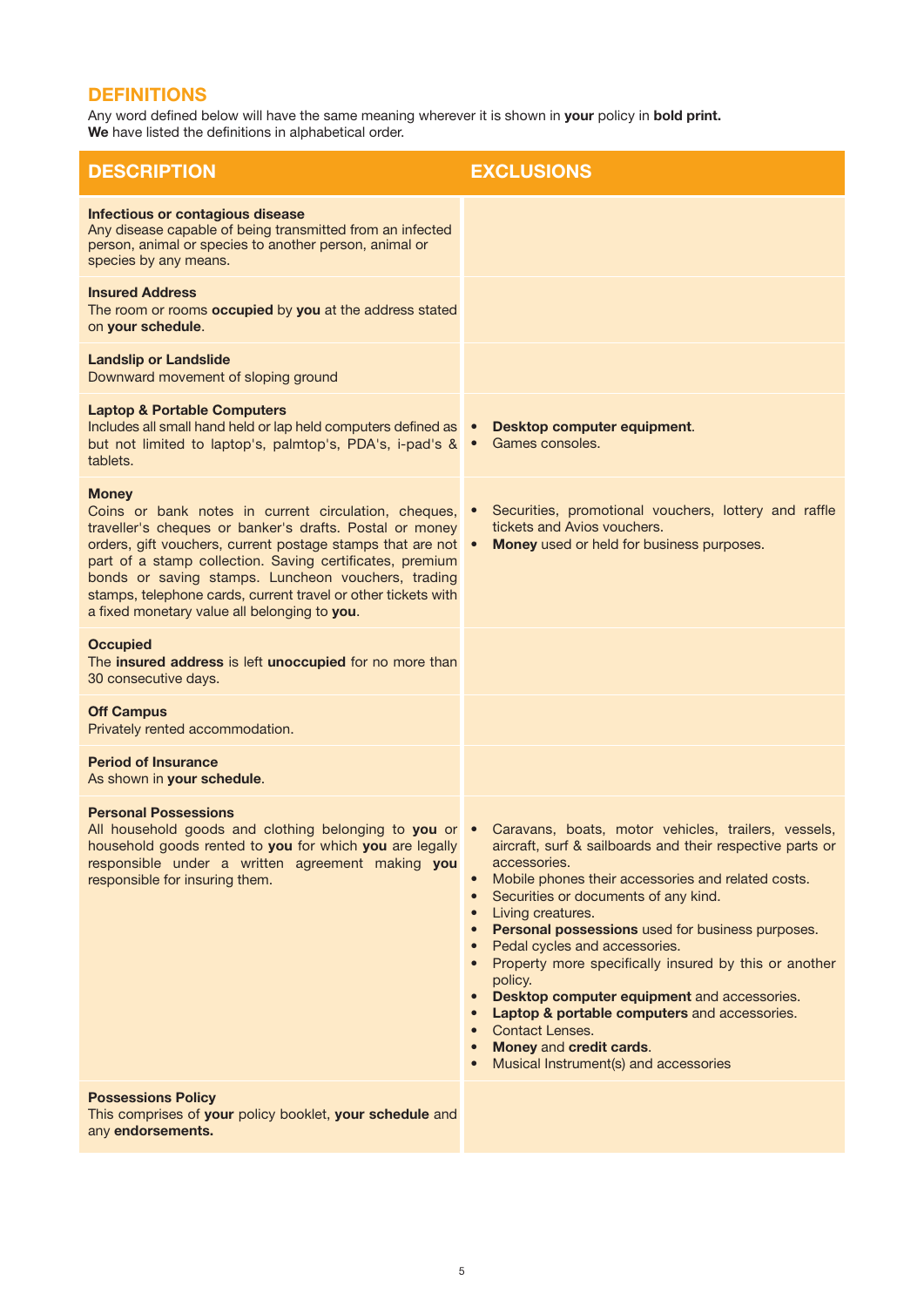| <b>DESCRIPTION</b>                                                                                                                                                                                                                                                                                                                                                       | <b>EXCLUSIONS</b> |
|--------------------------------------------------------------------------------------------------------------------------------------------------------------------------------------------------------------------------------------------------------------------------------------------------------------------------------------------------------------------------|-------------------|
| <b>Pre-existing medical condition</b><br>Any condition, injury, illness, disease or related conditions<br>and/or associated symptoms, whether diagnosed or not,<br>which in the 12 month period immediately prior to the start<br>of insurance:<br>• you knew about, or should reasonably have known<br>about, or<br>• you had seen, or arranged to see, a doctor about. |                   |
| <b>Replacement Value</b><br>The cost of replacing items as new, except for clothing,<br>household linen, rented household goods<br>and<br>college/university property on loan, where a deduction is<br>made for wear and tear.                                                                                                                                           |                   |
| <b>Schedule</b><br>The document detailing the sections of your possessions<br>policy, which states your sums insured and any special<br>terms and conditions, which may apply.                                                                                                                                                                                           |                   |
| <b>Sickness</b><br>Means your sickness, which declares itself during the<br>period of insurance and causes your disablement within<br>twelve months of declaring itself.                                                                                                                                                                                                 |                   |
| <b>Single Article Limit</b><br>The limit that applies to any individual item insured.                                                                                                                                                                                                                                                                                    |                   |
| <b>Subsidence</b><br>Downward movement of the site on which the <b>insured</b><br>address stands by a cause other than the weight of the<br>buildings themselves.                                                                                                                                                                                                        |                   |
| <b>Sum Insured</b><br>The amount stated for each section of cover as shown in<br>your schedule or notified to you at renewal.                                                                                                                                                                                                                                            |                   |
| <b>United Kingdom</b><br>England, Scotland, Wales, Northern Ireland, the Isle of Man<br>and the Channel Islands.                                                                                                                                                                                                                                                         |                   |
| <b>Unoccupied</b><br>Where you have not stayed in the insured address for 30<br>consecutive days or more prior to a loss being discovered.                                                                                                                                                                                                                               |                   |
| <b>Vacation</b><br>Those periods between the end and the beginning of<br>published college/university terms.                                                                                                                                                                                                                                                             |                   |
| <b>Valuables</b><br>Any article of gold, silver or other precious metal, jewellery,<br>pearls or gemstones. Watches or clocks. Works of art,<br>pictures and curios. Collections of stamps, coins, bank notes<br>or metals. Furs or leather Jackets.                                                                                                                     |                   |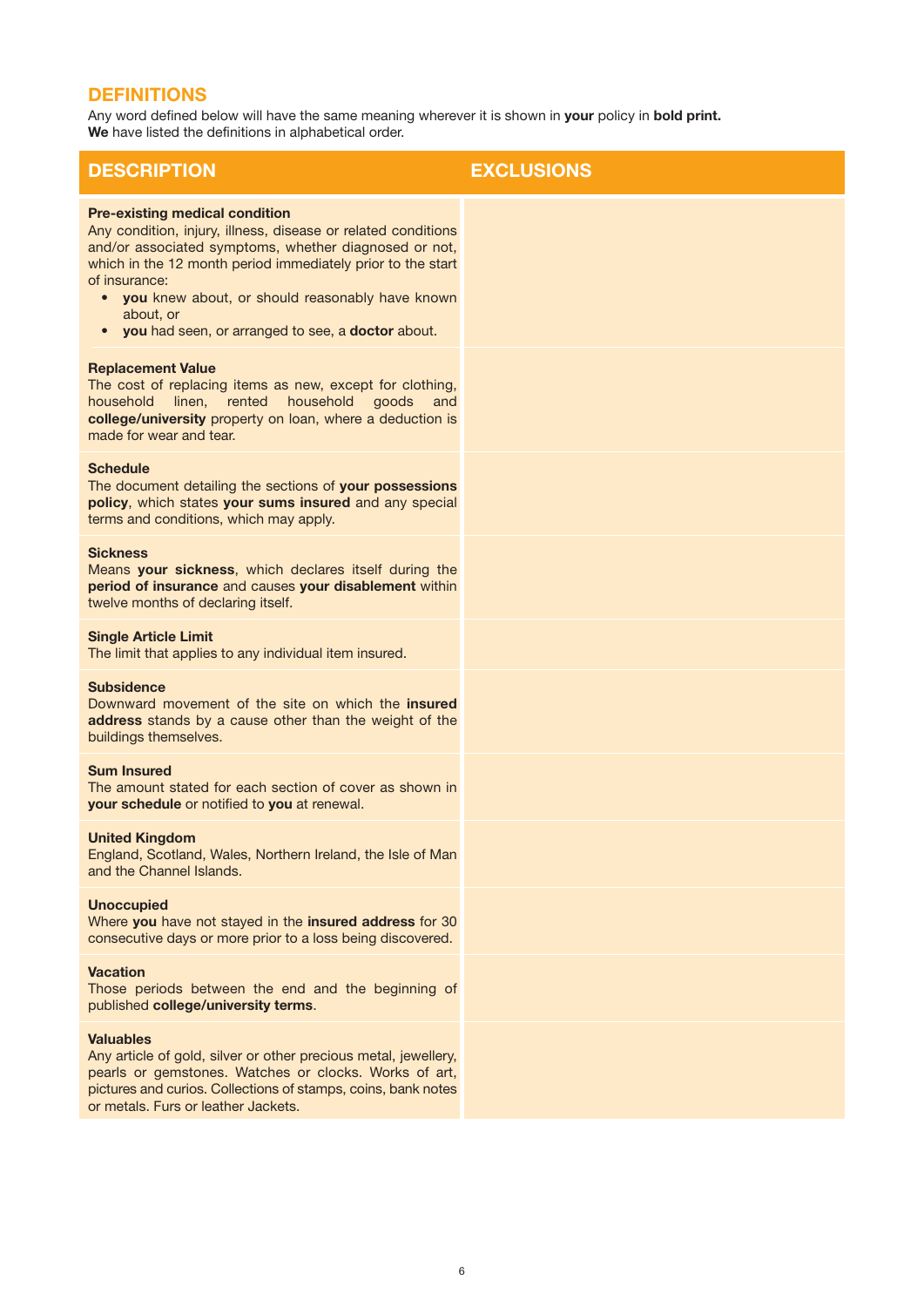| <b>DESCRIPTION</b>                                                                                                                                                                                                                                                                                                                                                                                                                                                       | <b>EXCLUSIONS</b> |
|--------------------------------------------------------------------------------------------------------------------------------------------------------------------------------------------------------------------------------------------------------------------------------------------------------------------------------------------------------------------------------------------------------------------------------------------------------------------------|-------------------|
| We / Us / Our<br>For cover sections $1 - 5$ and $7 - 27$ , this insurance is<br>underwritten by Canopius Managing Agents Limited.<br>Canopius Managing Agents Limited is authorised by the<br>Prudential Regulation Authority and is regulated by the<br>Financial Conduct Authority and the Prudential Regulation<br>Authority. Canopius Managing Agents Limited's registered<br>office is Gallery 9, One Lime Street, London EC3M 7HA.<br>Registered Number: 01514453. |                   |
| For cover section 6 only, this insurance is administered by<br>Arc Legal Assistance Ltd and underwritten by Royal & Sun<br>Alliance Insurance Ltd.                                                                                                                                                                                                                                                                                                                       |                   |
| You / Your / The Insured<br>The person named as the policyholder in your schedule.                                                                                                                                                                                                                                                                                                                                                                                       |                   |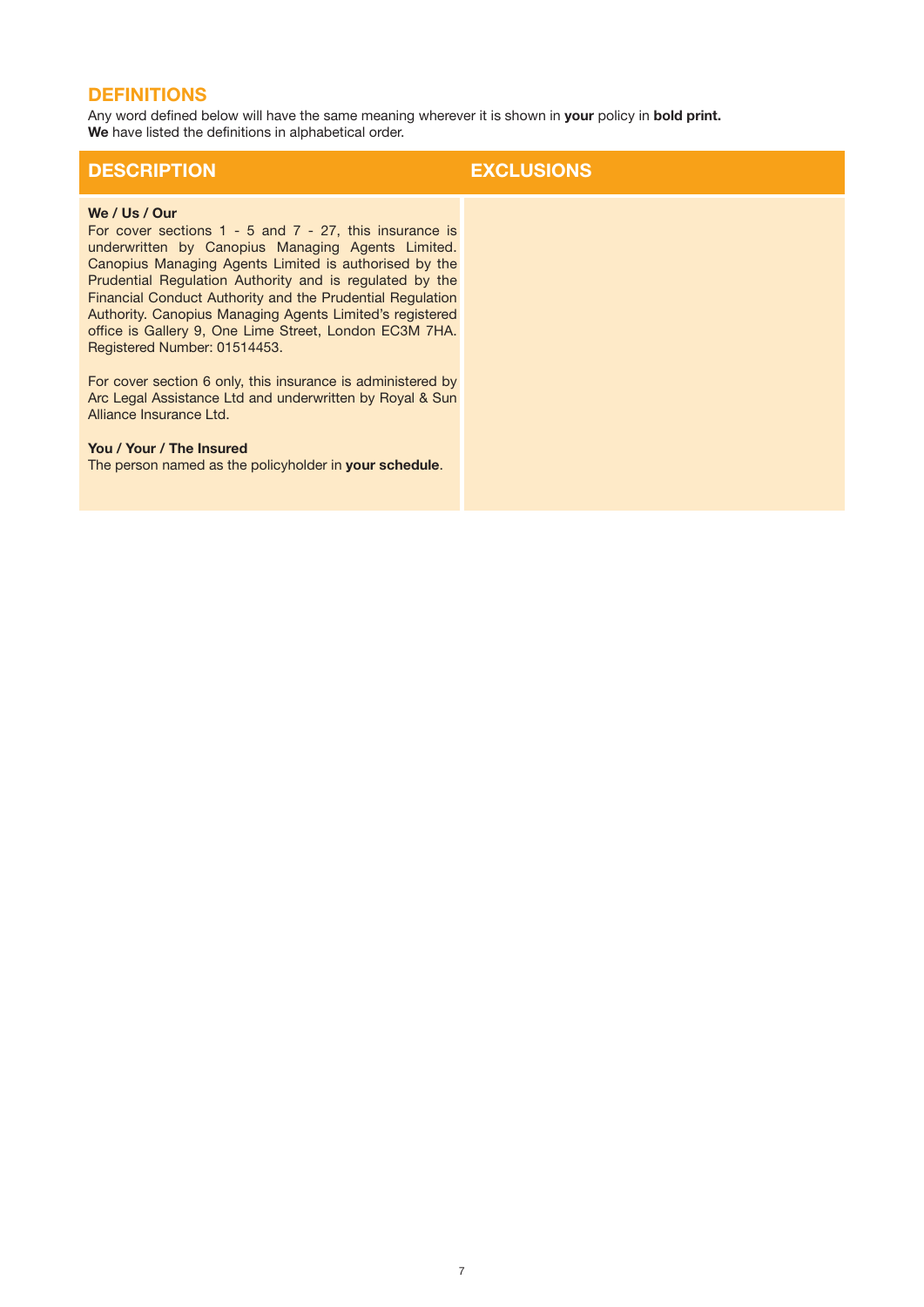## **SECTION 1 : PERSONAL POSSESSIONS WITHIN THE INSURED ADDRESS**

**Your schedule** will show whether **you** have cover under this section and the **sum insured** and specified items applicable.

| <b>WHAT IS COVERED</b>                                                                                                                                                                                                                            | <b>WHAT IS NOT COVERED</b>                                                                                                                                                                                                                                                                                                                                                                                                                                                                                                                                                                                                                                                                                                                                                                                              |
|---------------------------------------------------------------------------------------------------------------------------------------------------------------------------------------------------------------------------------------------------|-------------------------------------------------------------------------------------------------------------------------------------------------------------------------------------------------------------------------------------------------------------------------------------------------------------------------------------------------------------------------------------------------------------------------------------------------------------------------------------------------------------------------------------------------------------------------------------------------------------------------------------------------------------------------------------------------------------------------------------------------------------------------------------------------------------------------|
| We will pay for loss or damage to your personal<br>possessions by the following causes, whilst they are in the<br>insured address during college / university term and<br>during vacations when the insured address is occupied.                  | The excess shown in your schedule.<br>$\bullet$<br>Any amount above the sum insured stated on your<br>$\bullet$<br>schedule for Personal Possessions Within The Insured<br>Address.                                                                                                                                                                                                                                                                                                                                                                                                                                                                                                                                                                                                                                     |
| Fire.                                                                                                                                                                                                                                             | Loss or damage caused by scorching without a fire<br>$\bullet$<br>actually starting.                                                                                                                                                                                                                                                                                                                                                                                                                                                                                                                                                                                                                                                                                                                                    |
| Explosion, lightning, or earthquake.                                                                                                                                                                                                              |                                                                                                                                                                                                                                                                                                                                                                                                                                                                                                                                                                                                                                                                                                                                                                                                                         |
| Smoke.                                                                                                                                                                                                                                            | Loss or damage caused by smog, agricultural or<br>$\bullet$<br>industrial operations or anything, which happens<br>gradually.                                                                                                                                                                                                                                                                                                                                                                                                                                                                                                                                                                                                                                                                                           |
| Storm or flood.                                                                                                                                                                                                                                   | Loss or damage caused by dampness or condensation.<br>Loss or damage to personal possessions left in the<br>$\bullet$<br>open.                                                                                                                                                                                                                                                                                                                                                                                                                                                                                                                                                                                                                                                                                          |
| <b>Subsidence or heave of the site on which the insured</b><br>address stands or landslip or landslide.                                                                                                                                           | Loss or damage caused by coastal or river erosion.<br>$\bullet$<br>Loss or damage caused by bedding down of new<br>$\bullet$<br>structures or settlement of newly made up ground.<br>Loss or damage caused by the action of chemicals on or<br>$\bullet$<br>the reaction of chemicals with any materials, which form<br>part of the insured address.<br>• Any claim for which compensation is provided by<br>another source.<br>• Loss or damage resulting from demolition or structural<br>repairs or alterations to the insured address.<br>Loss or damage caused because solid floors have<br>moved unless the foundations of the outside walls are<br>damaged at the same time and by the same cause.<br>Loss or damage caused by or from faulty workmanship<br>$\bullet$<br>or materials or poor or faulty design. |
| Escape of oil from any fixed domestic heating<br>$\bullet$<br>installation.<br>Escape of water from any washing machine,<br>$\bullet$<br>dishwasher, refrigerator or freezer, fixed domestic water<br>or heating installation or fixed fish tank. | Loss or damage<br>Occurring when the insured address is unoccupied.<br>$\bullet$<br>To the component or appliance from which the water or<br>$\bullet$<br>oil escapes.                                                                                                                                                                                                                                                                                                                                                                                                                                                                                                                                                                                                                                                  |
| Theft or attempted theft.                                                                                                                                                                                                                         | Theft from an unattended motor vehicle.<br>Loss or damage caused by you or anyone who lives<br>with you.<br>Loss or damage occurring when the insured address<br>is unoccupied unless shown on your schedule.                                                                                                                                                                                                                                                                                                                                                                                                                                                                                                                                                                                                           |
| Impact within the insured address involving a vehicle,<br>train or animal.                                                                                                                                                                        | Damage caused by<br>Domestic pets for which you are responsible;<br>Insects or vermin.<br>$\bullet$                                                                                                                                                                                                                                                                                                                                                                                                                                                                                                                                                                                                                                                                                                                     |
| Impact within the insured address involving an aircraft or<br>aerial device or anything falling from them.                                                                                                                                        |                                                                                                                                                                                                                                                                                                                                                                                                                                                                                                                                                                                                                                                                                                                                                                                                                         |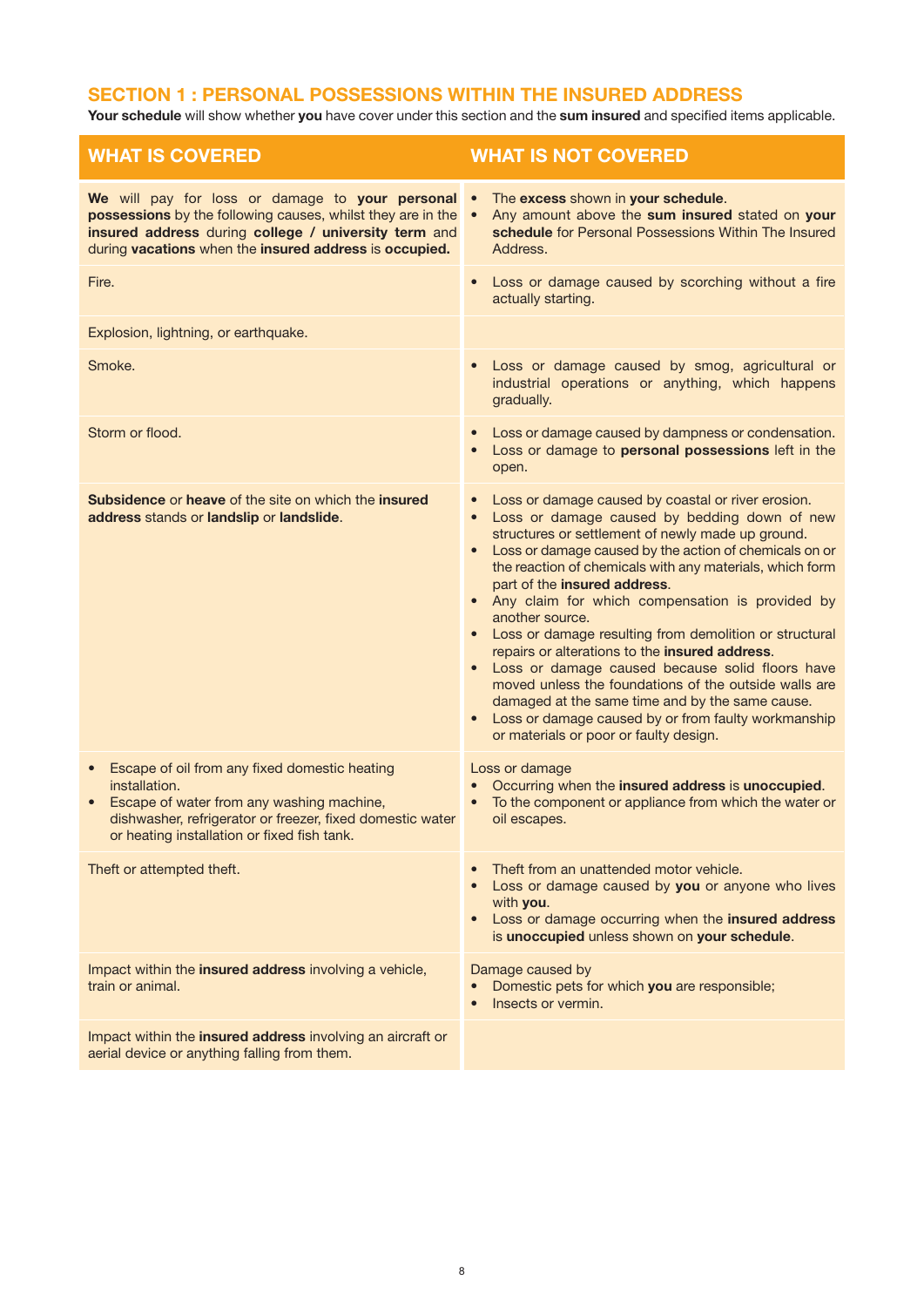## **SECTION 1 : PERSONAL POSSESSIONS WITHIN THE INSURED ADDRESS (continued)**

**Your schedule** will show whether **you** have cover under this section and the **sum insured** and specified items applicable.

**Possessions temporarily away from the insured address We** will pay for loss of or damage to **your personal possessions** by an insured event while temporarily removed from the **insured address** to:

- **Your** permanent home address.
- Any occupied private dwelling.
- Any other building where **you** are temporarily residing.

## **Transit at the beginning and end of a college/university term**

**We** will pay for loss of or damage to **your personal possessions** by an insured event while in direct and undiverted transit for the sole purpose of moving between the **insured address** and the permanent home address at the beginning and end of each **college/university term**.

## **Liability for rented household goods**

**We** will pay for all sums, which **you** become legally liable to pay following loss or damage by an insured event to household goods (other than telephones) rented under the terms of a formal rental agreement while in the **insured address**.

## **WHAT IS COVERED WHAT IS NOT COVERED**

- The maximum amount payable is £500 unless **your personal possessions** are in **your** permanent home address in which case cover is as shown in **your schedule.**
- Any loss resulting from theft unless following **forcible and violent entry** except in **your** permanent home address.
- Any loss or damage occurring outside the **United Kingdom.**
- The **excess** shown in **your schedule.**
- Loss or damage while **your personal possessions** are in storage.
- Anything under 'what is not covered' paragraphs for any other cause.
- Theft from any private motor vehicle whilst left unattended unless at a designated service station.
- Theft while contents' are left unattended unless securely locked away from view.
- The maximum amount payable is £500 for any single carrying device and its contents.
- Any theft where the contents are not stored in a locked boot, or concealed from sight in the glove compartment or luggage section of the vehicle.
- Any loss occurring outside the **United Kingdom**.
- The **excess** shown in **your schedule.**
- Loss or damage to china, glass or pottery.
- Loss or damage while **your personal possessions** are in storage or being moved to or from storage.
- Loss or damage caused by damp, vermin or fungus.
- Any loss unless **you** are named as the party responsible for the rented goods on the rental agreement with the company concerned.
- Any claim in excess of that stated on a 'written down valuation' acceptable to **us** and supplied from the central accounts office of the rental company concerned.
- Any liability assumed by **you** for any part of a third party's contractual liability whether based upon contribution towards rent or otherwise.
- Any loss or damage occurring away from the **insured address.**
- Any loss unless supported by the original rental agreement.
- The **excess** shown in **your schedule.**

## **SECTION 1A : REPLACEMENT LOCKS AND KEYS**

**We** will pay up to the amount shown in **your schedule** for the cost of replacing keys and locks to an external door at the **insured address** following damage resulting from

Cover only applies if shown in **your schedule**

burglary.

- The **excess** shown in **your schedule**.
- Any amount above the **sum insured** stated on **your schedule** for Replacement Locks & Keys.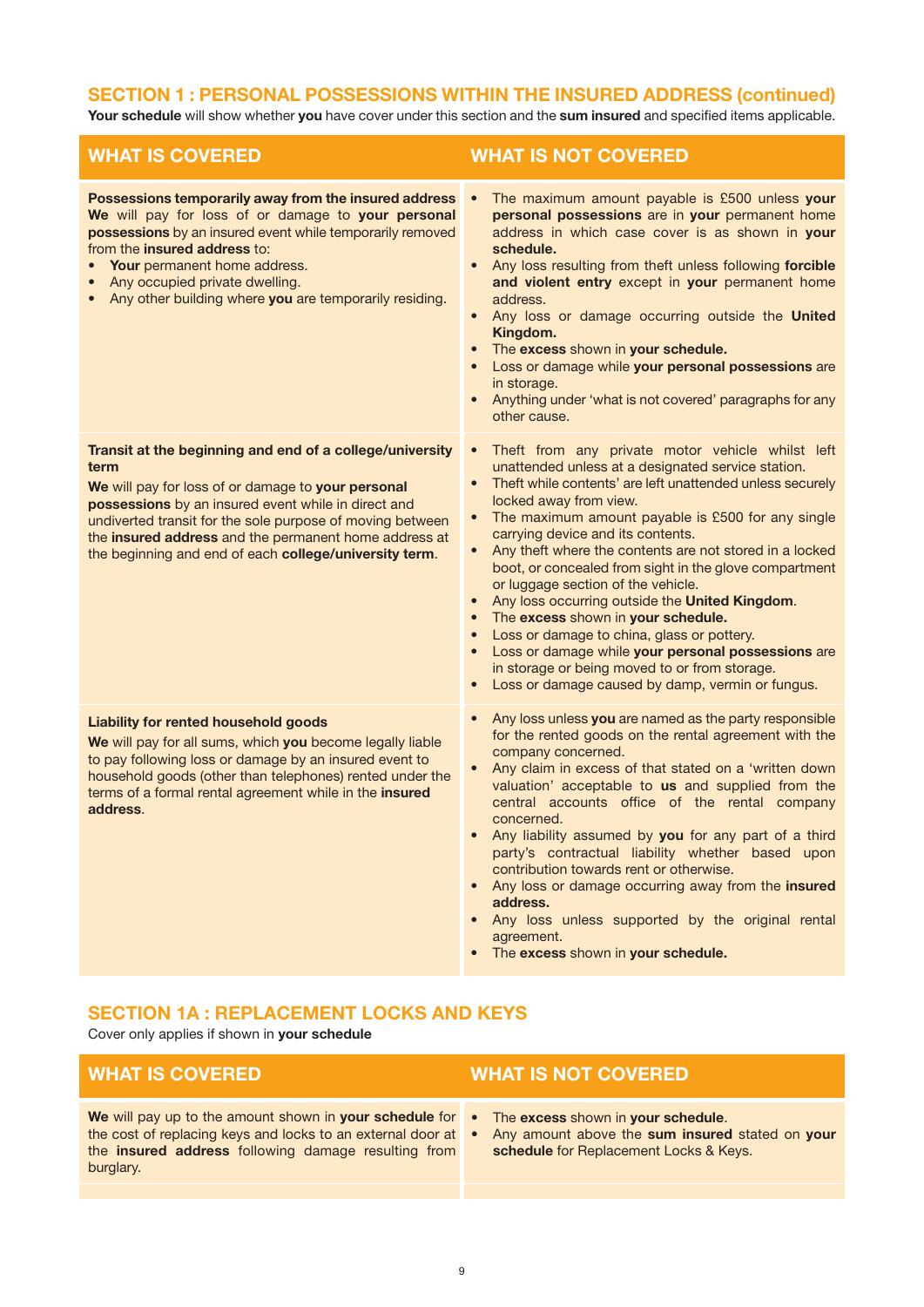## **SECTION 1B : FOOD SPOILAGE: FAILURE OF FRIDGE / FREEZER**

Cover only applies if shown in **your schedule**

**We** will pay up to the amount shown in **your schedule** for deterioration of refrigerated/frozen foods belonging solely to **you** in the domestic deep freezer and/or domestic refrigerator in **your insured address** or in the kitchen area allocated to **you**, caused by:

- A rise or fall in temperature;
- Contamination through escape of refrigerant or fumes;
- **Accidental** failure of the electricity or gas supply.

## **WHAT IS COVERED WHAT IS NOT COVERED**

- The **excess** shown in **your schedule.**
- Any amount above the **sum insured** stated on **your schedule** for Food Spoilage: Failure Of Fridge / Freezer. • Losses occurring:
	- Due to the deliberate act of the supply authority.
	- If the compressor is more than 12 years old.
	- After **your insured address** has been **unoccupied** for more than 30 consecutive days.

## **SECTION 1C : DAMAGE TO CLOTHING: FAILURE OF LAUNDRY EQUIPMENT**

Cover only applies if shown in **your schedule**

**We** will pay up to the amount shown in **your schedule** for damage to **your** clothing caused by malfunction of the laundry equipment supplied by the **college/university** or their contractors.

## **WHAT IS COVERED WHAT IS NOT COVERED**

- The **excess** shown in **your schedule.**
- Any amount above the **sum insured** stated on **your schedule** for Damage To Clothing: Failure Of Laundry Equipment.
- No cover applies due to operator error.
- Damage caused by any laundry equipment not supplied by the **college/university** or their contractors.

## **SECTION 2A : DESKTOP COMPUTER EQUIPMENT | ROOM ONLY**

Cover only applies if shown in **your schedule**

**We** will pay up to the amount shown in **your schedule** for loss of or damage to **your desktop computer equipment** caused by any of the insured events listed under section one whilst in the **insured address** during **college/university term** and during vacations when the **insured address** is **occupied.**

- The **excess** shown in **your schedule.**
- Any amount above the **sum insured** stated on **your schedule** for Desktop Computer Equipment | Room Only.
- The cost of replacing data and software, which has not been purchased commercially.
- Loss or damage caused by or arising from:
	- Wear and tear, depreciation or any gradually operating cause.
	- Faulty design or workmanship or the use of faulty materials.
	- Moths, insects, parasites, beetle or vermin.
	- Corrosion, fungus, mildew or rot.
	- Atmospheric or climatic conditions, frost or the action of light.
	- Mechanical or electrical breakdown or derangement or use contrary to the manufacturer's instructions.
	- Any process of dyeing, cleaning, drying, painting, washing, repair, alteration, maintenance, decoration, restoration or dismantling.
- Property used for business purposes.
- Depreciation in value, indirect loss or property more specifically insured by this or any other insurance.
- Loss or damage by any heating process.
- Loss or damage occurring in the **insured address** during vacations except where:
	- The **insured address** is **occupied.**
	- The **insured address** is a hall of residence.
- Customs or other official body confiscating **your** belongings.
- Loss or damage caused by pets.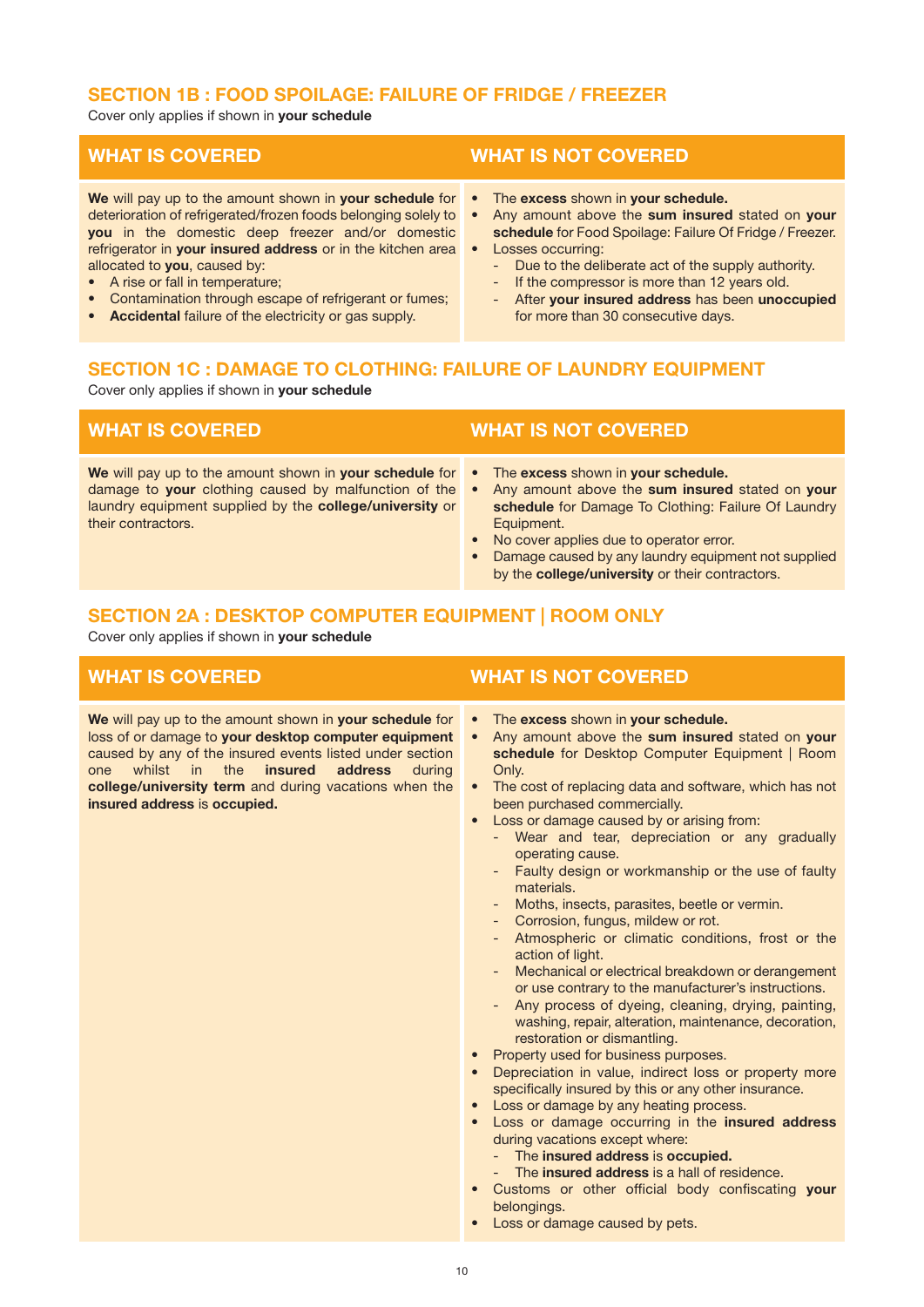## **SECTION 2B: i'PAD'S, LAPTOP'S & PORTABLE COMPUTER EQUIPMENT | ROOM ONLY**

Cover only applies if shown in **your schedule**

**We** will pay up to the amount shown in **your schedule** for loss of or damage to **your** iPad and/or **laptop & portable computer equipment** caused by any of the insured events listed under section one whilst in the **insured address** during **college/university term** and during vacations when the **insured address** is **occupied.**

## **WHAT IS COVERED WHAT IS NOT COVERED**

- The **excess** shown in **your schedule.**
- Any amount above the **sum insured** stated on **your schedule** for for iPad's, Laptop's & Portable Computer Equipment | Room Only.
- The cost of replacing data and software, which has not been purchased commercially.
- Loss or damage caused by or arising from:
	- Wear and tear, depreciation or any gradually operating cause.
	- Faulty design or workmanship or the use of faulty materials.
	- Moths, insects, parasites, beetle or vermin.
	- Corrosion, fungus, mildew or rot.
	- Atmospheric or climatic conditions, frost or the action of light.
	- Mechanical or electrical breakdown or derangement or use contrary to the manufacturer's instructions.
	- Any process of dyeing, cleaning, drying, painting, washing, repair, alteration, maintenance, decoration, restoration or dismantling.
- Property used for business purposes.
- Depreciation in value, indirect loss or property more specifically insured by this or any other insurance.
- Loss or damage by any heating process.
- Loss or damage occurring in the **insured address** during vacations except where:
	- The **insured address** is **occupied.**
	- The **insured address** is a hall of residence.
- Customs or other official body confiscating **your** belongings.
- Loss or damage caused by pets.

## **SECTION 3 : VACATION COVER**

Cover only applies if shown in **your schedule**

**We** will pay up to the amount shown in **your schedule** for loss or damage to **your personal possessions** and pedal cycles (if shown in **your schedule**) in the **insured address** during **vacation** when **unoccupied**.

- The **excess** shown in **your schedule.**
- Any amount above the **sum insured** stated on **your schedule** for Vacation Cover.
- Theft not involving **forcible and violent entry.**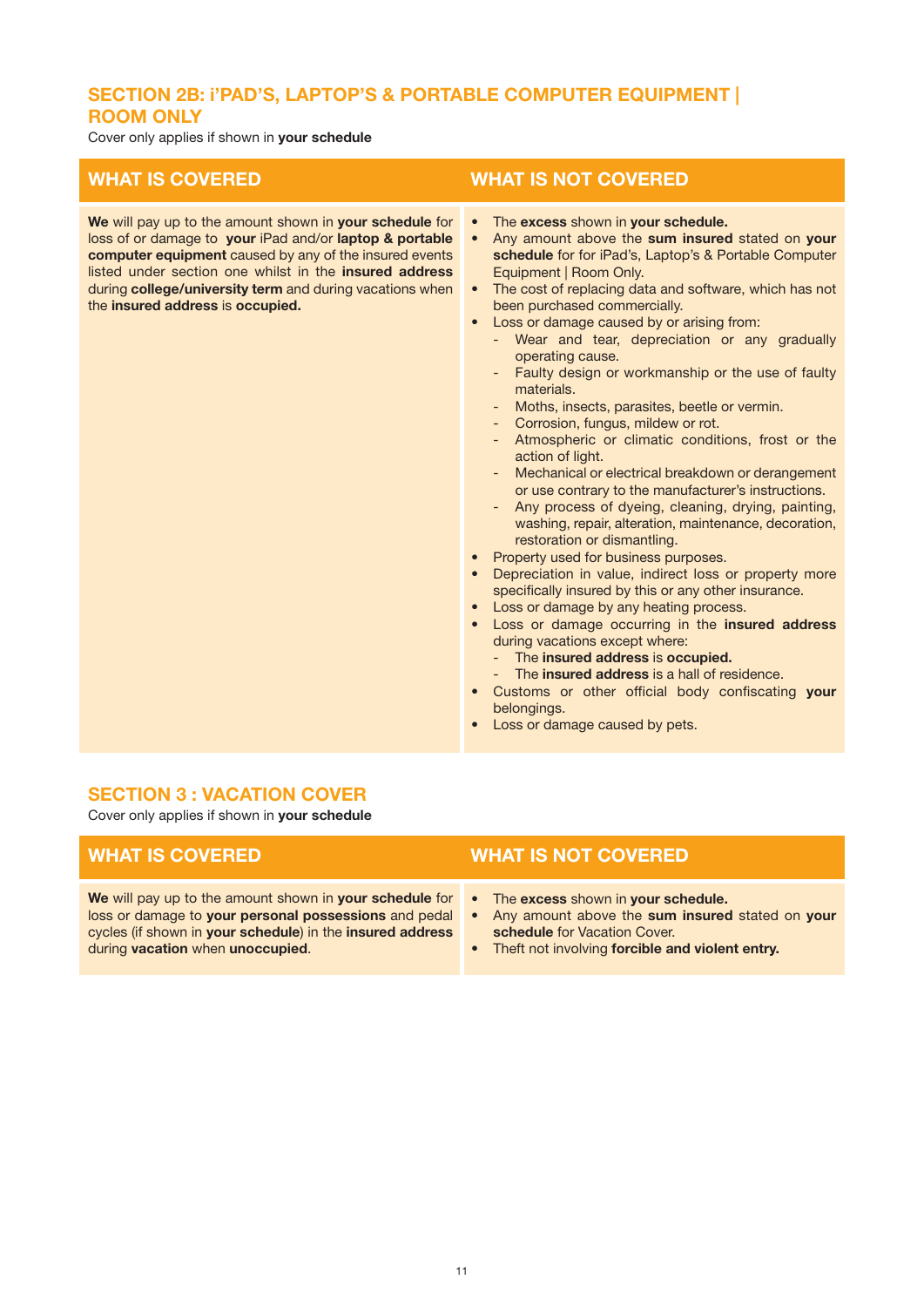## **SECTION 4 : COURSE FEES & RENTAL PROTECTION**

Cover only applies if shown in **your schedule**

**We** will pay up to the **sum insured** selected and shown in **your schedule** in any one **period of insurance** in respect of:

- 1. the pro-rata reimbursement of course fees (which are non-refundable), and/or
- 2. the pro-rata reimbursement of rent paid in advance or due under a signed Rental Agreement, subject to a 14 day deferred period:
- if, during the **period of insurance**
	- a) **you** become temporarily totally disabled as a result of **sickness** or **accidental bodily injury** which results in **your disablement** and **you** are unable to remain in **your** rented accommodation, or
	- b) in the event of **your** death, or
	- c) **your college/university** is unable to honour their obligations in respect of the course fees **you** have paid in advance.

#### **Conditions**

- **We** will require a **Doctor's** Certificate or letter confirming the **accident / sickness** from a practising qualified medical practitioner in the UK. Such Certificate/letter to be obtained at **your** own expense.
- In the event of a claim, a medical advisor(s) appointed by **us** shall be allowed as often as may be deemed necessary to examine **you**.
- In the event of de-registration from the course of study **you** must notify the educational establishment and accommodation provider of the withdrawal as soon as reasonably possible.

## **WHAT IS COVERED WHAT IS NOT COVERED**

- The **excess** shown in **your schedule**.
- Any claim arising relating to a **College/University** that has not achieved Highly Trusted Status (HTS) on the UKVI Tier 4 Sponsor list prior to purchasing this policy.
- More than the **sum insured** chosen for Course Fees & Rental Protection applicable to the **period of insurance** and for any fees relating to a previous **period of insurance**.
- Any claim arising from a **pre-existing medical condition**.
- No cover shall be in force for the first 14 days (the deferred period).
- Any amounts recoverable from elsewhere or if the student is released from their obligations by the educational establishment or accommodation provider.
- Any claim for Residential Fees unless suitable tenancy agreement is provided evidencing **your** legal liability for payment of Residential Fees.
- Any claim directly or indirectly consequent upon or contributed to by:
	- a) **Your** neurosis, psychoneurosis, psychopathic, or mental diseases or disorders of any type.
	- b) **You** committing, or attempting to commit suicide or intentional self-inflicted injury.
	- c) **Your** deliberate exposure to exceptional danger except in an attempt to save human life.
	- d) **Your** own criminal act.
	- e) **You** being under the influence of alcohol.
	- f) **You** being a wholly or partly under the influence of drugs other than drugs taken in accordance with treatment prescribed and directed by a qualified registered medical practitioner, but not for the treatment of drug addiction.
	- g) **You** being engaged in winter sports, mountaineering, racing or any form of operational duties as a member of the armed forces or Territorial Army.
	- h) **You** engaging in aviation except when travelling by air as a paying passenger.
	- You engaging in parachute jumping, bungee jumping or free fall jumping, skin-diving involving breathing apparatus, potholing, hang-gliding or participating in any dangerous sports other than as part of the course of study.
- Any claim if **you** are under 16 or over 75 years of age (except where prior agreement has been made).
- Anything which is mentioned in the 'General exclusions applicable to your whole policy'.

## **SECTION 5 : CRIMINAL ASSAULT**

Cover only applies if shown in **your schedule**

**We** will pay up to the amount shown in **your schedule** in any one **period of insurance** in respect of cost necessarily incurred by **you** as a direct result of a criminal assault.

- The **excess** shown in **your schedule.**
- Any amount above the **sum insured** stated on **your schedule** for Criminal Assault.
- Any incident not notified to the police within 24 hours and recorded as a criminal assault.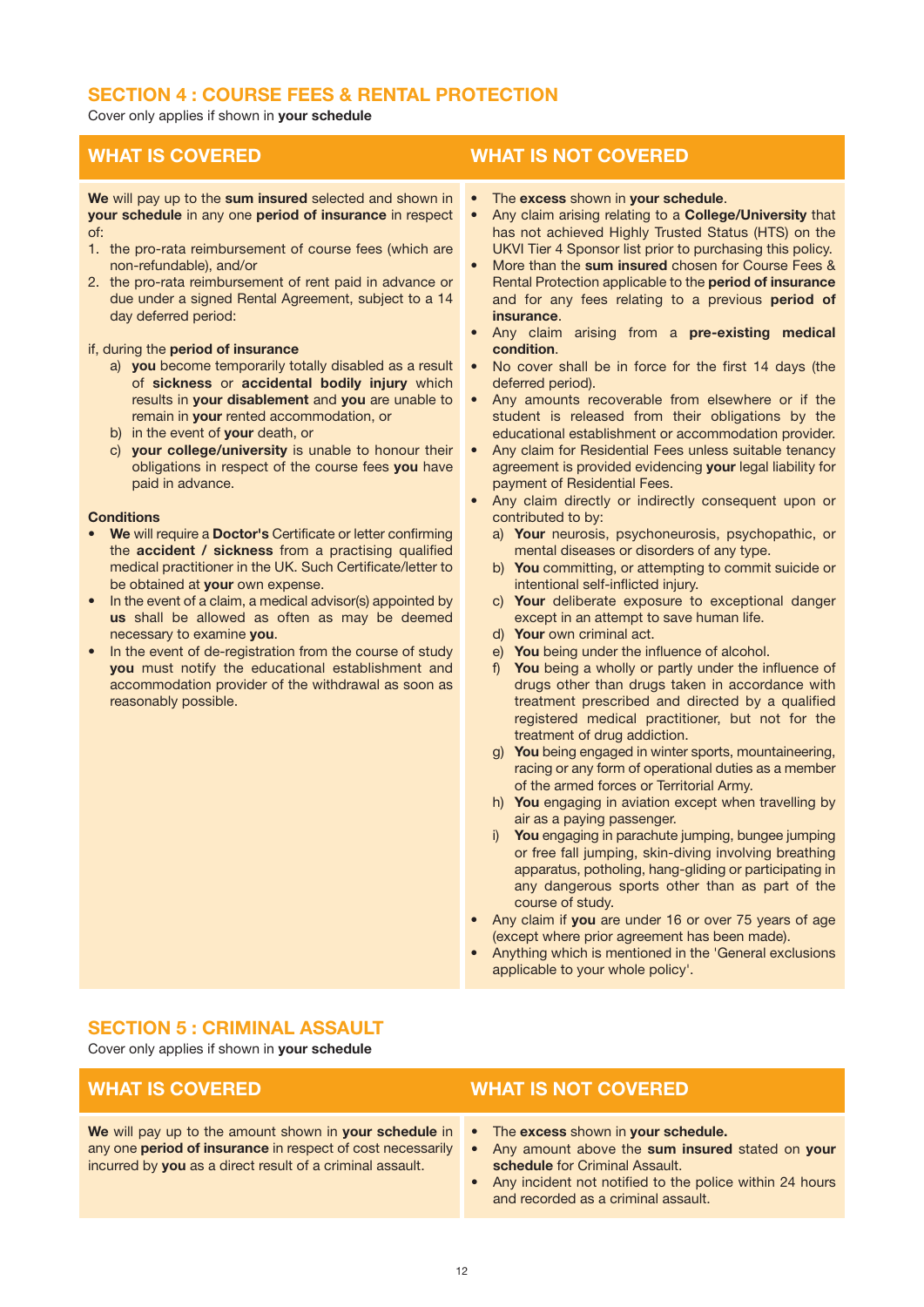## **IMPORTANT POLICY INFORMATION**

## **SECTION 6 : LEGAL EXPENSES**

Cover only applies if shown in **your schedule**.

## **Definitions**

Any word defined below will have the same meaning wherever it is shown in this section of **your** policy in italics. *We* have listed the definitions in alphabetical order.

### *Agent*

The *Agent* appointed by the Coverholder to transact this Insurance with **you**.

#### *Authorised Professional*

A solicitor, counsel, claims handler or mediator, accountant, firm of accountants or other appropriately qualified person appointed and approved by *Us* under the terms and conditions of this policy to represent **your** or an *Insured Person's* interests.

#### *Claim Limit*

The amount *We* will pay in respect of any one claim and the total amount payable within any one *Period of Insurance* as shown in **your schedule**.

#### *Court*

A *Court*, tribunal or other competent authority.

#### *Event*

The initial *Event*, act or omission which sets off a natural and continuous sequence of events that subsequently gives rise to a claim for *Professional Fees* and/or payment of benefit under this policy.

#### *Home*

**Your** principal private dwelling house as defined for the purposes of qualifying for exemption from Capital Gains Tax.

### *Insured Person*

- a) **You**.
- b) The husband or wife of **you**, or **your** partner or civil partner who lives at the same address and shares financial responsibilities. This does not include any business partners or associates.
- c) **Your** children and parents, normally resident in the *Home*.

### *Legal Proceedings*

When formal *Legal Proceedings* are issued against an opponent in a Court of Law.

#### *Insurer*

This insurance is administered by Arc Legal Assistance Ltd and underwritten by Royal & Sun Alliance Insurance Ltd.

#### *Period of Insurance*

The *Period of Insurance* shown in **your schedule**.

#### *Professional Fees*

Legal and accountancy fees and costs including disbursements properly incurred by the *Authorised Professional*, with *Our* prior written authority including costs incurred by another party for which **you** are made liable by Court Order, or may pay with *Our* consent in pursuit of a civil claim in the *Territorial Limits* arising from an insured *Event*. *Professional Fees* will include VAT where it cannot be recovered.

#### *Standard Professional Fees*

The level of *Professional Fees* that would normally be incurred by *Us* in using a nominated *Authorised Professional* of *Our* choice.

### *Territorial Limits* The **United Kingdom**.

#### *Time of Occurrence*

Civil Cases - when the *Event* occurred or commenced whichever is the earlier. Criminal Cases - when **you** or an *Insured Person* commenced or is alleged to have commenced to violate the criminal law in question.

#### *We*, *Us*, *Our*

The *Insurer* and/or Arc Legal Assistance Ltd.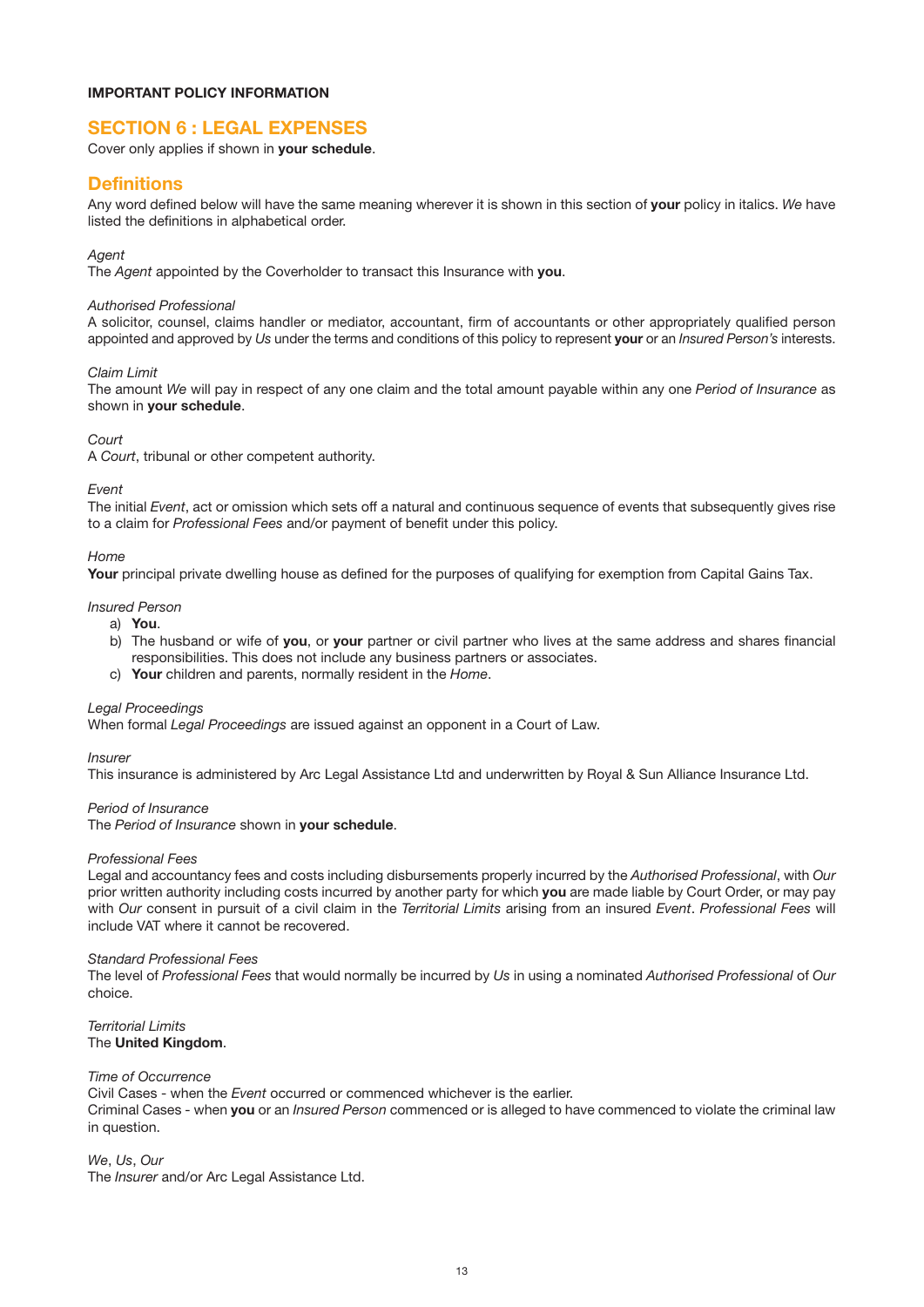## **SECTION 6 : LEGAL EXPENSES**

Cover only applies if shown in **your schedule**

### **Personal Injury**

Pursuing a civil claim for damages in respect of the injury or death of an *Insured Person* caused by negligence.

#### **Consumer Disputes**

Pursuing or defending claims arising out of a contract entered into by or on behalf of an *Insured Person* for:-

- 1. Obtaining services.
- 2. The purchase, hire, hire–purchase or sale of any personal goods.

#### **Claims within Small Claims Court Limits**

The payment of appropriate experts and *court* fees together with assistance provided by *Our* own in-house legal advisors to construct **your** case provided that the value of the goods or services in dispute or the total instalments due at the time of making the claim is greater than £100.

#### **Claims above Small Claims Court Limits**

The payment of *Professional Fees* incurred by the Appointed Representative appointed by *Us*.

#### **Employment**

A dispute with an *Insured Person's* employer for compensation or reinstatement or re-engagement on the grounds of unfair dismissal or unfair selection for redundancy.

- Any claim involving medical or clinical negligence, or pharmaceutical or any related claims (including but not limited to tobacco products).
- Any claim arising from a stress or psychological related condition.
- Any claim relating to the extended use of artificial tanning equipment.
- A claim falling within the Small Claims Track limits.
- Anything which is excluded under the "General Exclusions – Legal expenses section only" on page 16.
- Any contract entered into by an *Insured Person* in connection with a profession, business or trade other than for their contract for full-time employment, but only if employment disputes are covered by this policy.
- Any contract where the dispute arises within the first 90 days of the first *Period of Insurance* unless **you** can provide evidence that **you** had equivalent cover immediately prior to the original inception of this policy without a break in the period of cover.
- Any contract under which a sum of money was due and payable more than 180 days before the claim was reported.
- Any contract relating to any work carried out, in, on or for the benefit of land or buildings other than the *Home*.
- Any contract of insurance in so far as the dispute is solely in respect of the sum of money or other compensation payable under such contract.
- Any claims relating to the planning, erection, alteration, construction, conversion, extension of buildings or parts of buildings.
- Any dispute with local or government authorities.
- Anything which is excluded under the "General Exclusions – Legal expenses section only" on page 16.
- Situations where the dispute arises within the first 90 days of the first *Period of Insurance* unless **you** can provide evidence that **you** had equivalent cover immediately prior to the original inception of this policy without a break in the period of cover.
- Anything which is excluded under the "General Exclusions – Legal expenses section only" on page 16.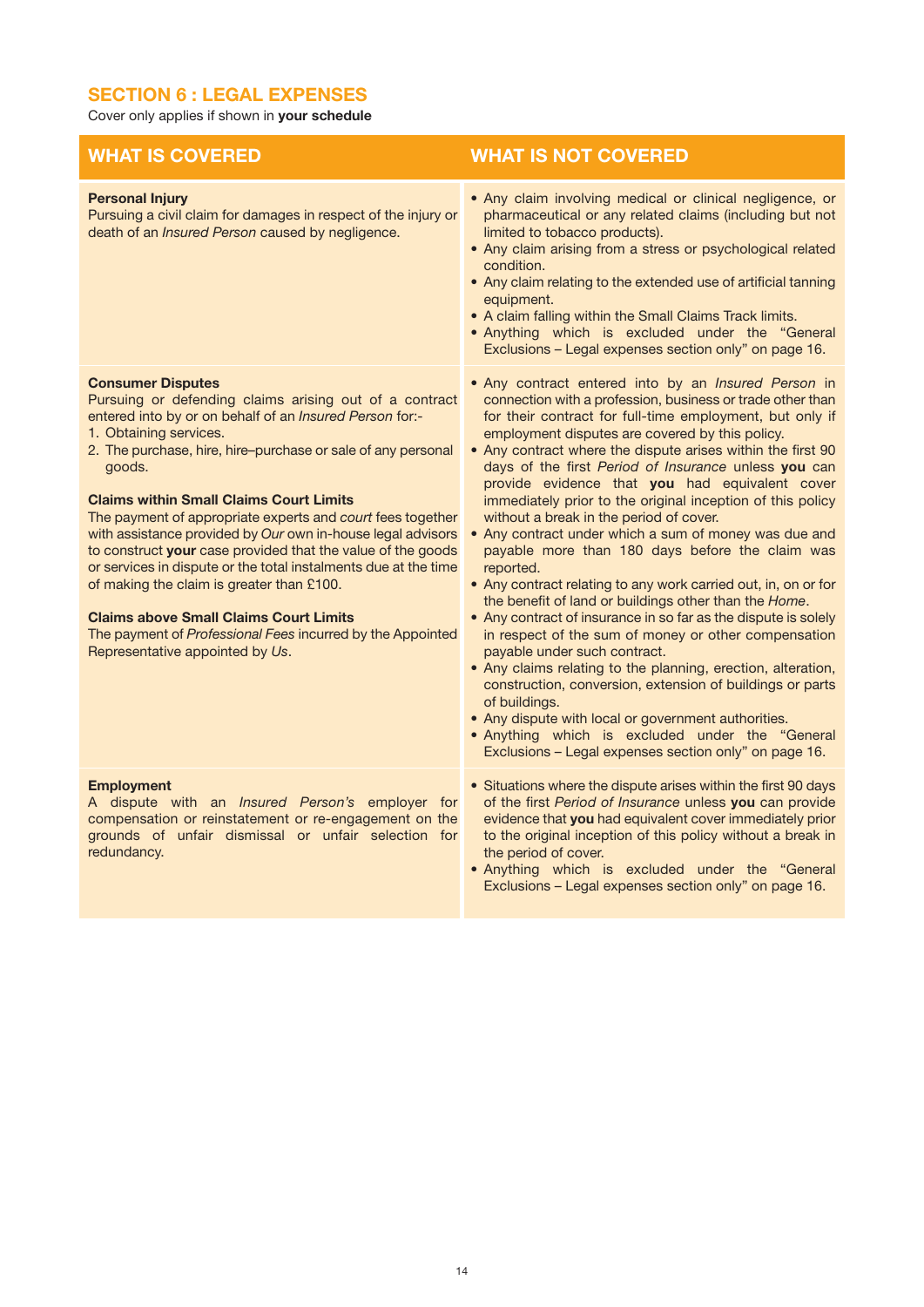## **SECTION 6 : LEGAL EXPENSES**

Cover only applies if shown in **your schedule**

#### **Criminal Prosecution Defence**

*Professional fees* incurred in the defence of criminal *Legal Proceedings* brought against an *Insured Person* as a result or any act or omission or alleged act or omission, including:-

#### **a) Police Station Representation**

*Professional Fees* incurred in representing an *Insured Person* at a Police Station where they are being interviewed under caution in relation to an alleged criminal act.

#### **b) Magistrates' Court Representation**

*Professional Fees* incurred in representing an *Insured Person* at a Magistrates' Court.

#### **c) Crown Court Representation**

A sum equal to any assessed income based contribution payable by the *Insured Person* towards *Professional Fees* incurred under the Crown Court Means Testing scheme.

## **WHAT IS COVERED WHAT IS NOT COVERED**

- The defence of any offence of violence, or deliberate and wilful criminal acts or omissions.
- Any matter where the *Authorised Professional* assesses that reasonable prospects of success do not exist.
- Any offence relating to a motor bike / vehicle.
- *Professional Fees* required to be paid by an *Insured Person* in excess of the pre-conviction assessed income based contribution under the Crown Court Means Testing scheme following conviction.
- Assessed income based contributions payable by the *Insured Person* towards *Professional Fees* incurred under the Crown Court Means Testing scheme which exceed the Limit of Indemnity.
- Any *Professional Fees* where the *Insured Person* fails to: a) apply for a Representation Order under the Crown Court Means Testing scheme.
	- b) submit any required information under the Crown Court Means Testing scheme.
	- c) comply with the terms of the Representation Order.
	- d) use a representative that can act under the terms of a Representation Order under the Crown Court Means Testing scheme.
- The defence of any action, enforcement, or recovery of sums payable against an *Insured Person* under the terms of or for a breach of the terms and conditions of a Representation Order under the Crown Court Means Testing scheme.
- Anything which is excluded under the "General Exclusions – Legal expenses section only" on page 16.

#### **Education**

Appealing against the decision of a Local Education Authority (LEA) arising out of the LEA's failure to comply with its published admission policy, resulting in the refusal to accept the *Insured Person's* child or children at the state school of their preference, subject to a *Claim Limit* of £5,000 any one claim.

- Arising where acceptance at the school involves examinations or other selection criteria.
- Involving schools which are not state schools falling under the LEA's jurisdiction or where responsibility for the allocation of a place(s) within the school does not rest with the LEA.
- Arising prior to the submission of an application to the school or LEA.
- Arising where the LEA's refusal occurred within the first 6 months of the first *Period of Insurance*.
- Where the procedure for appealing against the decision to refuse a place at the school has not been followed.
- Where the child has been expelled, suspended or permanently excluded from another school.
- For children under 5 years other than for admission disputes arising where entry shall be in the academic year prior to their 5th birthday.
- Anything which is excluded under the "General Exclusions – Legal expenses section only" on page 16.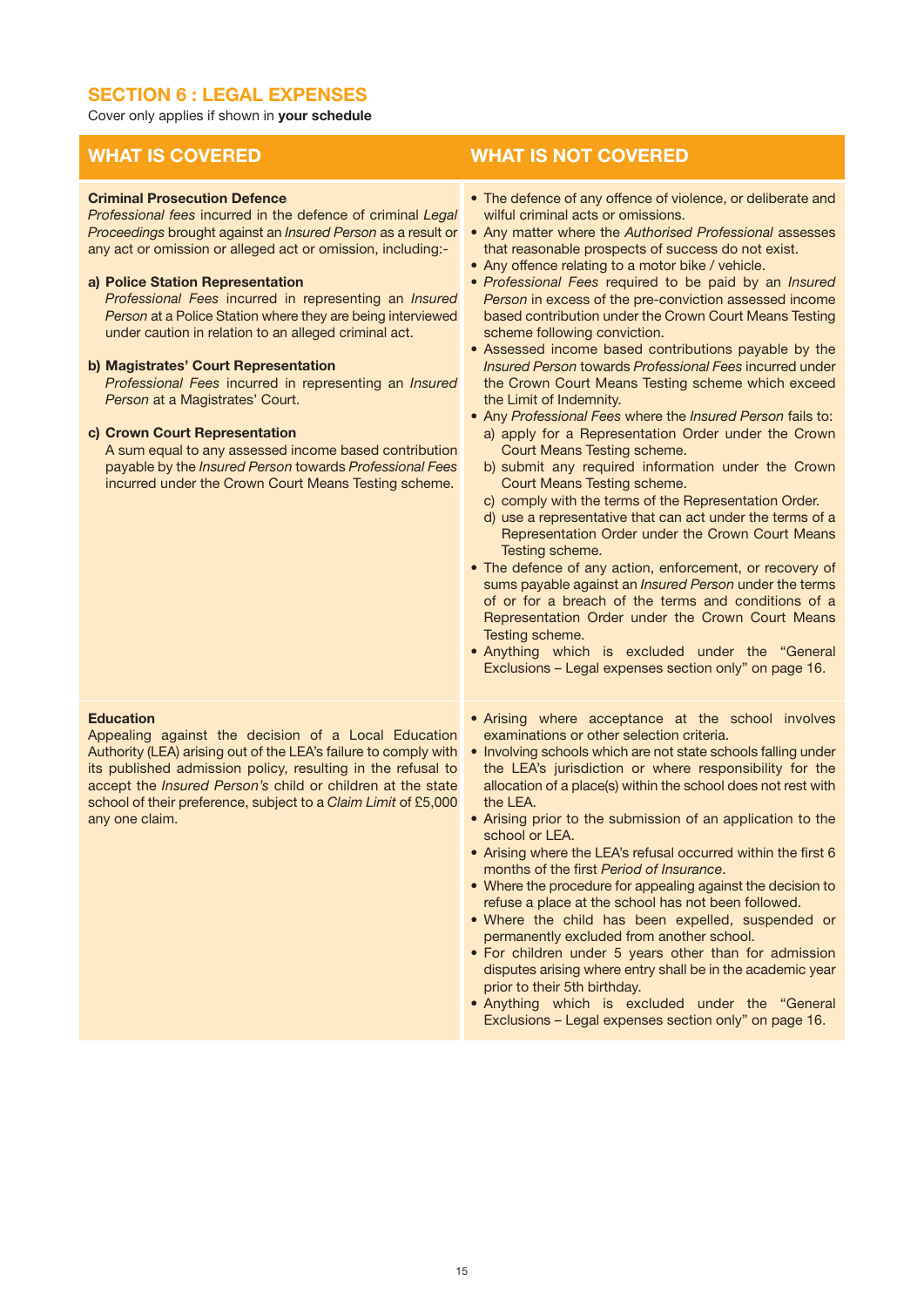## **GENERAL EXCLUSIONS – LEGAL EXPENSES SECTION ONLY**

These are the exclusions, which apply to the Legal Expenses section of **your** policy. **You** should also refer to the specific exclusions shown under each part of the Legal Expenses Option on pages 14-15 and to the general exclusions shown on pages 43-44 of this policy.

This insurance does not cover: -

- 1. *Professional Fees* incurred:
	- a) in respect of any *Event* where the *Time of Occurrence* commenced prior to the commencement of the insurance.
	- b) before *Our* written acceptance of a claim.
	- c) before *Our* approval or beyond those for which *We* have given *Our* approval.
	- d) where **you** fail to give proper instructions in due time to *Us* or to the *Authorised Professional*.
	- e) where **you** are responsible for anything which in *Our* opinion prejudices **your** case.
	- f) if **you** withdraw instructions from the *Authorised Professional*, fail to respond to the *Authorised Professional*, withdraw from the *Legal Proceedings* or the *Authorised Professional* refuses to continue to act for **you**.
	- g) in respect of the amount in excess of *Our* Standard *Professional Fees* where **you** have elected to use an *Authorised Professional* of **your** own choice.
	- h) where **you** decide that **you** no longer wish to pursue **your** claim as a result of disinclination. All costs incurred up until this stage will become **your** responsibility.
	- i) where the *Insured Person* should have realised when purchasing this insurance that a claim under this insurance might occur.
- 2. The pursuit, continued pursuit or defence of any claim if *We* consider it is unlikely a sensible settlement will be obtained or where the likely settlement amount is disproportionate compared with the time and expense incurred.
- 3. Claims which are conducted by **you** in a manner different from the advice or proper instructions of *Us* or those of the *Authorised Professional*.
- 4. Appeals unless **you** notify *Us* in writing of **your** wish to appeal at least six working days before the deadline for giving notice of appeal expires and *We* consider the appeal to have reasonable prospects of success.
- 5. Any *Professional Fees* and expenses that could have been recovered under any other insurance except beyond the amount which would be payable under such insurance had this policy not been effected.
- 6. Damages, fines or other penalties **you** are ordered to pay by a *Court*, tribunal or arbitrator.
- 7. Claims arising from an *Event* occasioned by **your** deliberate act, omission or misrepresentation.
- 8. Claims arising from:
	- a) ionising, radiations or contamination by radioactivity from irradiated nuclear fuel or from any nuclear waste from the combustion of nuclear fuel.
	- b) any radioactive, toxic, explosive, or other hazardous properties of any nuclear assembly or component thereof.
	- c) war terrorism or any like or any associated risk.
	- d) seepage pollution or contamination of any kind.
	- e) pressure waves caused by aircraft or other aerial devices.
- 9. Any dispute relating to written or verbal remarks which damage **your** reputation.
- 10. Any *Professional Fees* relating to **your** alleged dishonesty, criminal act, or deliberate and wilful criminal acts or omissions other than as insured under Insured Event – Criminal Prosecution Defence.
- 11. *Professional Fees* arising directly or indirectly from computer software except operating systems and packaged software that have not been tailored by the supplier to **your** own requirements.
- 12. *Legal Proceedings* outside the **United Kingdom** and proceedings in constitutional, international or supranational courts or tribunals including the European Court of Justice and the Commission and Court of Human Rights.
- 13. A dispute which relates to any compensation or amount payable under a contract of insurance.
- 14. A dispute with *Us* not dealt with under the Arbitration Condition.
- 15. Any dispute relating to patents, copyrights, trade or service marks, registered designs, passing off, intellectual property, trade secrets or confidential information.
- 16. An application for judicial review.
- 17. Any dispute or prosecution involving a motor vehicle unless the dispute relates to a personal injury claim.
- 18. Any claim involving medical or clinical negligence, or pharmaceutical or any related claims (including but not limited to tobacco products).
- 19. Any claim arising from a stress or psychological related condition.
- 20. Disputes between an *Insured Person* and their Family or a matrimonial or co-habitation dispute except in so far as any claim relates to a dispute with an *Insured Person's* professional advisors.
- 21. A claim falling within the Small Claims Track limits (other than as detailed in the "Consumer Disputes" section).
- 22. Any matter arising from or relating to any business or trading activity or venture for gain undertaken by an *Insured Person* including but not limited to any personal guarantee and investment in unlisted companies.
- 23. *Legal proceedings* between an *Insured Person* and a central or local government authority.
	- a) unless an *Insured Person* has suffered or could suffer pecuniary loss if the *Legal Proceedings* are not pursued or defended; or
	- b) concerning the imposition of statutory charges.
- 24. Any matter in respect of which an *Insured Person* is entitled to Legal Aid.
- 25. Any *Professional Fees* incurred in defending or pursuing new areas of law or test cases.
- 26. Any claim directly or indirectly arising from an allegation of mis-selling or mismanagement of financial services or products.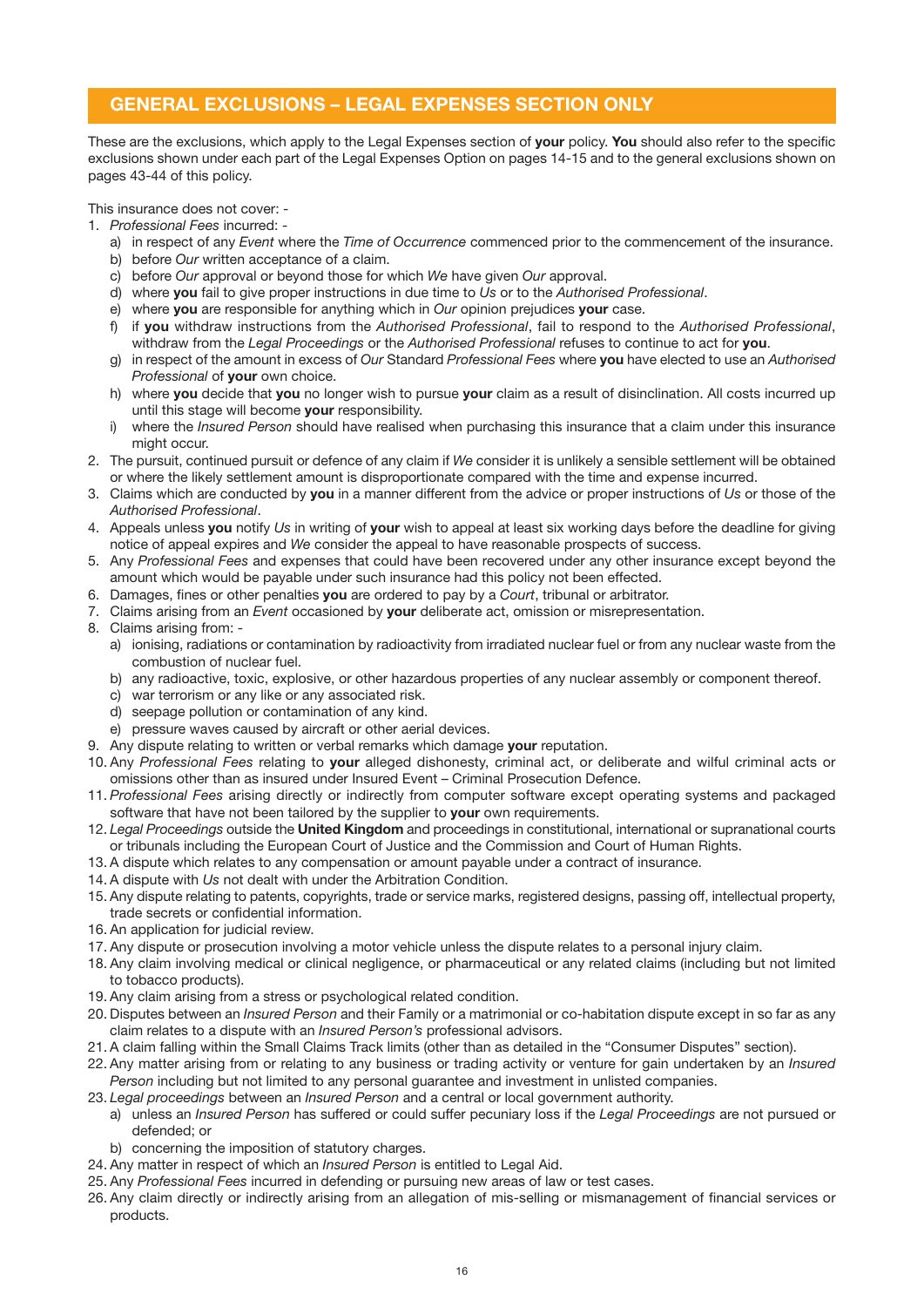## **GENERAL CONDITIONS – LEGAL EXPENSES SECTION ONLY**

**You** will need to meet the policy conditions set out in the 'General Conditions Applicable to **your** Whole Policy' on pages 42-43 as these conditions apply to the whole policy. In addition, for this option **you** must also meet the following conditions.

### **Observance**

*Our* liability to make any payment under this policy will be conditional on **you** complying with the terms and conditions of this insurance.

#### **Claims**

**You** must tell *Us* in writing within 30 days about any matter, which could result in a claim being made under this policy and must obtain in writing *Our* consent to incur *Professional Fees*.

*We* will not enter into dialogue or correspond with anyone other than **you** (or with **your** agreement an *Insured Person*) or **your** or the *Insured Person's* personal representatives (following death or serious incapacity) in relation to the notification and subsequent handling of a claim.

*We* will give such consent if **you** can satisfy *Us* that there are sufficient prospects of success in pursuing or defending **your** claim and that it is necessary for *Professional Fees* to be paid and **you** have paid the **excess**.

*We* may require **you** at **your** expense to obtain the opinion of an expert or counsel on the merits of a claim or *Legal Proceedings*. If *We* subsequently agree to accept the claim, the costs of such opinion will be covered.

If after receiving a claim or during the course of a claim *We* decide that:-

- 1. **your** prospects of success are insufficient;
- 2. it would be better for **you** to take a different course of action;
- 3. *We* cannot agree to the claim

*We* will write to **you** giving *Our* reasons and *We* will not then be bound to pay any further *Professional Fees* for this claim.

*We* may limit any *Professional Fees* that *We* will pay under the policy in the pursuit, continued pursuit or defence of any claim:-

- 1. if *We* consider it is unlikely a sensible settlement will be obtained; or
- 2. where there are insufficient prospects of obtaining recovery of any sums claimed; or
- 3. where the likely settlement amount is disproportionate to the time and expense necessary to achieve a settlement.

Alternatively *We* may at *Our* option pay to **you** the amount in dispute which shall be deemed to represent full and final settlement under this policy providing that all the terms and conditions of this policy have been complied with.

In the event that **you** make a claim under this policy which **you** subsequently discontinue due to **you** own disinclination to proceed, any legal costs incurred to date will become **your** own responsibility and will be required to be repaid to the Insurer.

#### **Representation**

*We* will take over and conduct in **your** name the prosecution, pursuit, defence or settlement of any claim. The *Authorised Professional* nominated and appointed by *Us* will act on **your** behalf and **you** must accept *Our* nomination.

If *Legal Proceedings* have been agreed by *Us*, **you** may nominate **your** own *Authorised Professional* whose name and address **you** must submit to *Us*. In selecting **your** *Authorised Professional* **you** shall have regard to the common law duty to minimise the cost for **your** claim. Any dispute arising from this shall be referred to Arbitration in accordance with the Policy Conditions.

Where **you** have elected to use **your** own nominated *Authorised Professional* **you** will be responsible for any *Professional Fees* in excess of *Our Standard Professional Fees*.

#### **Conduct of Claim**

- 1. **You** shall at all times co-operate with *Us* and give to *Us* and the *Authorised Professional* evidence, documents and information of all material developments and shall attend upon the *Authorised Professional* when so requested at **your** own expense.
- 2. *We* shall have direct access at all times to and shall be entitled to obtain from the *Authorised Professional* any information, form, report, copy of documents, advice computation, account or correspondence relating to the matter whether or not privileged, and **you** shall give any instructions to the *Authorised Professional* which may be required for this purpose. **You** or **your** *Authorised Professional* shall notify *Us* immediately in writing of any offer or payment into *Court* made with a view to settlement and **you** must secure *Our* written agreement before accepting or declining any such offer.
- 3. *We* will not be bound by any promise or undertaking given by **you** to the *Authorised Professional* or by either of **you** to any *Court*, witness, expert, *agent* or other person without *Our* agreement.

### **Recovery of Costs**

**You** should take all steps to recover costs and expenses. If another person is ordered, or agrees, to pay **you** all or any costs and expenses, charges or compensation **you** will do everything possible (subject to *Our* directions) to recover the money and hold it on *Our* behalf. If payment is made by instalments these will be paid to *Us* until *We* have recovered the total amount that the other person was ordered, or agreed to pay by way of costs.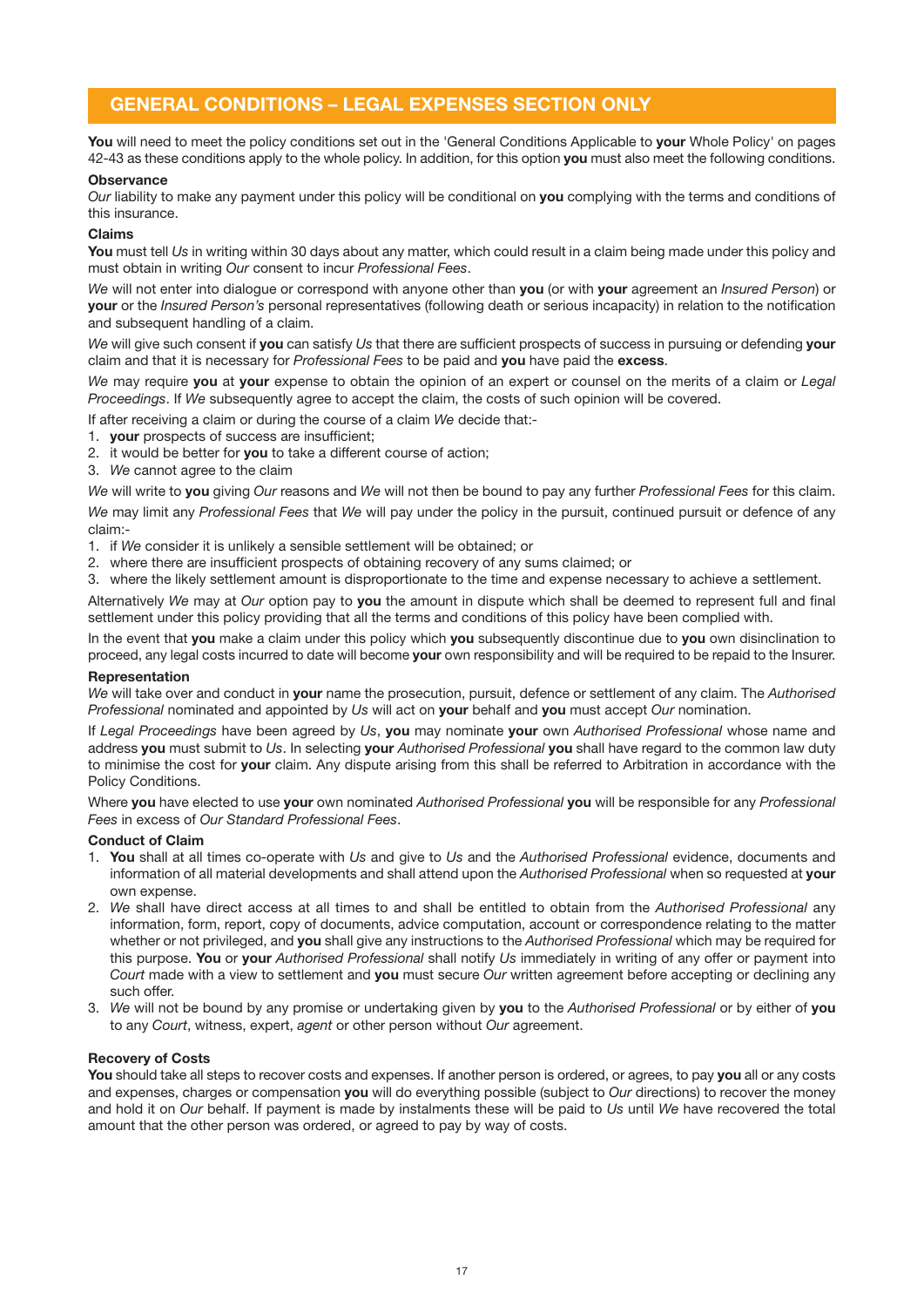## **GENERAL CONDITIONS – LEGAL EXPENSES SECTION ONLY (continued)**

## **Fraud**

*We* have the right to refuse to pay a claim or to avoid this Insurance in its entirety if **you** make a claim which is in any respect false or fraudulent.

### **Royal & Sun Alliance Insurance Ltd Privacy Policy**

**Your** privacy is important to **Us** and **We** are committed to keeping it protected. **We** have created this Customer Privacy Notice which will explain how **We** use the information **We** collect about **You** and how **You** can exercise **Your** data protection rights. **You** can view our full privacy notice by visiting https://www.rsagroup.com/support/legal-information/partner-privacypolicy/

If You're unable to access the link or have any questions or comments about **Our** privacy notice, please write to: The Data Protection Officer, RSA, Bowling Mill, Dean Clough Industrial Park, Halifax, HX3 5WA.

**You** can also email us at crt.halifax@uk.rsagroup.com

#### **Arc Legal Assistance Privacy and Data Protection Notice**

### **Data Protection**

Arc Legal Assistance are committed to protecting and respecting **your** privacy in accordance with the current **Data Protection Legislation** ("Legislation"). Below is a summary of the main ways in which **we** process **your** personal data, for more information please visit www.arclegal.co.uk

### **2. How We Use Your Personal Data and Who We Share it With**

**We** may use the personal data **we** hold about **you** for the purposes of providing insurance, handling claims and any other related purposes (this may include underwriting decisions made via automated means), research or statistical purposes. **We** will also use **your** data to safeguard against fraud and money laundering and to meet **our** general legal or regulatory obligations.

### **3. Sensitive Personal Data**

Some of the personal information, such as information relating to health or criminal convictions, may be required by **us** for the specific purposes of underwriting or as part of the claims handling process. The provision of such data is conditional for **us** to be able to provide insurance or manage a claim. Such data will only be used for the specific purposes set out in **our** Privacy Statement, which is available to view on the website address detailed above.

#### **4. Disclosure of Your Personal Data**

**We** may disclose **your** personal data to third parties involved in providing products or services to **us**, or to service providers who perform services on **our** behalf. These may include, where necessary, affinity partners, brokers, agents, third party administrators, reinsurers, other insurance intermediaries, insurance reference bureaus, credit agencies, medical service providers, fraud detection agencies, loss adjusters, external law firms, external auditors and accountants, regulatory authorities, and as may be required by law.

### **5. Your Rights**

**You** have the right to ask **us** not to process **your** data for marketing purposes, to see a copy of the personal information **we** hold about **you**, to have **your** data deleted (subject to certain exemptions), to have any inaccurate or misleading data corrected or deleted, to ask **us** to provide a copy of **your** data to any controller and to lodge a complaint with the local data protection authority.

#### **6. Retention**

**Your** data will not be retained for longer than is necessary and will be managed in accordance with **our** data retention policy. In most cases the retention period will be for a period of seven (7) years following the expiry of the insurance contract, or our business relationship with **you** unless **we** are required to retain the data for a longer period due to business, legal or regulatory requirements.

If **you** have any questions concerning **our** use of **your** personal data, please contact The Data Protection Officer, please see website for full address details.

### **Due Care**

**You** must take due care to prevent incidents that may give rise to a claim and to minimise the amount payable by *Us*.

### **Acts of Parliament**

Any reference to Act of Parliament within this policy shall include an amending or replacing Act and shall also include where applicable equivalent legislation in Scotland, Northern Ireland, the Isle of Man, the Channel Islands and under European Law where applied in the **United Kingdom**.

#### **Arbitration**

Any dispute between **you** and *Us*, which is not solved by this policy, will be governed by the laws of England and Wales and shall be referred to a single arbitrator, who shall either be a solicitor on whom *We* both agree. If *We* cannot agree, one who is nominated by the Law Society. Where appropriate the dispute will be resolved on the basis of written submissions. The costs of resolving the dispute will be met in full by the party against whom the decision is made. If the decision is not clearly made against either party, the arbitrator shall have the power to apportion costs.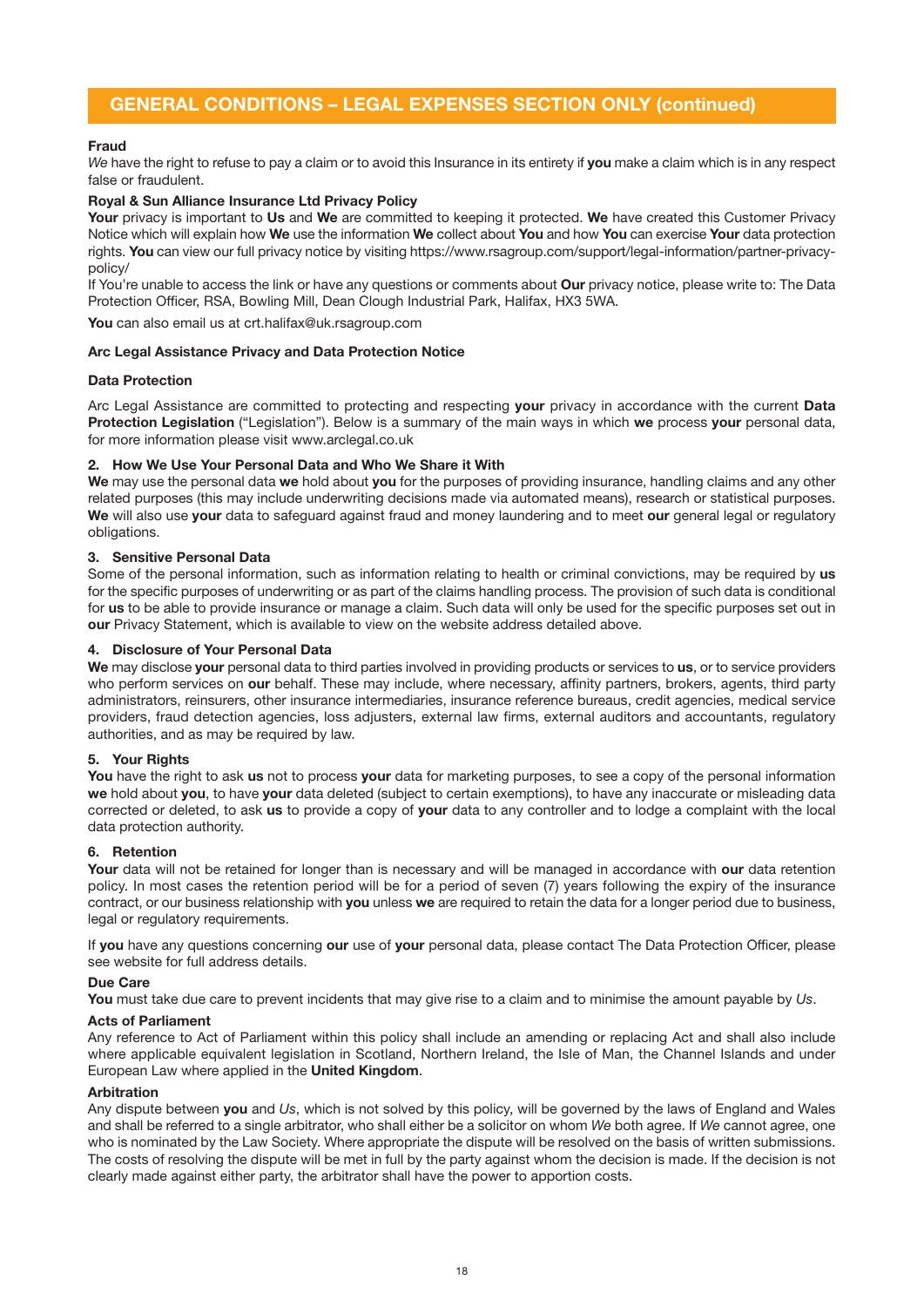## **GENERAL CONDITIONS – LEGAL EXPENSES SECTION ONLY (continued)**

#### **Contracts (Rights of Third Parties) Act 1999**

Unless expressly stated nothing in this insurance contract will create rights pursuant to the Contracts (Rights of Third Parties) Act 1999 in favour of anyone other than the parties to the insurance contract.

#### **Notices**

Any letter or notice concerning this insurance will be properly issued if it is sent to the last known address of the person intended to receive it.

#### **Law**

This policy shall be governed by and construed in accordance with the Law of England and Wales unless the Policyholder's habitual residence (in the case of an individual) or central administration and/or place of establishment is located in Scotland in which case the law of Scotland shall apply. In the event of the place of establishment being situated in the Channel Islands the relevant law governing the Channel Islands shall apply.

#### **Compensation Scheme**

The *Insurer* is covered by the Financial Services Compensation Scheme (FSCS). **You** may be entitled to compensation from the scheme, if it cannot meet its obligations. This depends on the type of business and the circumstances of the claim. Most insurance contracts are covered for 90% of the claim with no upper limit. **You** can get more information about compensation scheme arrangements from the FSCS or visit www.fscs.org.uk.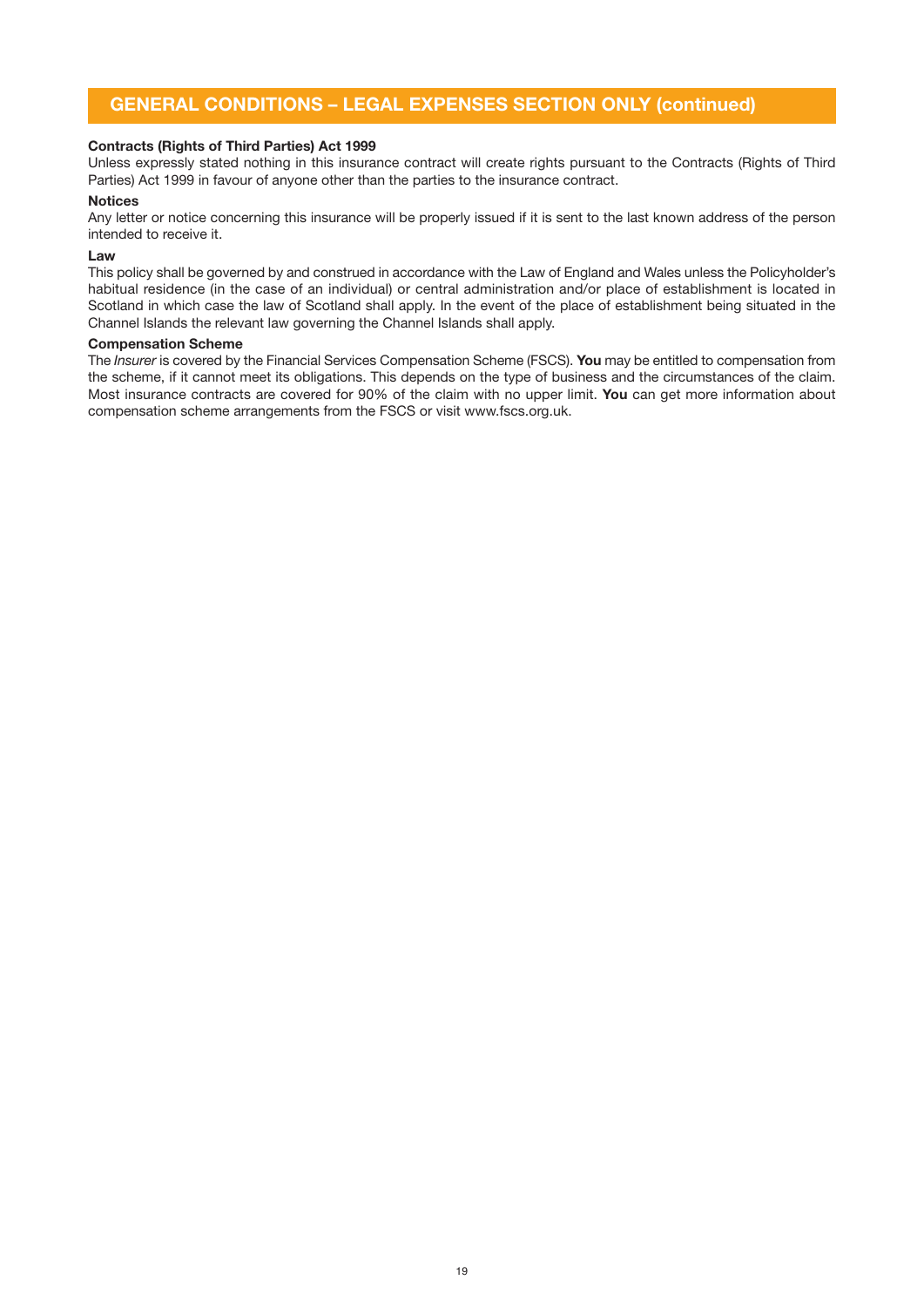## **SECTION 7 : ACCIDENTAL DAMAGE**

Cover only applies if shown in **your schedule**.

**We** will pay up to the amount shown in **your schedule** for **accidental** damage occurring within **your insured address** in respect of:

Audio equipment, camera equipment, **computer equipment**, games consoles, television, video and DVD players owned by **you**.

- The **excess** shown in **your schedule**.
- The maximum amount payable for single item /group limits stated in **your schedule.**
- Theft from any private motor vehicle.
- Loss or damage caused by or arising from:
	- Wear and tear, depreciation or any gradually operating cause.
	- Faulty design or workmanship or the use of faulty materials.
	- Moths, insects, parasites, beetle or vermin.
	- Corrosion, fungus, mildew or rot.
	- Atmospheric or climatic conditions, frost or the action of light.
	- Mechanical or electrical breakdown or derangement or use contrary to the manufacturer's instructions.
	- Any process of dyeing, cleaning, drying, painting, washing, repair, alteration, maintenance, decoration, restoration or dismantling.
- Property used for business purposes.
- Depreciation in value, indirect loss or property more specifically covered by this or any other insurance.
- Loss or damage by any heating process.
- Damage to any property, appliance, or any part of it (whether belonging to **you** or not) failing correctly to recognise or respond to any date whether occurring before, during or after the year 2000.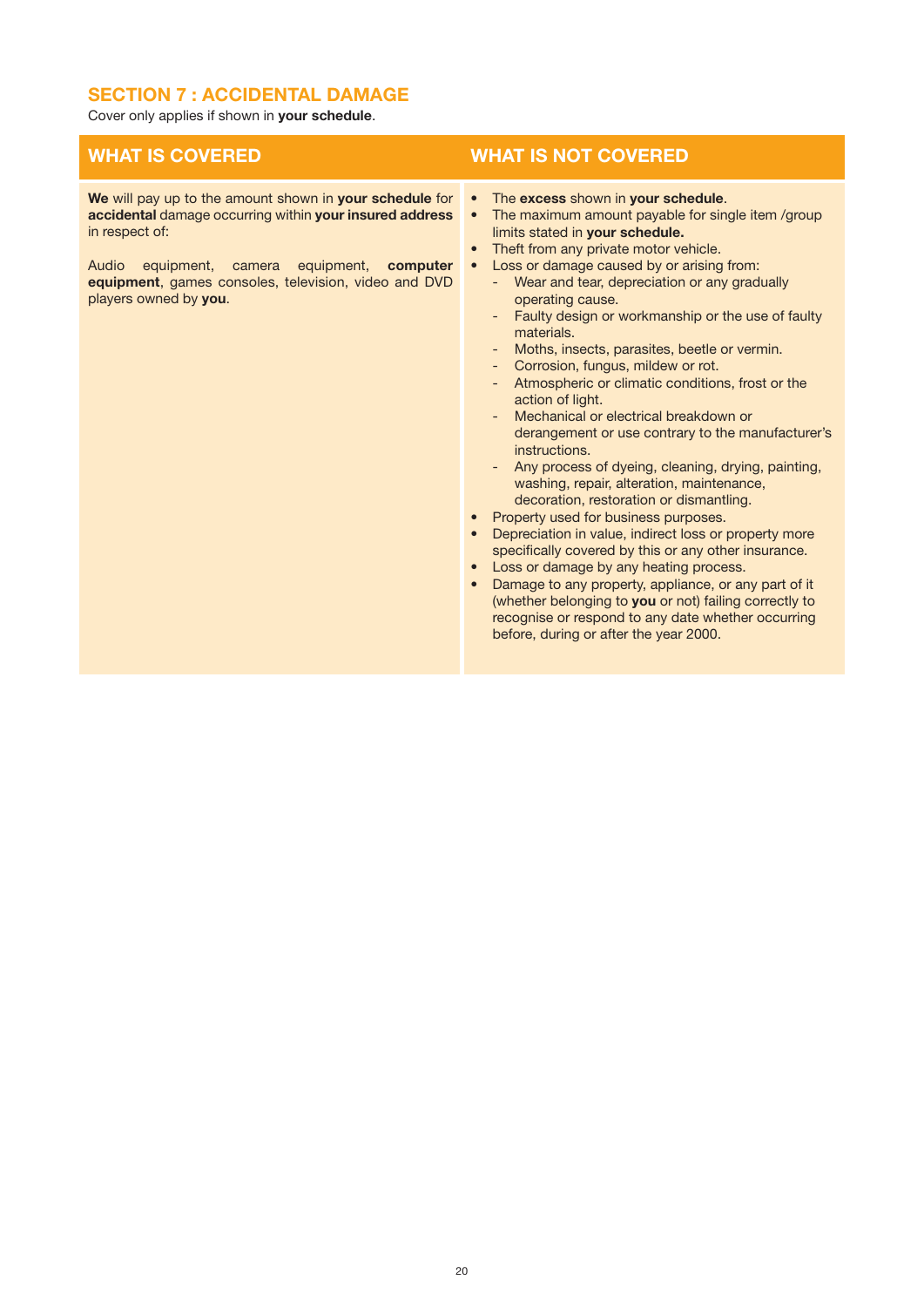## **SECTION 8 : PERSONAL ACCIDENT**

Cover only applies if shown in **your schedule**

**We** will pay **you** or **your** estate the appropriate benefit specified below should **you** sustain injuries resulting solely and directly from **accidents** caused by external violent and visible means arising during the **period of insurance** within the **United Kingdom,** which directly and independently of any other cause results in **your** death or **disablement** as specified within 12 months of the occurrence.

#### **Benefits**

Please note that benefits are determined by the **sum insured** shown on **your schedule**.

| <b>Sum Insured Selected</b>                                                                                                                                     | £10,000 | £25,000 | £50,000 |
|-----------------------------------------------------------------------------------------------------------------------------------------------------------------|---------|---------|---------|
| Death                                                                                                                                                           | £10,000 | £10,000 | £10,000 |
| <b>Permanent Total</b><br>Disablement as a result<br>of accidental bodily<br>injury occurring in the<br><b>United Kingdom during</b><br>the period of insurance | £10,000 | £25,000 | £50,000 |
| Total loss of or loss of use of:                                                                                                                                |         |         |         |
| Visual power of both<br>eyes                                                                                                                                    | £3,750  | £9,375  | £18,750 |
| Right arm                                                                                                                                                       | £3,500  | £8,750  | £17,500 |
| One leg                                                                                                                                                         | £3,500  | £8,750  | £17,500 |
| Left arm                                                                                                                                                        | £3,250  | £8,125  | £16,250 |
| <b>Right hand</b>                                                                                                                                               | £3,000  | £7,500  | £15,000 |
| Left hand                                                                                                                                                       | £2,500  | £6,250  | £12,500 |
| Auditive power of both<br>ears                                                                                                                                  | £2,500  | £6,250  | £12,500 |
| One foot                                                                                                                                                        | £2,500  | £6,250  | £12,500 |
| <b>Right forefinger</b>                                                                                                                                         | £750    | £1,875  | £3,750  |
| Left forefinger                                                                                                                                                 | £600    | £1,500  | £3,000  |
| Right ring or middle<br>finger                                                                                                                                  | £400    | £1,000  | £2,000  |
| Left ring or middle finger                                                                                                                                      | £300    | £750    | £1,500  |
| <b>Big toe</b>                                                                                                                                                  | £250    | £625    | £1,250  |
| Other toe                                                                                                                                                       | £150    | £375    | £750    |

Where any benefit specifies right or left, the benefit shall be reversed if **you** are left-handed.

Permanent Total Disablement means total inability to continue studies or engage in any gainful employment.

Loss of use other than severance must last for two years before compensation is payable, and at that time be beyond likelihood of any improvement.

## **WHAT IS COVERED WHAT IS NOT COVERED**

- The **excess** shown in **your schedule.**
- Any amount above the **sum insured** stated on **your schedule** for Personal Accident.
- Any claim where **you** cannot supply a report from **your** own **doctor** or consultant at **your** own expense if required by **us. We** may require **you** to be further medically examined by **our doctor**, **you** shall as often as required agree to medical examination at **our** expense.

Cover does not apply to circumstances arising out of or in any way connected with or caused by:

- Ballooning, bungee jumping, scuba diving, aviation other than travelling as a fare-paying passenger on a scheduled flight, gliding, paragliding, hang-gliding, micro lighting, motor rallying, parachuting, parascending, professional sports, racing of any kind other than on foot, climbing, solo sea sailing, mountaineering, pot holing, caving, polo, show jumping, hunting on horseback, motorcycling as a rider or passenger, jet skiing or jet biking, high diving, white water rafting, canoeing, skiing, ski racing, ski jumping, bobsleighing, tobogganing, ice hockey or any other sport or pastime involving exceptional risk of **accident**. The use of machinery.
- 
- Any pre-existing physical defect or infirmity. • Mental illness, the effects of alcohol or drugs, suicide or
- attempted suicide or deliberate exposure to unnecessary danger.
- Solvent abuse.
- Whilst a detainee in any prison establishment.
- Whilst driving with more than the legally permitted level of alcohol in the blood.
- Any claim that is in any way caused by or results from:
	- a) an outbreak of an **infectious or contagious disease**, that the World Health Organisation (WHO) has declared a Public Health Emergency of International Concern (PHEIC).

This exclusion will apply:

- i. apply to claims made after the date of any such declaration(s), other than where a relevant diagnosis has been made by a qualified **doctor** before the date of any such declaration(s), and/or
- ii. until the World Health Organisation (WHO) cancels or withdraws any relevant PHEIC.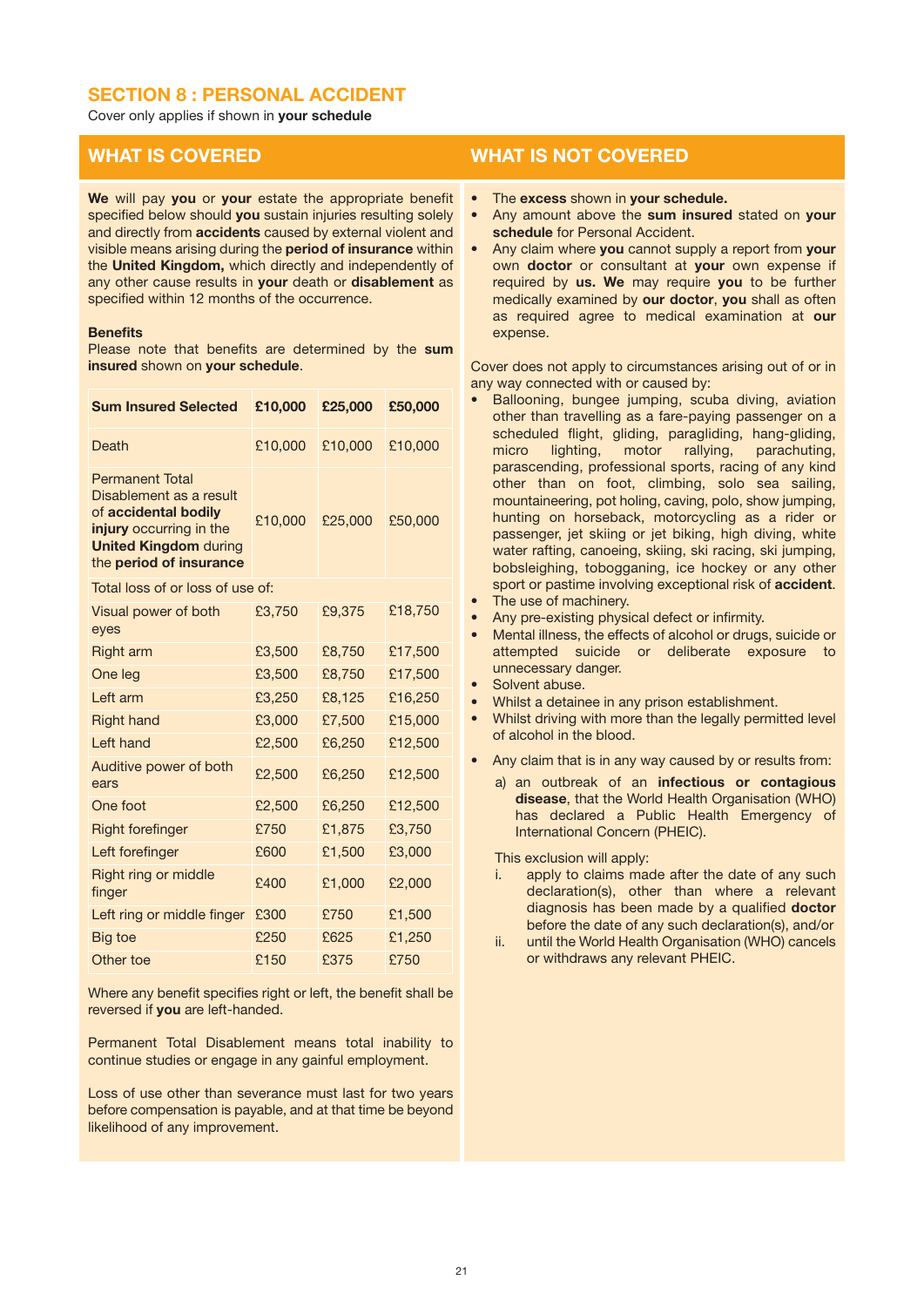## **SECTION 9 : CREDIT CARDS**

Cover only applies if shown in **your schedule**

**We** will pay up to the amount shown in **your schedule** for **your** legal liability following theft as a result of **forcible and violent entry** to the **insured address** and subsequent unauthorised use of **your credit cards** issued to **you** in the **United Kingdom** (in most cases **you** will only be liable for the first £50 per card).

## **WHAT IS COVERED WHAT IS NOT COVERED**

- Any amount above the **sum insured** stated on **your schedule** for Credit Cards (in most cases **you** will only be liable for the first £50 per card).
- Any theft occurring outside of the **United Kingdom.**
- Any liability arising from the theft of a card unless reported immediately to the issuing authority and subject to all terms and condition attaching to the issue of the card having been complied with.
- The unauthorised use of a card arising after the issuing authority has been notified of the theft.
- Any liability resulting from theft or subsequent use outside the **United Kingdom.**
- When the **credit cards** are in **your insured address**, loss caused while the **insured address** is **unoccupied.**

## **SECTION 10 : PERSONAL MONEY**

Cover only applies if shown in **your schedule**

**We** will pay up to the amount shown in **your schedule** for theft of personal **money** following **forcible and violent** entry to the **insured address**.

## **WHAT IS COVERED WHAT IS NOT COVERED**

- The **excess** shown in **your schedule**.
- Any amount above the **sum insured** stated on **your schedule** for Personal Money.
- Any loss or damage occurring outside of the **United Kingdom.**
- Confiscation or loss, error in payment or accountancy.
- Loss in the value of **money**.
- When the **money** is in **your insured address**, loss caused while the **insured address** is **unoccupied.**

## **SECTION 11 : COLLEGE | UNIVERSITY PROPERTY ON LOAN**

Cover only applies if shown in **your schedule**

## **Liability for college / university library books and college / university property on loan.** • The **excess** shown in **your schedule. WHAT IS COVERED WHAT IS NOT COVERED**

**We** will pay up to the amount shown in **your schedule** for loss or damage for which **you** are legally liable following loss of or damage to **college/university** property on loan or

- **college/university** library books by an insured event while: • In **your insured address**.
- In **your** permanent home address.
- In direct transit at the beginning and end of **your college/university term** while moving between the **insured address** and the permanent home address.
- Any amount above the **sum insured** stated on **your** schedule for College | University Property On Loan.
- Any loss or damage occurring outside the **United Kingdom.**
- Property unless it is in **your** immediate custody and control.
- Theft from an unattended motor vehicle.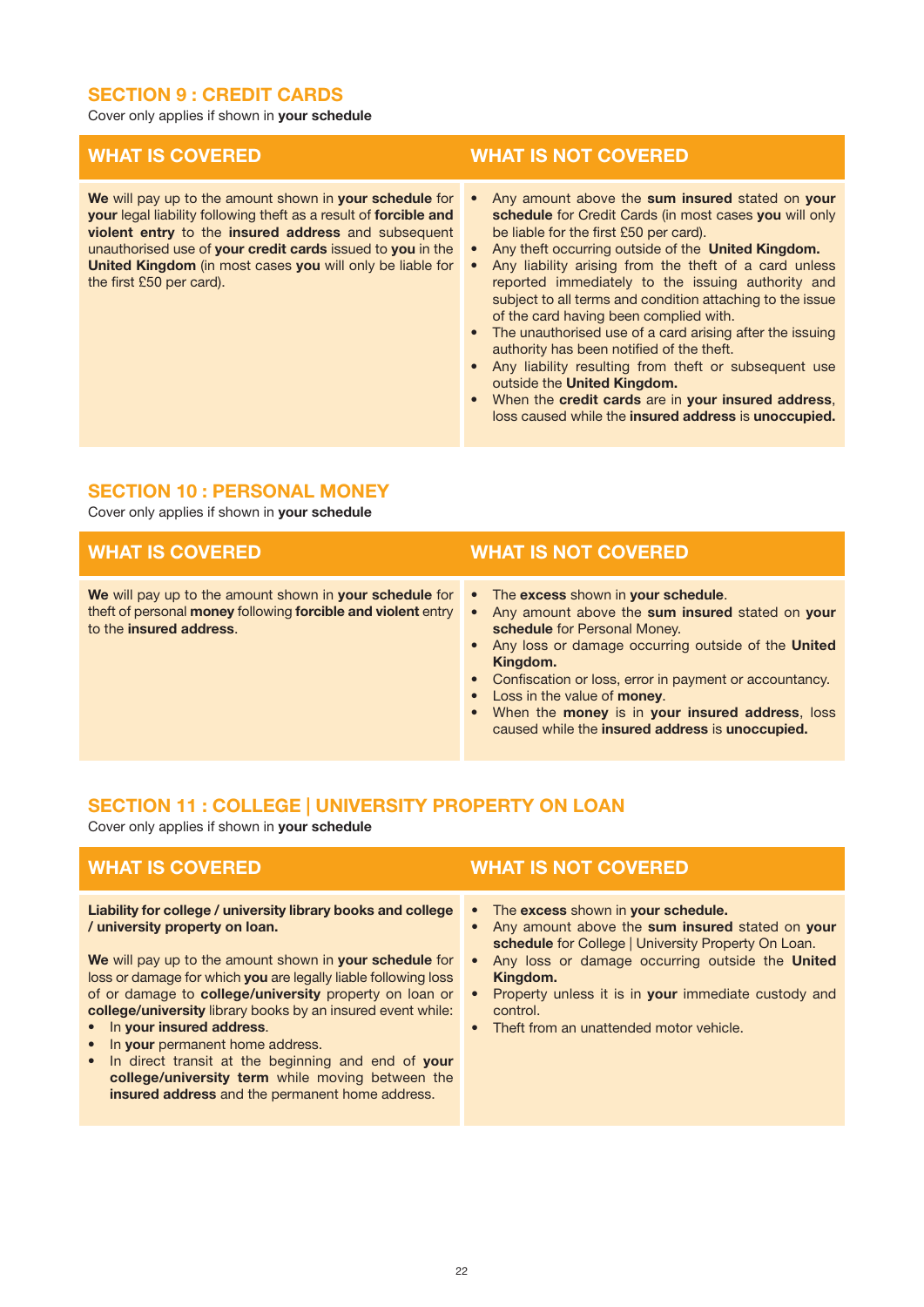## **SECTION 12A : LANDLORDS PROPERTY | TENANTS LIABILITY**

Cover only applies if shown in **your schedule**

**We** will pay, at **our** discretion direct to the landlord, up to the amount shown in **your schedule**, for sums which **you** become legally liable to pay as damages in respect of:

- Theft of landlords' material property in **your** custody and control for which **you** are legally responsible under the terms of a formal tenancy agreement.
- Fire damage to landlord's material property in **your** custody and control for which **you** are legally responsible under the terms of a formal tenancy agreement.

## **WHAT IS COVERED WHAT IS NOT COVERED**

- The **excess** shown in **your schedule.**
- Any amount above the **sum insured** stated on **your schedule** for Landlords Property | Tenants Liability.
- Loss while the **insured address** is **unoccupied.**
- Theft or attempted theft by **you** or by anyone who is living with **you.**

## **SECTION 12B: ACCIDENTAL DAMAGE TO LANDLORDS PROPERTY | TENANTS LIABILITY**

Cover only applies if shown in **your schedule**

**We** will pay, at **our** discretion direct to the landlord, up to the amount shown in **your schedule**, for sums which **you** become legally liable to pay as damages under the terms of a formal tenancy agreement as a result of accidental damages to **your** landlord's household goods, furniture and furnishings within the **insured address**.

- The **excess** shown in **your schedule**, increasing to £100 for each and every claim for **accidental** damage.
- Property more specifically insured.
- Any amount above the **sum insured** stated on **your schedule** for Accidental Damage To Landlords Property | Tenants Liability.
- Loss while the **insured address** is **unoccupied**.
- Theft or attempted theft by **you** or by anyone who is living with **you**.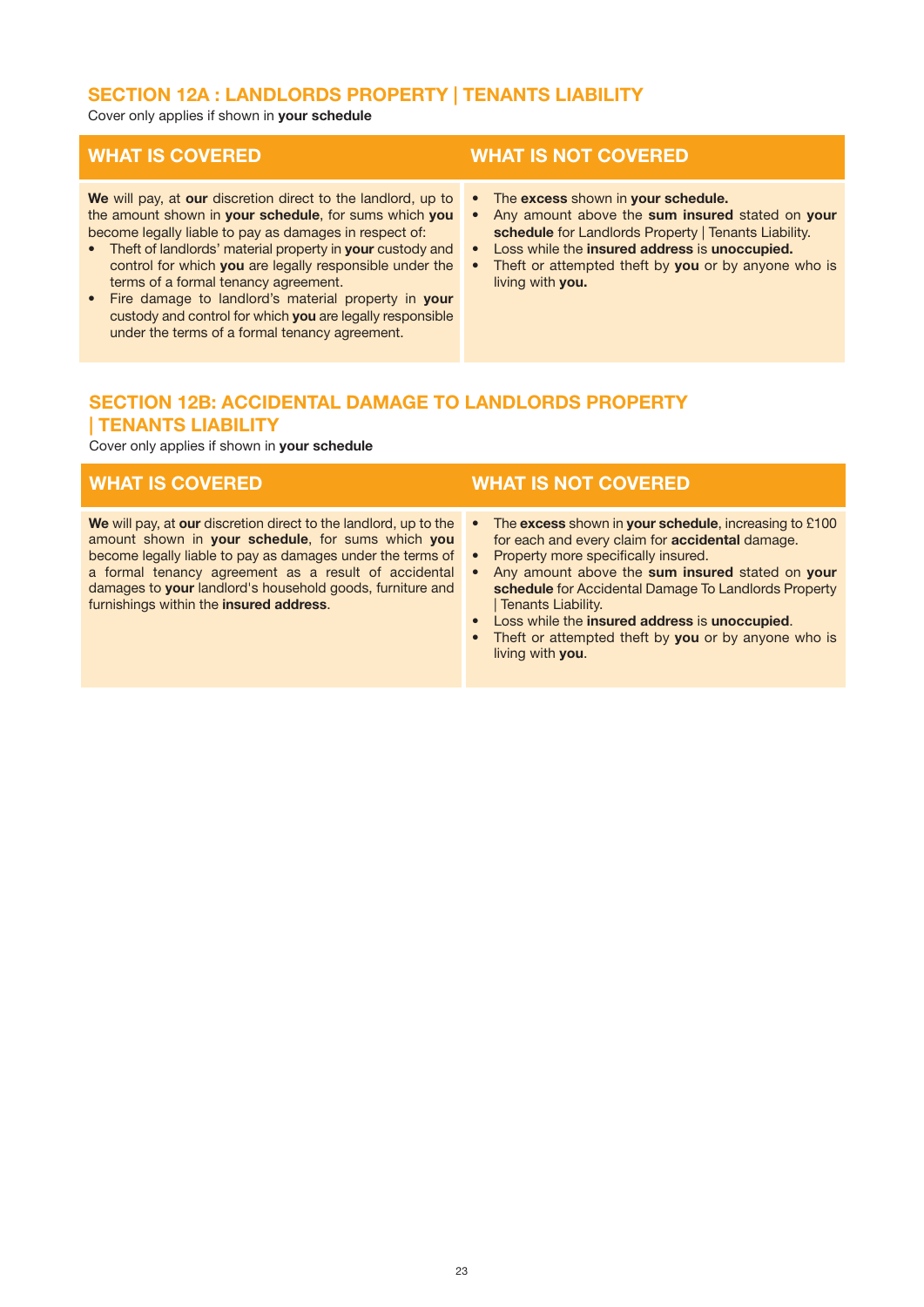## **SECTION 13: ACCIDENTAL DEATH, INJURY OR ILLNESS OF A FINANCIALLY SUPPORTING PARENT OR GUARDIAN**

Cover only applies if shown in **your schedule**

**We** will pay up to the **sum insured** selected and shown in **your schedule** in any one **period of insurance** following:

- **accidental death**; or
- **accidental bodily injury** or illness;

of a parent or guardian on whom **you** are financially dependent to complete **your** course.

Such death of the parent or guardian on which **you** are financially dependent on, to arise solely from **bodily injury** by external violent and visible means during the **period of insurance**.

Such **accidental bodily injury** or illness to result in temporary total disablement during the **period of insurance** to the parent or guardian **you** are financially dependent on.

- The **excess** shown in **your schedule.**
- Any amount above the **sum insured** stated on **your schedule** for Accidental Death, Injury or Illness of a Parent or Guardian.
- Any claim:
	- if the parent or guardian is not resident in the **United Kingdom**.
	- not supported by a medical certificate or medical report from the treating **doctor** confirming details of the **bodily injury** and/or illness.
	- where **the insured** does not continue on the course they were attending within 12 months.
	- where **the insured** cannot provide proof that they were financially dependent on the parent or guardian that suffered **accidental** death.
- Any claim for **accidental** death of a parent or guardian: - not supported by a death certificate.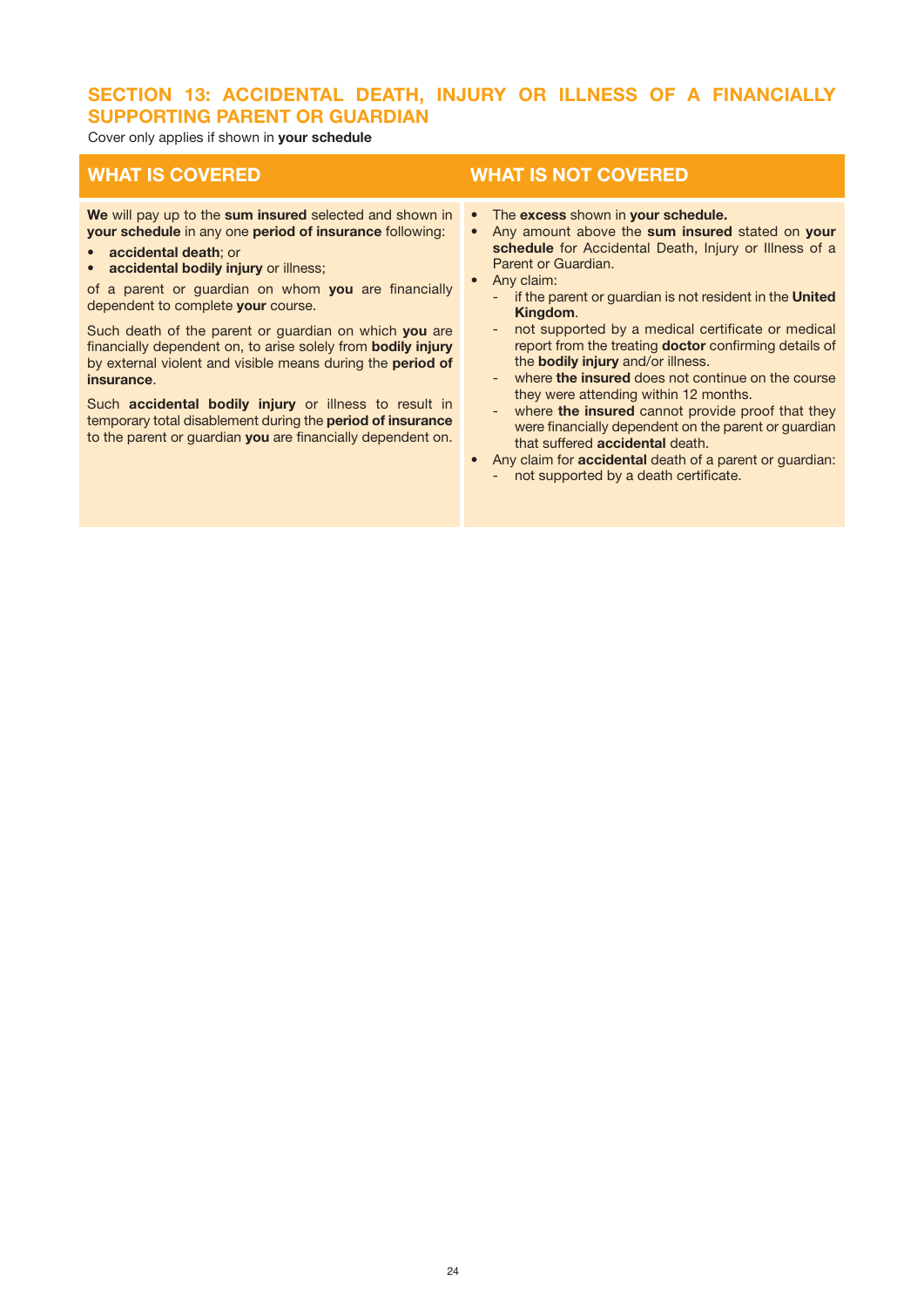## **SECTION 14 : LEGAL LIABILITY**

Cover only applies if shown in **your schedule**

**We** will pay any amount which **you** become legally liable to pay, including costs and expenses incurred with **our** written consent, in defence of a claim for damages as a result of:

- **Bodily injury** by **accident.**
- Damage to property happening during the **period of insurance.**
- **We** will also pay legal costs and expenses recoverable by any claimant and all costs and expenses agreed by **us** in writing.
- If **you** die, **your** legal personal representatives will have the protection of this cover for liability incurred by **you**.

- The **excess** as shown in **your schedule.**
- Any amount above the **sum insured** stated on **your schedule** for Legal Liability, where damages are payable for any claim or claims arising from one event.
- Liability in respect of:
	- **- Bodily injury** to any member or **your** family or person who lives with **you.**
	- **-** Damage to property owned by **you** or in **your** care or under the control of **you** or any member of **your** family or who lives with **you** or any person employed by **you.**
	- **-** Any trade, profession, business or employment or student placement.
	- **-** Any contract, which **you** have entered into, unless legal liability would have attached anyway.
- The ownership, possession or operation of:
	- **-** Road vehicles or any other mechanically propelled or assisted or horse drawn vehicle.
	- **-** Caravans, horse boxes, trailers or trailer tents.
	- **-** Aircraft or hovercraft, except pedestrian controlled models or toys.
	- **-** Boats, wind-surfers, boards or any other craft or equipment designed.
	- **-** For use in or on water, except pedestrian controlled models or toys.
	- **-** Any power operated lift.
	- **-** Firearms, except shotguns or airguns used for sporting activities.
- The ownership or possession of:
	- **-** Horses while being used for hunting, racing or playing polo.
	- **-** Pets, which are not normally domesticated in the **United Kingdom.**
	- **-** A dog of a type specified under Section 1 of the Dangerous Dogs Act 1991 or specified in the Dogs (muzzling) Regulations (Northern Ireland) 1991.
- The ownership, occupation, possession or use of any land or building.
- Any occurrence caused by or arising out of or contributed to by any tenancy, business profession or occupation.
- Any damage caused directly or indirectly to the room(s), including communal areas, kitchens and laundry, in which **you** are residing during the **period of insurance**.
- Any wilful or malicious act by **you.**
- Racing of any kind other than on foot.
- Anything caused directly or indirectly from **you** passing on or being treated for any disease or virus.
- Any responsibility as an employer to anyone employed by any of **your** family in any business or profession, including domestic employees.
- Damage, injury, death, illness or disease, which happens outside the **period of insurance.**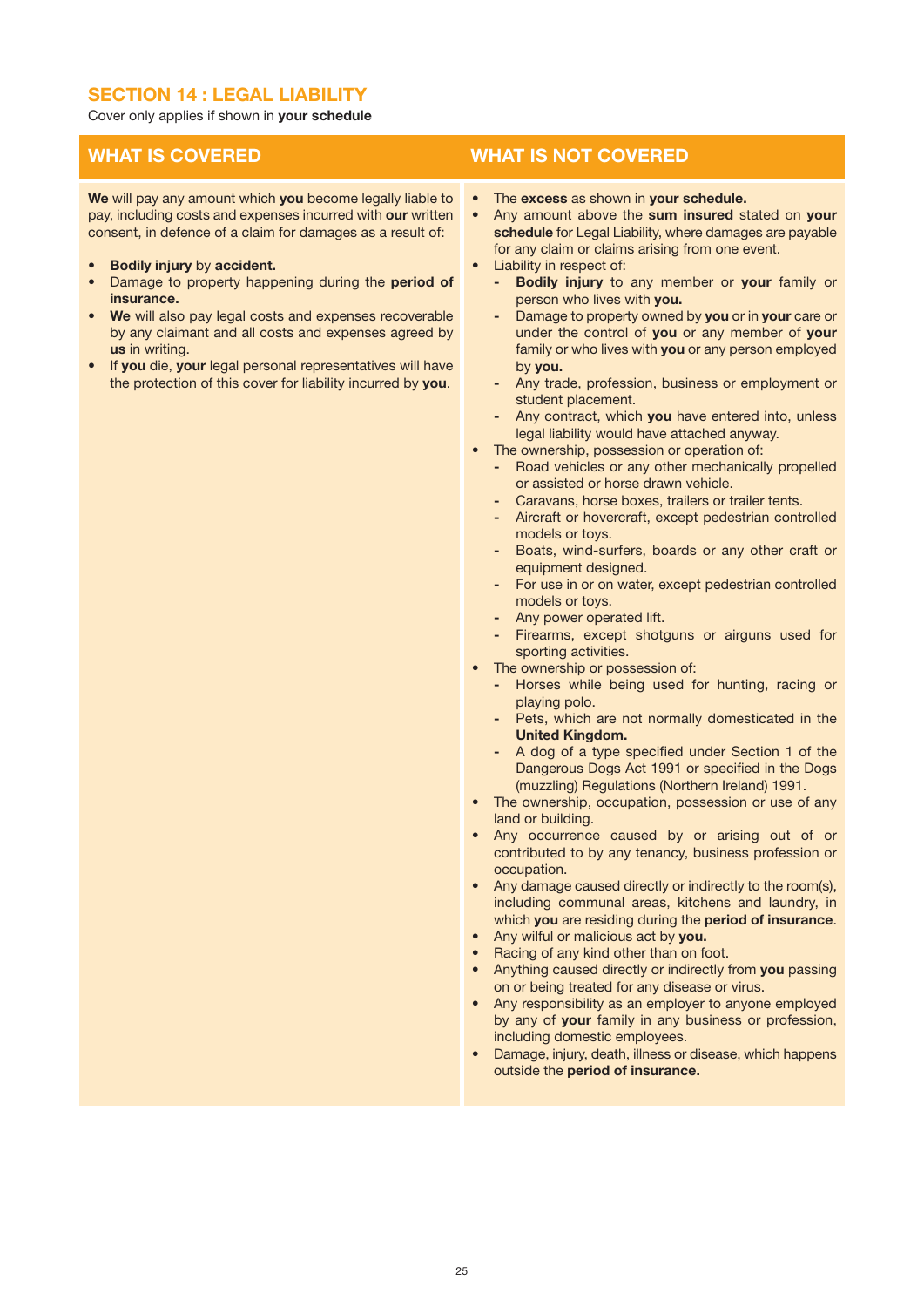## **SECTION 15: SPECIFIED ITEMS | COVER ANYWHERE WITHIN THE UK**

Cover only applies if shown in **your schedule**

**We** will pay up to the **sum insured** specified in **your schedule** for theft or **accidental** damage to **your** specified items listed in **your schedule** occurring anywhere within the **United Kingdom.**

- The **excess** shown in **your schedule.**
- Any amount above the **sum insured** stated on **your schedule** for each specified item listed under Specified Items | Cover Anywhere Within The UK section.
- **Accidental** loss.
- **Theft from unattended motor vehicles.**
- Loss or damage caused by or arising from:
	- Wear and tear, depreciation or any gradually operating cause.
	- Faulty design or workmanship or the use of faulty materials.
	- Moths, insects, parasites, beetle or vermin.
	- Corrosion, fungus, mildew or rot.
	- Atmospheric or climatic conditions, frost or the action of light.
	- Mechanical or electrical breakdown or derangement or use contrary to the manufacturer's instructions.
	- Any process of dyeing, cleaning, drying, painting, washing, repair, alteration, maintenance, decoration, restoration or dismantling.
- Property used for business purposes.
- Depreciation in value, indirect loss or property more specifically insured by this or any other insurance.
- Loss or damage by any heating process.
- The cost of replacing data and software, which has not been purchased commercially.
- Pedal cycles and accessories.
- Mobile phones and accessories.
- Musical instruments and accessories.
- Customs or other official body confiscating **your** belongings.
- Loss or damage caused by pets.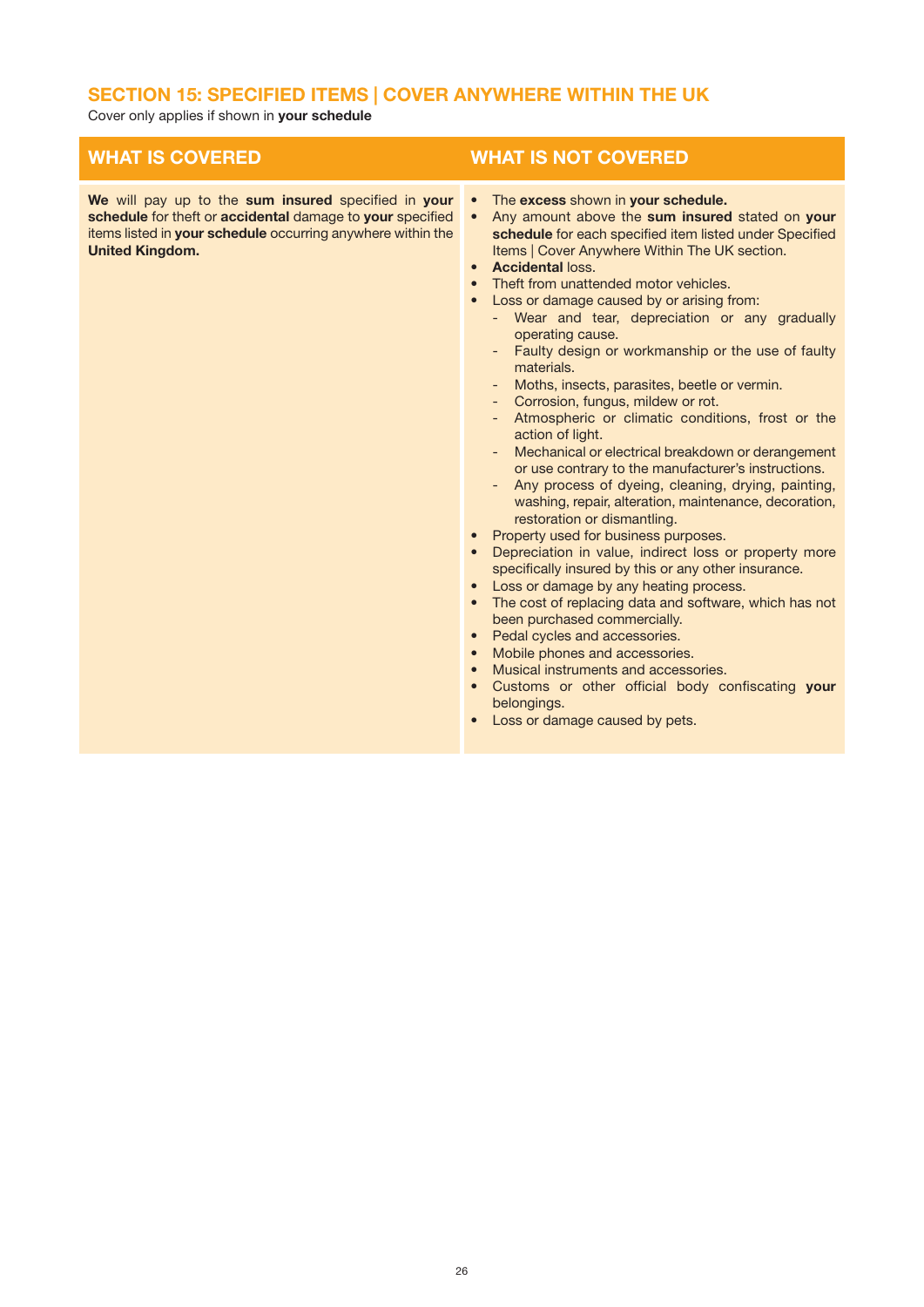## **SECTION 16: MOBILE PHONES | COVER ANYWHERE IN THE UK**

Cover only applies if shown in **your schedule**

**We** will pay up to the **sum insured** stated in the **schedule** for:

#### **A. Accidental damage**

Repair or replacement to the same or similar specification of the insured phone if the insured phone is subject to **accidental** damage.

### **B. Accidental loss**

Replacement to the same or similar specification if the insured phone is subject to **accidental** loss.

### **C. Theft**

Should the insured phone be stolen **we** will replace it with a mobile phone of the same or similar specification.

### **D. Malicious damage**

Repair or replacement to the same or similar specification of the insured phone, if the insured phone is damaged through the intentional or deliberate acts of any other party other than **you**.

In addition, **we** will also pay for:

### **E. Mechanical breakdown**

Repair or replacement to the same or similar specification of the insured phone, up to a maximum of £500, if the insured phone is subject to mechanical breakdown, which is outside of the manufacturer's guarantee period.

## **F. Accessories**

Accessories up to £150 that were **accidentally** lost, stolen or damaged at the same time as **your** insured phone.

## **G. Unauthorised Calls:**

**Contract phones** – should the insured phone be used without **your** permission following its theft or by call cloning **we** will pay up to £250 provided the police and **your** airtime provider have been notified, within 24 hours of the discovery of the theft.

**"Pay as You Go" phones** – If **you** have a "Pay as You Go" type phone, then our liability will be limited to a maximum of £20.

Please note: The original insured phone will become **our** property in the event of replacement.

- The **excess** shown in **your schedule.**
- Any amount above the **sum insured** stated on **your** schedule for Mobile Phones | Cover Anywhere In The UK.
- Any amount above £500 for malicious damage of the insured phone.
- Any amount above £150 for accessories which were **accidentally** lost, stolen or damaged at the same time as **your** insured phone.
- Any claim occurring outside the **United Kingdom.**
- Any loss suffered as a result of not being able to use the insured phone.
- For theft of the insured phone, any claim:
	- From an unattended motor vehicle except where all steps have been taken to conceal the insured phone e.g. concealed in a locked boot or glove compartment and only if all security systems have been activated.
	- From any convertible vehicle unless concealed in a locked boot.
	- Where **you** have left the insured phone unattended.
	- Where you have not taken all precautions to prevent the theft of the insured phone.
	- Where theft of the insured phone has not been reported to the police and recorded as a theft and allocated a crime reference number.
	- Where **you** have not notified **your** airtime provider within 24 hours of the discovery of the theft.
- For **accidental** loss of the insured phone, any claim:
	- Where loss of the insured phone has not been reported to the police and recorded as a theft and allocated a crime reference number.
	- Where **you** have not notified **your** airtime provider within 24 hours of **your** discovery of the incident.
- Damage caused by:
	- You deliberately damaging or neglecting the insured phone.
	- Not following the manufacturer's instructions.
- Pets.
- **Accidental** damage where the insured phone has not been sent to **us** for inspection.
- Malicious damage caused by an immediate family member.
- Repair or replacement cost for:
	- Loss caused by a manufacturer's defect or recall of the insured phone.
	- Loss, damage or theft of smart or SIM cards unless installed in the insured phone and in **your** possession.
	- Calls made after the insured phone has been stolen if a phone lock has not been installed.
	- Any cosmetic damage to the insured phone.
	- Any repairs carried out by persons not authorised by **us**.
	- Loss, damage or recoverable under the terms of any other guarantee, warranty or insurance.
	- Loss, damage or theft of a smart or SIM card which has not been removed from the insured phone before the insured phone is sent off to be repaired.
	- The cost of repairing or replacing accessories, peripherals or electrical connections and any loss caused by their use unless stated on **your schedule**.
	- Any mobile phone purchased from outside the **United Kingdom**.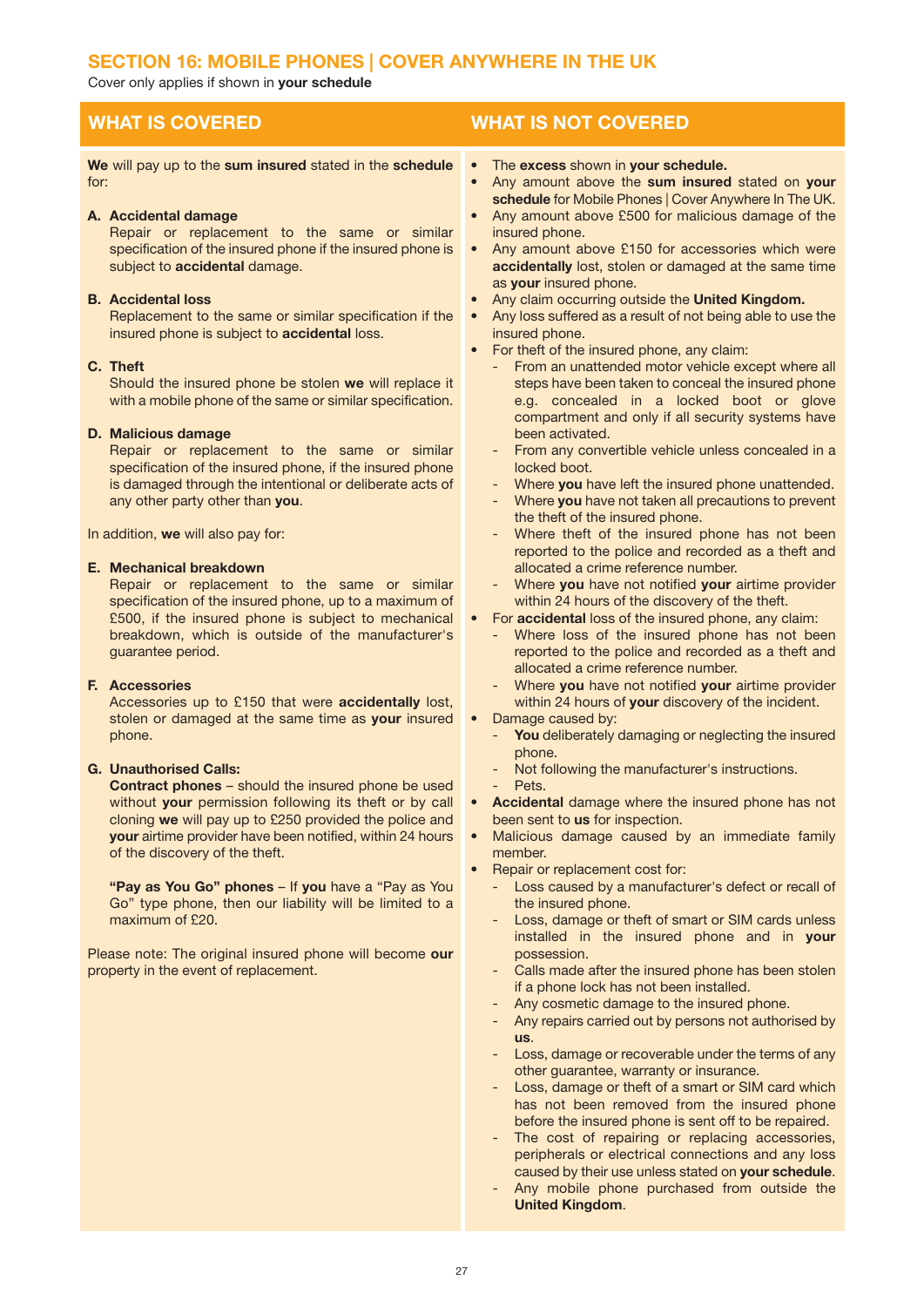## **SECTION 17: PEDAL CYCLES – COVER ANYWHERE WITHIN THE UK (WITHIN EUROPE FOR UP TO 45 DAYS)**

Cover only applies if shown in **your schedule.**

## **Definitions**

Any word defined below will have the same meaning wherever it is shown in this section of **your** policy in italics. **We** have listed the definitions in alphabetical order.

#### *Accessories*

means equipment added and fixed to the frame in addition to the *pedal cycle* specifically mentioned in **your schedule** including trailers and passenger carrying trailers and not otherwise specifically excluded.

#### *Bodily injury*

means identifiable physical injury, caused directly and solely by an **accident** and independently of illness, disease or any other cause (except illness resulting from that physical injury).

#### *Pedal Cycle*

means any *pedal cycle* including tricycle and tandem, trailer cycle or push scooter powered by human pedalling and/or battery which is not subject to the requirements of the Road Traffic Act and is specified in **your schedule**.

#### *Territorial Limits*

means the **United Kingdom**, in which **you** must be a resident. Cover is extended within Europe for a maximum of 45 days during the **period of insurance**, subject to any repairs being carried out in the **UK** by repairers approved by **us**.

**We** will pay up to the amount shown in **your schedule** for:

#### **A. Accidental damage**

Repair or replacement to the same or similar specification of **your** insured *pedal cycle* if **your** insured *pedal cycle* is subject to **accidental** damage.

The most **we** will pay for *pedal cycle accessories* is £150.

- The **excess** shown in **your schedule**.
- Any amount above the **sum insured** stated on **your schedule** for Pedal Cycles - Cover Anywhere Within The UK (within Europe For Up To 45 Days).
- *Pedal cycle accessories* unless the *pedal cycle* is damaged at the same time.
- Loss or damage whilst the *pedal cycle* is being used for racing, competitions, professionally or for any trade purposes.
- Any claim outside of the *territorial limits*.
- Any claim arising directly or indirectly as a result of:
	- **you** deliberately damaging or neglecting the *pedal cycle*;
	- **you** not using or maintaining the *pedal cycle* in accordance with the manufacturer's instructions;
	- routine servicing, inspection, maintenance or cleaning.
- Any claim for marking, scratching, denting or any cosmetic change which does not impair the function and performance of the *pedal cycle*.
- **Loss or damage caused by pets.**
- Any claim relating to corrosion, rust, change in temperature, dampness, dryness, shrinkage, evaporation, contamination, change in colour or finish, dust, chemical action or reaction.
- **Depreciation in value, indirect loss or property more** specifically covered by this or any other insurance.
- Any loss or damage caused to the *pedal cycle* in transit unless:
	- It is transported by a recognised transport firm and a receipt obtained for the journey, or
	- It is transported on public transport where **you** accompany it on the same journey.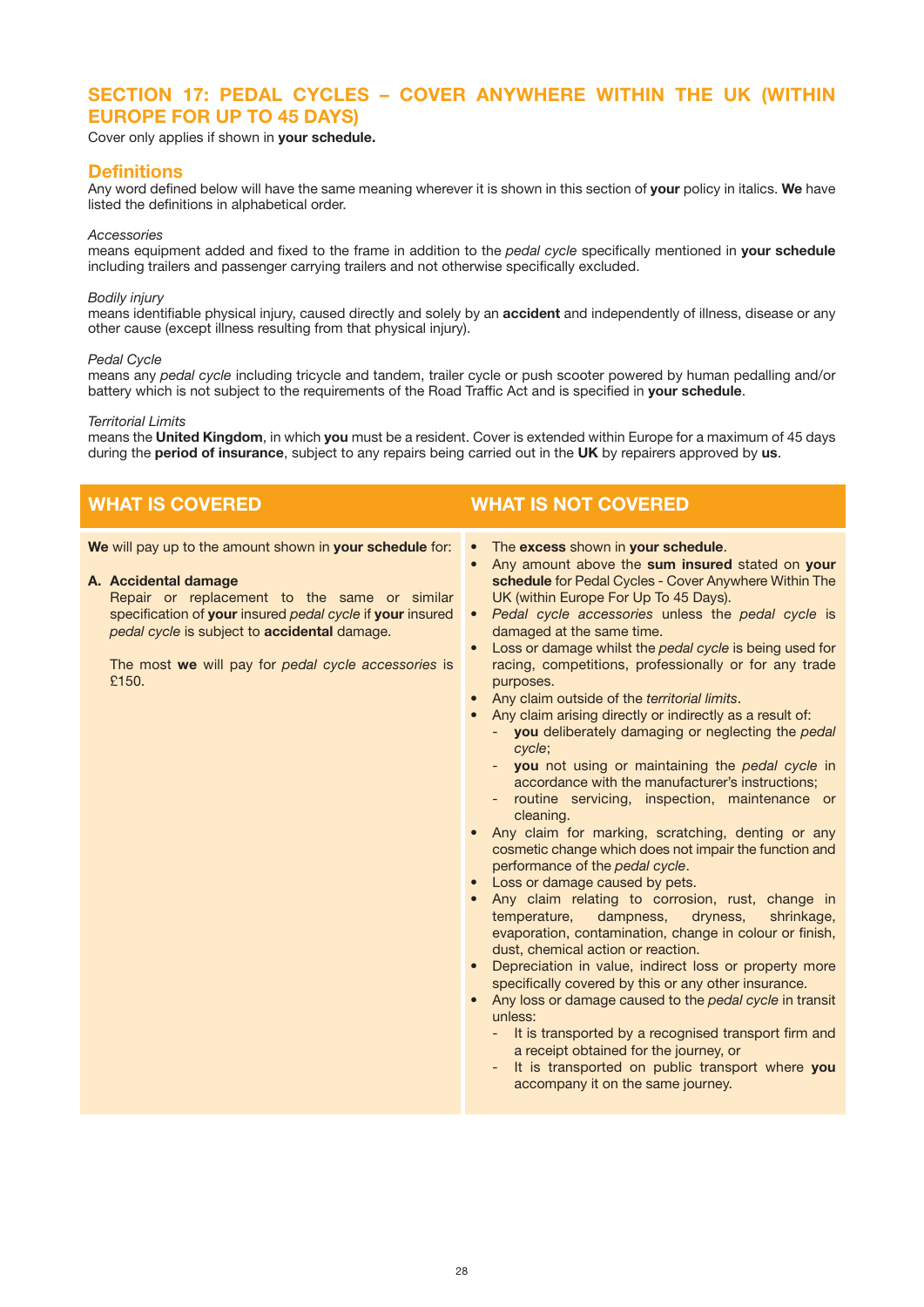## **SECTION 17: PEDAL CYCLES – COVER ANYWHERE WITHIN THE UK (WITHIN EUROPE FOR UP TO 45 DAYS) (continued)**

Cover only applies if shown in **your schedule**

| <b>WHAT IS COVERED</b>                                                                                                                                                                                                                                                                                                 | <b>WHAT IS NOT COVERED</b>                                                                                                                                                                                                                                                                                                                                                                                                                                                                                                                                                                                                                                                                                                                                                                                                                                                                                                                                                                                                                                                                                                                                                                                                                                                                                                                                                              |
|------------------------------------------------------------------------------------------------------------------------------------------------------------------------------------------------------------------------------------------------------------------------------------------------------------------------|-----------------------------------------------------------------------------------------------------------------------------------------------------------------------------------------------------------------------------------------------------------------------------------------------------------------------------------------------------------------------------------------------------------------------------------------------------------------------------------------------------------------------------------------------------------------------------------------------------------------------------------------------------------------------------------------------------------------------------------------------------------------------------------------------------------------------------------------------------------------------------------------------------------------------------------------------------------------------------------------------------------------------------------------------------------------------------------------------------------------------------------------------------------------------------------------------------------------------------------------------------------------------------------------------------------------------------------------------------------------------------------------|
| <b>B.</b> Accidental loss<br>Replacement to the same or similar specification if your<br>insured pedal cycle is subject to accidental loss.<br>Where only part or parts of the pedal cycle have been<br>lost, we will only replace that part or parts.<br>The most we will pay for pedal cycle accessories is<br>£150. | The excess shown in your schedule.<br>$\bullet$<br>Any amount above the sum insured stated on your<br>$\bullet$<br>schedule for Pedal Cycles - Cover Anywhere Within The<br>UK (within Europe For Up To 45 Days).<br>Pedal cycle accessories unless the pedal cycle is lost at<br>$\bullet$<br>the same time.<br>Loss whilst the pedal cycle is being used for racing,<br>$\bullet$<br>competitions, professionally or for any trade purposes.<br>Any claim outside of the territorial limits.<br>$\bullet$<br>Any claim for accidental loss if you are unable to clearly<br>identify the time, date and place of loss of your pedal<br>cycle.<br>Depreciation in value, indirect loss or property more<br>$\bullet$<br>specifically covered by this or any other insurance.                                                                                                                                                                                                                                                                                                                                                                                                                                                                                                                                                                                                            |
| C. Theft<br>Should your insured pedal cycle be stolen we will<br>replace it with a pedal cycle of the same or similar<br>specification.<br>The most we will pay for pedal cycle accessories is<br>£150.                                                                                                                | The excess shown in your schedule.<br>$\bullet$<br>Any amount above the sum insured stated on your<br>$\bullet$<br>schedule for Pedal Cycles - Cover Anywhere Within The<br>UK (within Europe For Up To 45 Days).<br>• Pedal cycle accessories unless the pedal cycle is stolen<br>at the same time.<br>Any claim outside of the territorial limits.<br>Theft from unattended motor vehicles.<br>Any theft claim that is not:<br>$\bullet$<br>accompanied by a crime reference number. Lost<br>property numbers are not acceptable in support of a<br>theft claim.<br>reported to the Police within 48 hours of discovery of<br>the incident.<br>Loss whilst the pedal cycle is being used for racing,<br>competitions, professionally or for any trade purposes.<br>• Theft of any unattended pedal cycle unless in a building<br>or securely locked to a permanent fixture through the<br>frame of the pedal cycle.<br>Loss or damage caused if your pedal cycle is left<br>outside of a locked building for a period of 24 hours or<br>more unless stored in designated cycle storage on<br>campus for not more than 30 days.<br>• Any loss caused to the pedal cycle in transit unless:<br>- It is transported by a recognised transport firm and<br>a receipt obtained for the journey, or<br>It is transported on public transport where you<br>accompany it on the same journey. |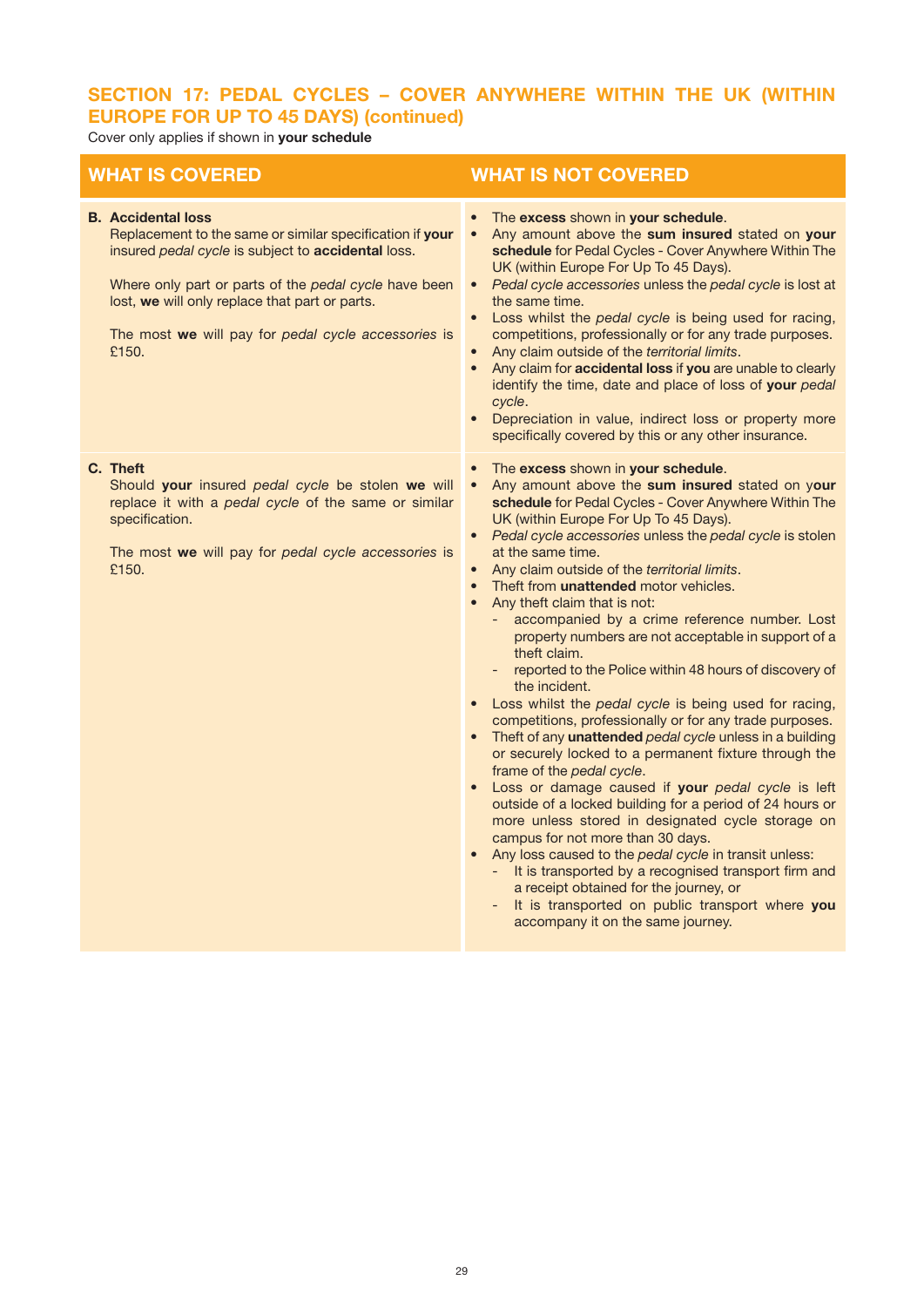## **SECTION 17: PEDAL CYCLES – COVER ANYWHERE WITHIN THE UK (WITHIN EUROPE FOR UP TO 45 DAYS) (continued)**

Cover only applies if shown in **your schedule**

## **D. Public Liability**

**We** will pay up to £1,000,000, for amounts which **you** become legally liable to pay, including costs and expenses incurred with **our** written consent, in defence of a claim for damages as a result of **you** being in possession of **your** insured *pedal cycle* and causing: a) *bodily injury* by **accident**, or b) damage to property

#### happening during the **period of insurance**.

**We** will also pay legal costs and expenses recoverable by any claimant and all costs and expenses agreed by **us** in writing.

If **you** die, **your** legal personal representatives will have the protection of this cover for liability incurred by **you**.

## **E. Replacement bike hire within the United Kingdom We** will pay £70 per week up to maximum of £420, for the cost of hiring an alternative pedal cycle from a recognised reputable bike dealer whilst awaiting repair or replacement of **your** *pedal cycle* when the subject of an approved claim.

## **WHAT IS COVERED WHAT IS NOT COVERED**

- The **excess** shown in **your schedule**.
- Any claim outside of the *territorial limits.*
- Liability in respect of:
	- *bodily injury* to any member of **your** family or who lives with **you**.
	- damage to property owned by **you** or in **your** care or under the control of **you** or any member of **your** family or who lives with **you** or any person employed by **you**.
	- any trade, profession, business or employment or student placement.
	- any contract which **you** have entered into unless legal liability would have attached anyway.
	- any action for damages brought in a court outside the **United Kingdom**, the Channel Islands or the Isle of Man.
- Any wilful or malicious act by **you**.
- Any liability:
	- as a result of the *pedal cycle* being used for racing. competitions or professionally.
	- which happens outside the **period of insurance**.
	- as a result of the use, ownership or possession of any mechanically propelled vehicle (other than a *pedal cycle*).
- Any amount above £70 per week and £420 in total in respect of the cost of hiring an alternative pedal cycle.
- Any hire costs that:
	- have not been agreed with **us** prior to **you** incurring the costs.
	- cannot be substantiated with an invoice from a recognised supplier.
	- are greater than a normal charge through a recognised supplier.
	- are incurred by anyone other than **you**.
- Any hire costs that are greater than the:
	- value of **your** *pedal cycle* or
	- the repair costs to **your** *pedal cycle*.

## **SECTION 18: DIGITAL DOWNLOAD COVER**

Cover only applies if shown in **your schedule**

**We** will pay up to the amount shown in **your schedule** for the cost of replacing digital, downloaded pictures, movies, ring tones, real tones and music that **you** have already paid for the following:

- Loss of **computer equipment**, MP3/MP4 player, PDA or smart phone.
- Hard drive failure.
- An insured cause occurring within the **period of insurance.**

- The **excess** shown in **your schedule**.
- Any amount above the **sum insured** stated in **your schedule** for Digital Download.
- Any claim arising directly or indirectly by any cause not included under "what is covered".
- Any claim unless full details are provided in the form of supporting information, such as receipt or other proof of purchase, together with confirmation that the digitally downloaded material cannot be recovered without cost to the policyholder.
- **Accidental** loss.
- Any amounts recovered from elsewhere.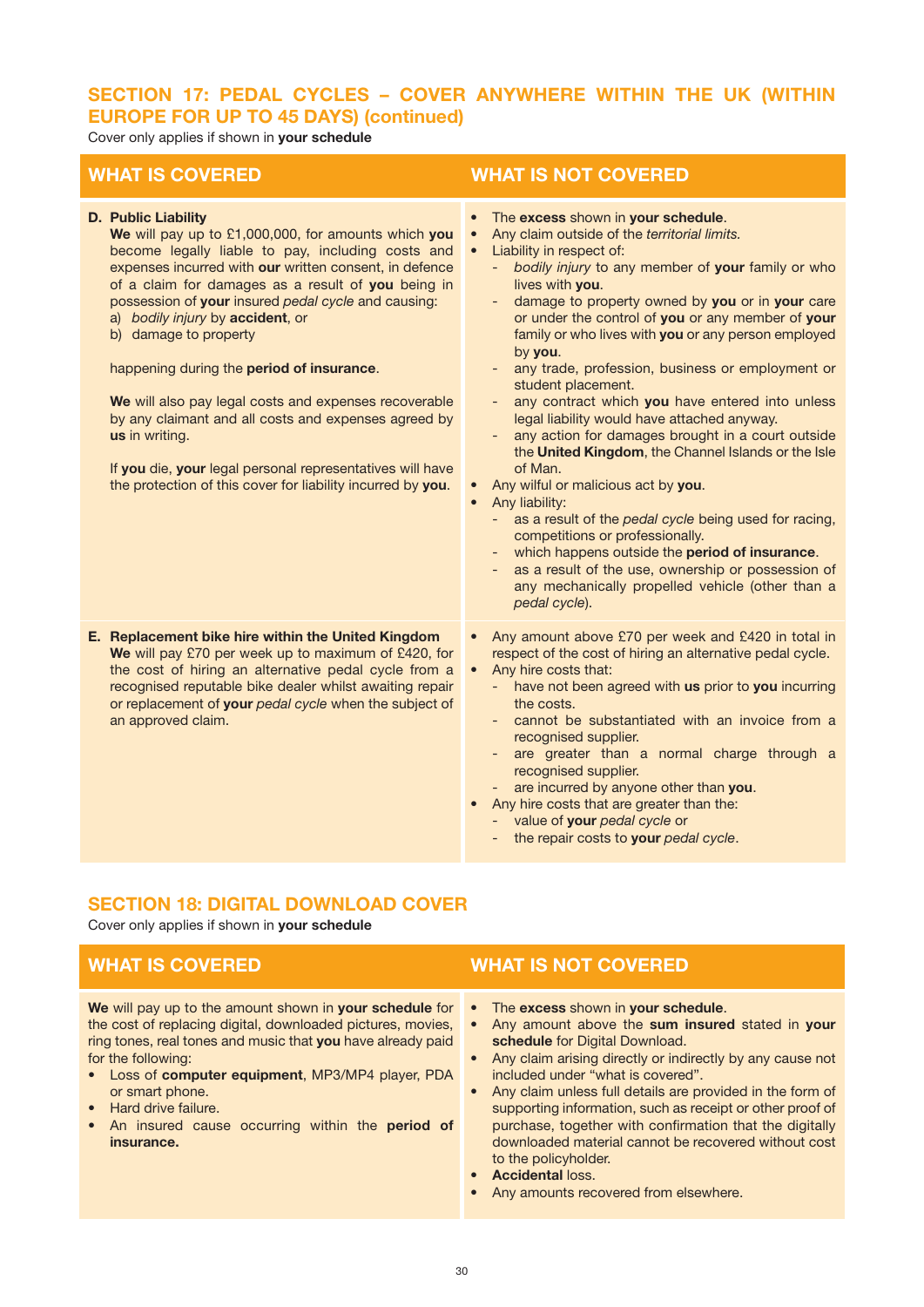## **SECTION 19: EXAMINATION AND COURSEWORK COVER**

Cover only applies if shown in **your schedule**

**W**e will pay up to the **sum insured** shown in **your schedule** in respect of costs **you** necessarily incurred to re-sit exams or reproduce coursework as a direct result of:

- A burglary to the **insured address**.
- The **insured address** being un-inhabitable due to fire, burst pipes, storm, vandalism, flood, explosion, lightning or earthquake.
- Impact to the **insured address** involving a vehicle, train or aircraft.
- **Accidental** death of a parent or guardian who is resident in the **United Kingdom**.

**WHAT IS COVERED WHAT IS NOT COVERED**

- The **excess** shown in **your schedule.**
- **•** Any amount above the **sum insured** stated in **your schedule** for Examination and Coursework.
- **•** Any costs which **you** cannot produce a receipt.
- **•** Any claim in relation to death of a parent or guardian not supported by a death certificate.
- **•** Any claim not relating to the **period of insurance** stated on **your schedule**.
- **•** No cover shall be in force for the first 14 days (the deferred period).

## **SECTION 20: PHOTOGRAPHIC EQUIPMENT – COVER ANYWHERE WITHIN THE UK**

Cover only applies if shown in **your schedule.**

## **Definitions**

Any word defined below will have the same meaning wherever it is shown in this section of **your** policy in italics. **We** have listed the definitions in alphabetical order.

#### *Bodily injury*

means identifiable physical injury, caused directly and solely by an **accident** and independently of illness, disease or any other cause (except illness resulting from that physical injury).

#### *Photographic Equipment*

means any photographic equipment including cameras, camera backs, lenses, filters, light meters, stands and tripods, cases, portable lighting, video and audio equipment and is specified in **your schedule**.

#### **We** will pay up to the amount shown in **your schedule** for: **A. Accidental damage** Repair or replacement to the same or similar specification of **your** insured *photographic equipment* if **your** insured *photographic equipment* is subject to **accidental** damage. The most **we** will pay for *photographic equipment* accessories is £150. • The **excess** shown in **your schedule**. • Any amount above the **sum insured** stated on **your schedule** for Photographic Equipment - Cover Anywhere Within The UK. • *Photographic equipment* accessories unless the *photographic equipment* is damaged at the same time. • Any claim for **accidental** damage to leads or cables. • Any claim outside of the **United Kingdom**. Any claim arising directly or indirectly as a result of: you deliberately damaging or neglecting the *photographic equipment*; - **you** not using or maintaining the *photographic equipment* in accordance with the manufacturer's instructions; routine servicing, inspection, maintenance or cleaning; wear and tear, gradually operating causes, atmospheric or climatic conditions; mechanical or electrical breakdown; defects in operation and/or faulty or defective design. • Any claim for marking, scratching, denting or any cosmetic change which does not impair the function and performance of the *photographic equipment*. • Loss or damage caused by pets. • Any claim relating to corrosion, rust, change in temperature, dampness, dryness, shrinkage, evaporation, contamination, change in colour or finish, **WHAT IS COVERED WHAT IS NOT COVERED**

dust, chemical action or reaction.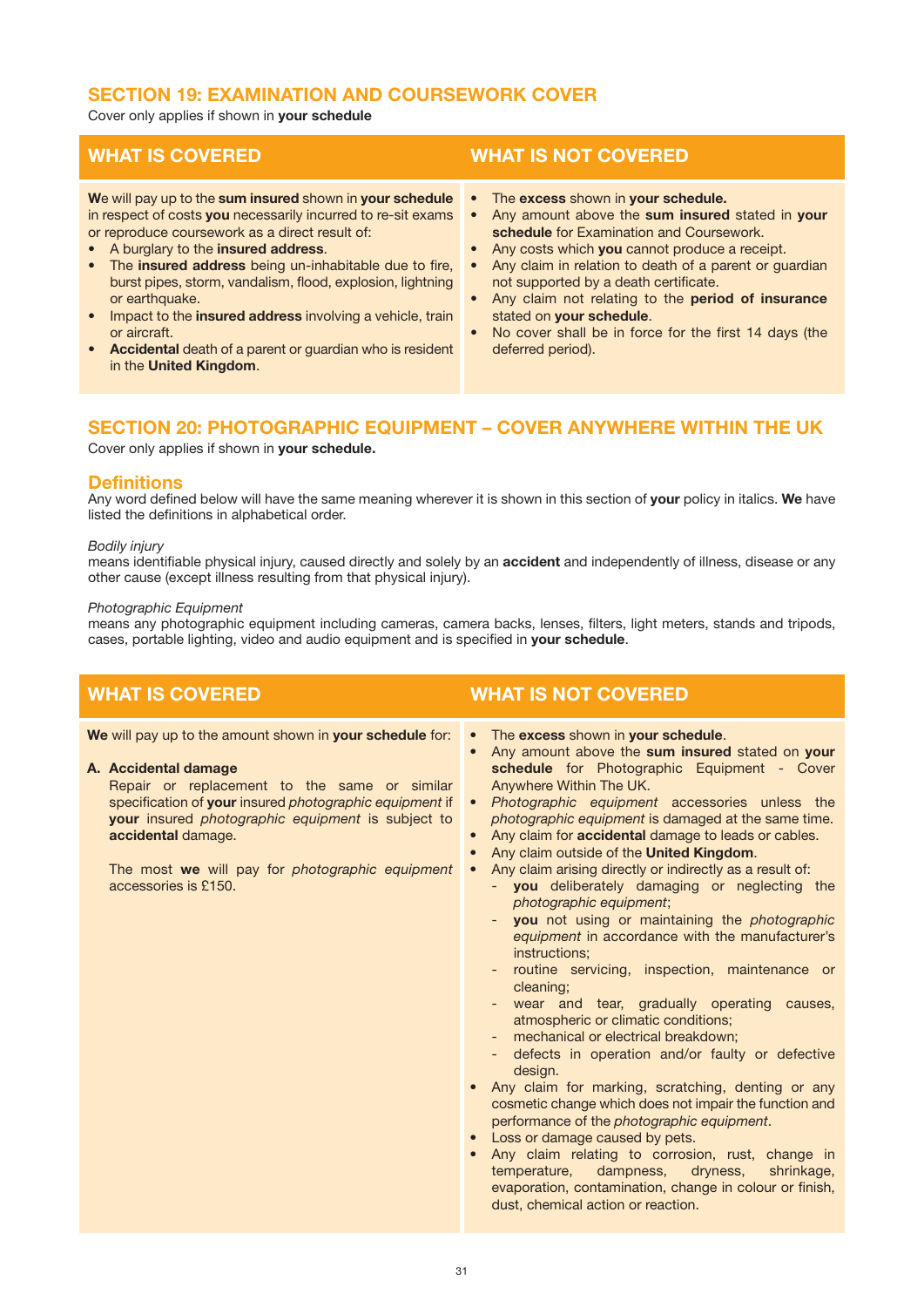## **SECTION 20: PHOTOGRAPHIC EQUIPMENT | COVER ANYWHERE WITHIN THE UK (continued)**

Cover only applies if shown in **your schedule**

| <b>WHAT IS COVERED</b>                                                                                                                                                                                                                                                                                                                                     | <b>WHAT IS NOT COVERED</b>                                                                                                                                                                                                                                                                                                                                                                                                                                                                                                                                                                                                                                                                                                                                                                                                                                                                                                                                                                                                                                                                                                     |
|------------------------------------------------------------------------------------------------------------------------------------------------------------------------------------------------------------------------------------------------------------------------------------------------------------------------------------------------------------|--------------------------------------------------------------------------------------------------------------------------------------------------------------------------------------------------------------------------------------------------------------------------------------------------------------------------------------------------------------------------------------------------------------------------------------------------------------------------------------------------------------------------------------------------------------------------------------------------------------------------------------------------------------------------------------------------------------------------------------------------------------------------------------------------------------------------------------------------------------------------------------------------------------------------------------------------------------------------------------------------------------------------------------------------------------------------------------------------------------------------------|
|                                                                                                                                                                                                                                                                                                                                                            | Any loss or damage to under water cameras caused by<br>$\bullet$<br>water ingress.<br>Depreciation in value, indirect loss or property more<br>$\bullet$<br>specifically covered by this or any other insurance.<br>Any accidental damage caused to the photographic<br>$\bullet$<br>equipment in transit unless:<br>your photographic equipment is securely packaged<br>in a purpose designed equipment case.<br>- It is transported by a recognised transport firm and<br>a receipt obtained for the journey, or<br>It is transported on public transport where you<br>accompany it on the same journey.                                                                                                                                                                                                                                                                                                                                                                                                                                                                                                                     |
| <b>B.</b> Accidental loss<br>Replacement to the same or similar specification if your<br>insured photographic equipment is subject to<br>accidental loss.<br>Where only part or parts of the photographic equipment<br>have been lost, we will only replace that part or parts.<br>The most we will pay for photographic equipment<br>accessories is £150. | The excess shown in your schedule.<br>Any amount above the sum insured stated on your<br>$\bullet$<br>schedule for Photographic Equipment - Cover<br>Anywhere Within The UK.<br>Photographic equipment accessories unless the<br>$\bullet$<br>photographic equipment is lost at the same time.<br>Any claim for accidental loss:<br>$\bullet$<br>of leads or cables;<br>outside of the United Kingdom.<br>if you are unable to clearly identify the time, date and<br>place of loss of your photographic equipment.<br>if you do not report the loss to the Police and obtain<br>a lost property number.<br>Depreciation in value, indirect loss or property more<br>$\bullet$<br>specifically covered by this or any other insurance.<br>Any accidental loss caused to the photographic<br>$\bullet$<br>equipment in transit unless:<br>your photographic equipment is securely packaged<br>in a purpose designed equipment case.<br>- It is transported by a recognised transport firm and<br>a receipt obtained for the journey, or<br>It is transported on public transport where you<br>accompany it on the same journey. |
| C. Theft<br>Should your insured photographic equipment be stolen<br>we will replace it with photographic equipment of the<br>same or similar specification.<br>The most we will pay for photographic equipment<br>accessories is £150.                                                                                                                     | The excess shown in your schedule.<br>Any amount above the sum insured stated on your<br>schedule for Photographic Equipment - Cover<br>Anywhere Within The UK.<br>Photographic equipment accessories unless the<br>$\bullet$<br>photographic equipment is stolen at the same time.<br>Any claim:<br>$\bullet$<br>outside of the United Kingdom;<br>from an unattended motor vehicle except where all<br>steps have been taken to conceal the insured<br>photographic equipment e.g. concealed in a locked<br>boot or glove compartment and only if all security<br>systems have been activated;<br>from any convertible vehicle unless concealed in a<br>locked boot;<br>if you have left your photographic equipment<br>unattended;<br>where you have not taken all precautions to prevent<br>the theft of the insured photographic equipment;<br>where theft of the insured photographic equipment<br>has not been reported to the Police and recorded as<br>a theft and allocated a crime reference number;                                                                                                                |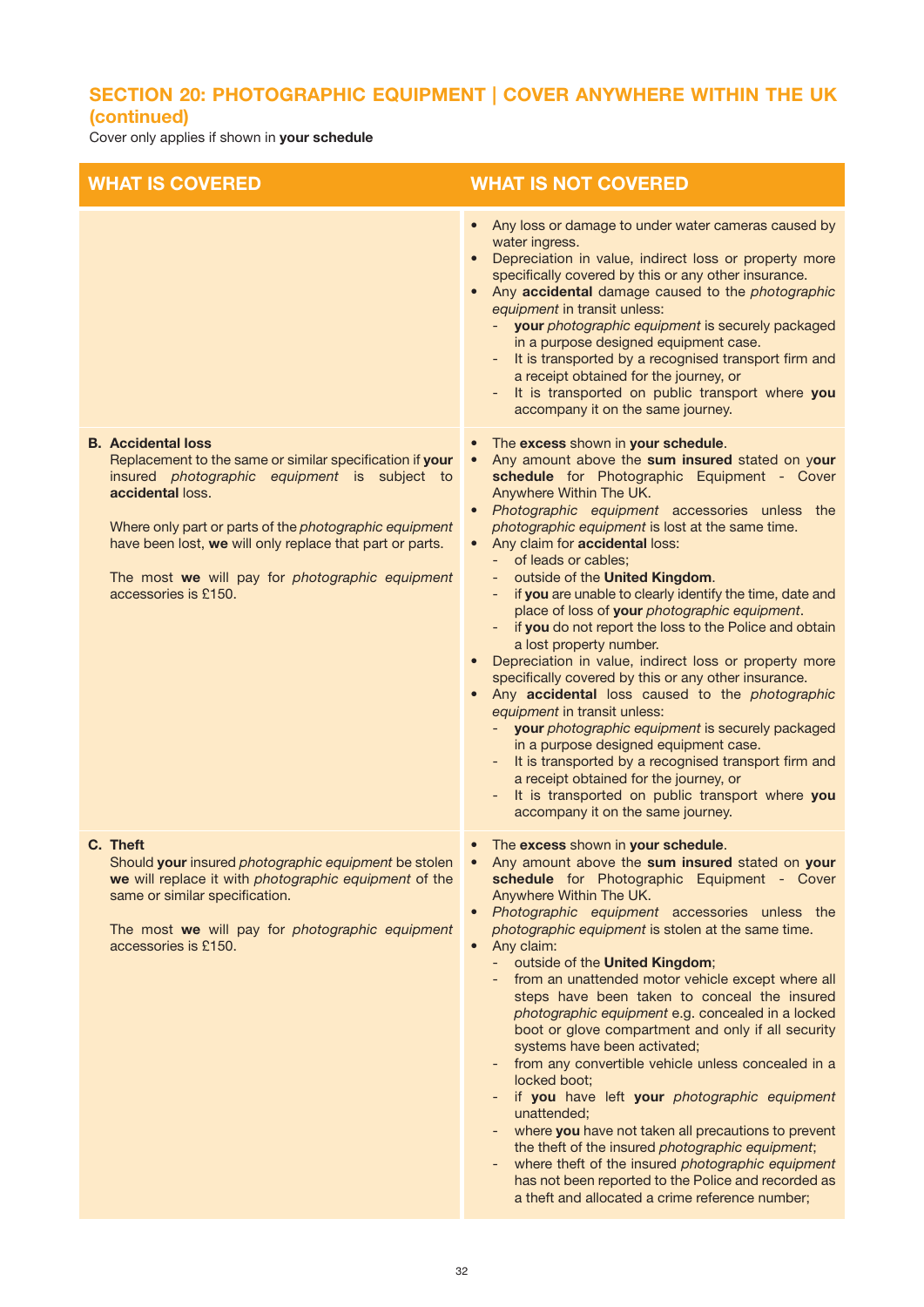## **SECTION 20: PHOTOGRAPHIC EQUIPMENT | COVER ANYWHERE WITHIN THE UK (continued)**

Cover only applies if shown in **your schedule**

| <b>WHAT IS COVERED</b>                                                                                                                                                                                                                                                                                                                                                                                                                                                                                                                                                                                                                                                                                     | <b>WHAT IS NOT COVERED</b>                                                                                                                                                                                                                                                                                                                                                                                                                                                                                                                                                                                                                                                                                                                                                                                                                              |
|------------------------------------------------------------------------------------------------------------------------------------------------------------------------------------------------------------------------------------------------------------------------------------------------------------------------------------------------------------------------------------------------------------------------------------------------------------------------------------------------------------------------------------------------------------------------------------------------------------------------------------------------------------------------------------------------------------|---------------------------------------------------------------------------------------------------------------------------------------------------------------------------------------------------------------------------------------------------------------------------------------------------------------------------------------------------------------------------------------------------------------------------------------------------------------------------------------------------------------------------------------------------------------------------------------------------------------------------------------------------------------------------------------------------------------------------------------------------------------------------------------------------------------------------------------------------------|
|                                                                                                                                                                                                                                                                                                                                                                                                                                                                                                                                                                                                                                                                                                            | - that is not accompanied by a crime reference<br>number. Lost property numbers are not acceptable<br>in support of a theft claim.<br>that is not reported to the Police within 24 hours of<br>your discovery of the incident.<br>Any claim for theft of photographic equipment in transit<br>$\bullet$<br>unless:<br>your photographic equipment is securely packaged<br>in a purpose designed equipment case.<br>It is transported by a recognised transport firm and<br>a receipt obtained for the journey, or<br>It is transported on public transport where you<br>accompany it on the same journey.                                                                                                                                                                                                                                               |
| <b>D. Public Liability</b><br>We will pay up to £1,000,000, for amounts which you<br>become legally liable to pay, including costs and<br>expenses incurred with our written consent, in defence<br>of a claim for damages as a result of you being in<br>possession of your insured photographic equipment<br>and causing:<br>bodily injury by accident, or<br>a)<br>damage to property<br>b)<br>happening during the period of insurance.<br>We will also pay legal costs and expenses recoverable<br>by any claimant and all costs and expenses agreed by<br>us in writing.<br>If you die, your legal personal representatives will have<br>the protection of this cover for liability incurred by you. | The excess shown on your schedule.<br>Any claim outside of the United Kingdom.<br>$\bullet$<br>Liability in respect of:<br>$\bullet$<br>bodily injury to any member of your family or who<br>lives with <b>vou</b> .<br>damage to property owned by you or in your care<br>or under the control of you or any member of your<br>family or who lives with you or any person employed<br>by you.<br>any trade, profession, business or employment or<br>student placement.<br>any contract which you have entered into unless<br>legal liability would have attached anyway.<br>any action for damages brought in a court outside<br>$\qquad \qquad -$<br>the United Kingdom, the Channel Islands or the Isle<br>of Man.<br>Any wilful or malicious act by you.<br>$\bullet$<br>Any liability which happens outside the period of<br>$\sim$<br>insurance. |
| E. Replacement photographic equipment hire within<br>the United Kingdom<br>We will pay £200 per week up to maximum of £800, for<br>the cost of hiring alternative photographic equipment<br>from a recognised reputable photographic equipment<br>dealer whilst awaiting repair or replacement of your<br>photographic equipment when the subject of an<br>approved claim.                                                                                                                                                                                                                                                                                                                                 | Any amount above £200 per week and £800 in total in<br>$\bullet$<br>respect of the cost of hiring alternative photographic<br>equipment.<br>Any hire costs that:<br>$\bullet$<br>have not been agreed with us prior to you incurring<br>the costs.<br>cannot be substantiated with an invoice from a<br>recognised supplier.<br>are greater than a normal charge through a<br>$\qquad \qquad -$<br>recognised supplier.<br>are incurred by anyone other than you.<br>Any hire costs that are greater than the:<br>value of your photographic equipment or<br>the repair costs to your photographic equipment.                                                                                                                                                                                                                                           |
| F. Coursework/photographic portfolio cover<br>We will pay up to £250 in respect of costs you<br>necessarily incur to reproduce your coursework /<br>photographic portfolio, as a result of loss or damage<br>caused by any of the insured events under section one,<br>whilst in the insured address when the insured<br>address is occupied.                                                                                                                                                                                                                                                                                                                                                              | The excess shown on your schedule.<br>Any amount above £250 in respect of costs you<br>$\bullet$<br>necessarily incur to reproduce your coursework /<br>photographic portfolio.<br>Any costs:<br>$\bullet$<br>not incurred as a direct result of the reproduction of<br>your coursework/photographic portfolio;<br>for which you cannot produce a receipt.<br>40                                                                                                                                                                                                                                                                                                                                                                                                                                                                                        |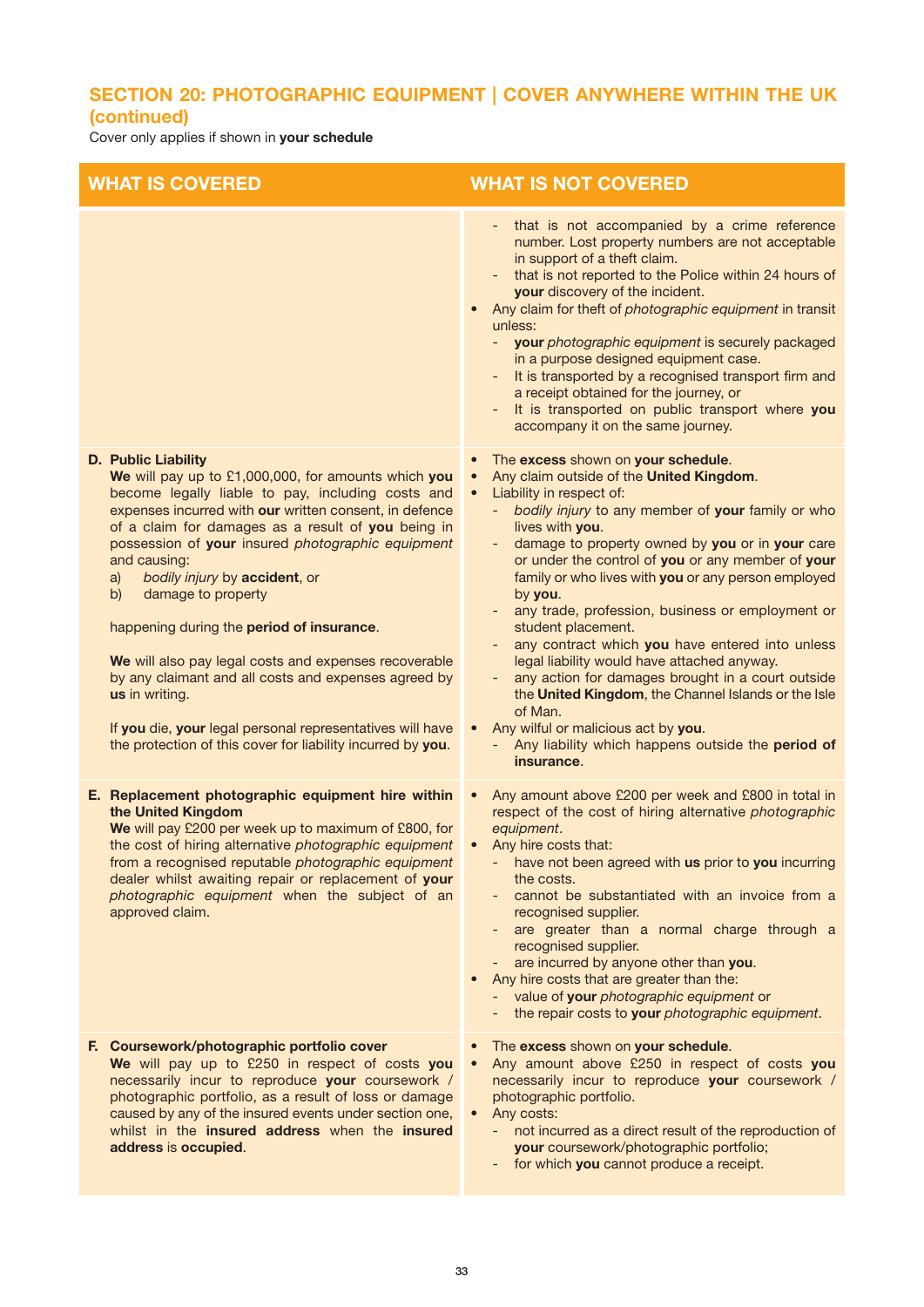## **SECTION 21: MUSICAL INSTRUMENTS | COVER ANYWHERE WITHIN THE UK**

Cover only applies if shown in **your schedule**

**W**e will pay up to the **sum insured** shown in **your schedule** for **accidental** damage to, theft or loss of **your** musical instruments anywhere within the **United Kingdom**.

**We** will also pay the costs up to £100 of hiring a temporary replacement musical instruments whilst the insured item is undergoing repair or awaiting replacement.

- The **excess** shown in **your schedule**.
- Any amount above the **sum insured** stated on **your schedule** for Musical Instruments | Cover Anywhere Within The UK.
- Loss or damage to **your** musical instruments occurring at any place of entertainment where they have been left overnight, unless handed to the proprietor or manager of the place of entertainment for safe keeping locked away in secure storage with any installed security devices in operation.
- Where **your** musical instruments are kept temporarily in any place which is not **your insured address**. Except where they have been handed to the management of an entertainment venue for safe keeping, the cover is operable providing that the musical instruments is in a secure locked room, with any security devices in operation, up to a maximum period of 72 hours at a time.
- Any claim for damage to **your** musical instruments resulting from:-
	- Wear, tear or any gradually operating cause or determination, inherent or latest defect.
	- Wet or dry rot, mildew, frost, rust or corrosion.
	- Insects, vermin or woodworm.
	- Dyeing or restoration or any commercial process of cleaning or repairing.
	- Faulty design or workmanship or the use of faulty materials.
- Accessories or parts unless the instrument is damaged or stolen at the same time.
- Breakage of strings and/or reeds and/or drum heads.
- Loss or damage arising from electronic, electrical or mechanical breakdown, failure or derangement.
- Loss or damage caused by:-
	- Climatic or atmospheric conditions.
	- Dampness, dryness, shrinkage, contamination or extremes of temperature.
	- Effects of sunlight, fading, changes in colour texture or finish.
- Theft by any person or persons to whom the property is entrusted.
- Loss of or damage to **your** musical instruments whilst left in an unattended vehicle.
- Any portable **computer equipment**.
- Delay, confiscation, nationalisation or detention by customs or other government or public authority.
- Depreciation or diminution in the value of **your** musical instruments following repair.
- Any losses or costs that is not directly associated with the incident that caused **you** to claim, unless specifically stated in the policy.
- Damage to **your** musical instruments sustained in travel unless they are securely packed in a purpose designed, rigid bodied case.
- **Accidental** damage to cymbals.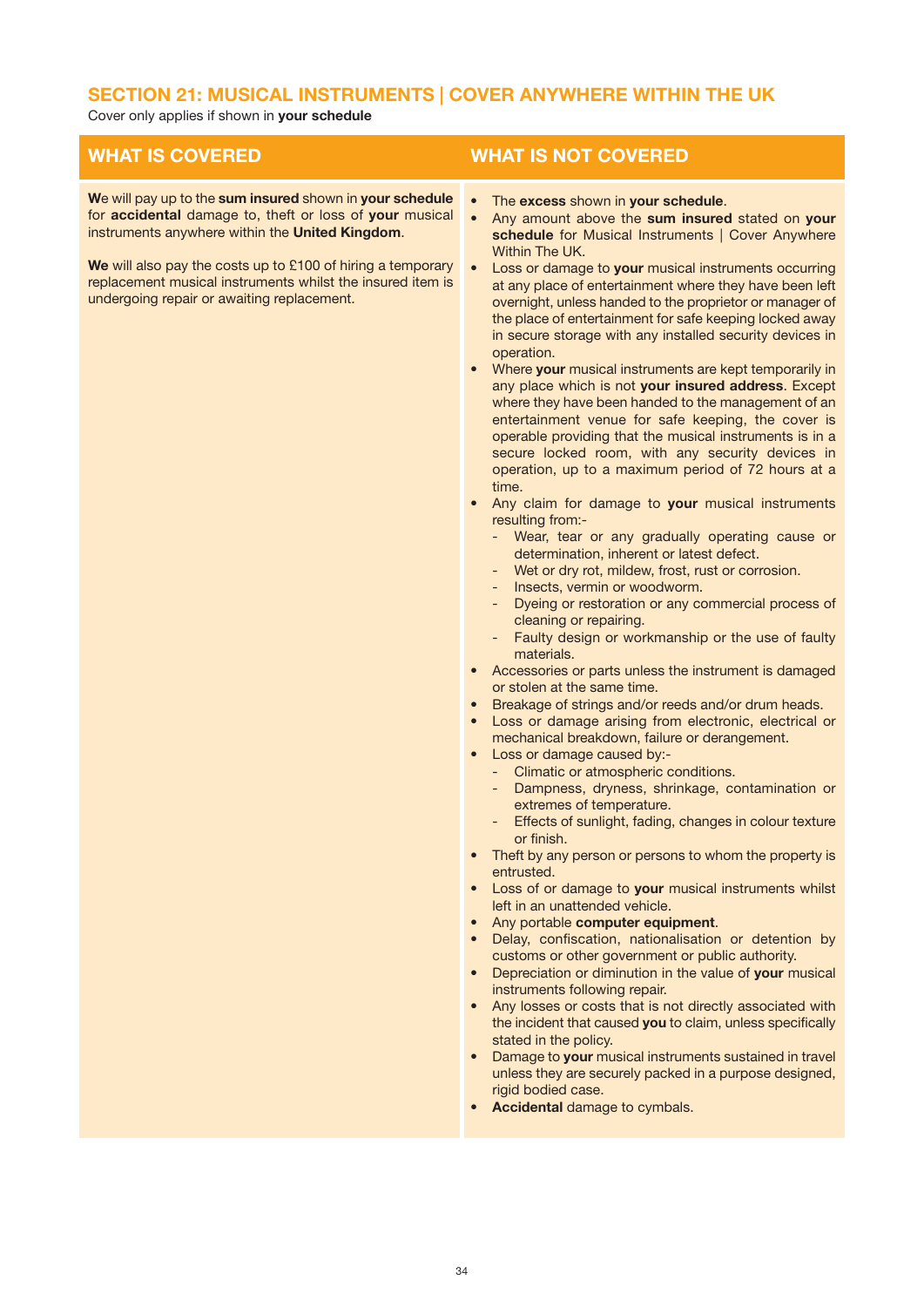## **SECTION 22: UNSPECIFIED ITEMS | COVER ANYWHERE WITHIN THE UK**

Cover only applies if shown in **your schedule**

**We** will pay up to the amount shown in **your schedule** for theft or **accidental** damage to **your** unspecified **personal possessions** anywhere within the **United Kingdom.**

- The **excess** shown in **your schedule**.
- Any amount above the **sum insured** stated on **your schedule** for Unspecified Items | Cover Anywhere Within The UK.
- Any single item in excess of £500.
- **Theft from unattended motor vehicles.**
- Loss or damage caused by or arising from:
	- Wear, tear or any gradually operating cause or determination, inherent or latest defect.
	- Faulty design or workmanship or the use of faulty materials.
	- Moths, insects, parasites, beetles or vermin.
	- Corrosion, fungus, mildew or rot.
	- Atmospheric or climatic conditions, frost or the action of light.
	- Mechanical or electrical breakdown or derangement or use contrary to the manufacturer's instructions.
	- Any process of dyeing, cleaning, drying, painting, washing, repair, alteration, maintenance, decoration, restoration or dismantling.
- Property used for business purposes.
- Depreciation in value, indirect loss or property more specifically insured by this or any other insurance.
- Loss or erasure of, or any damage, distortion or corruption to records, data, programs and software.
- The cost of replacing data and software, which has not been purchased commercially.
- **Laptop & portable computers** and accessories.
- Pedal cycles and accessories.
- Mobile phones and accessories.
- Musical instruments and accessories.
- Customs or other official body confiscating **your** belongings.
- Loss or damage caused by pets.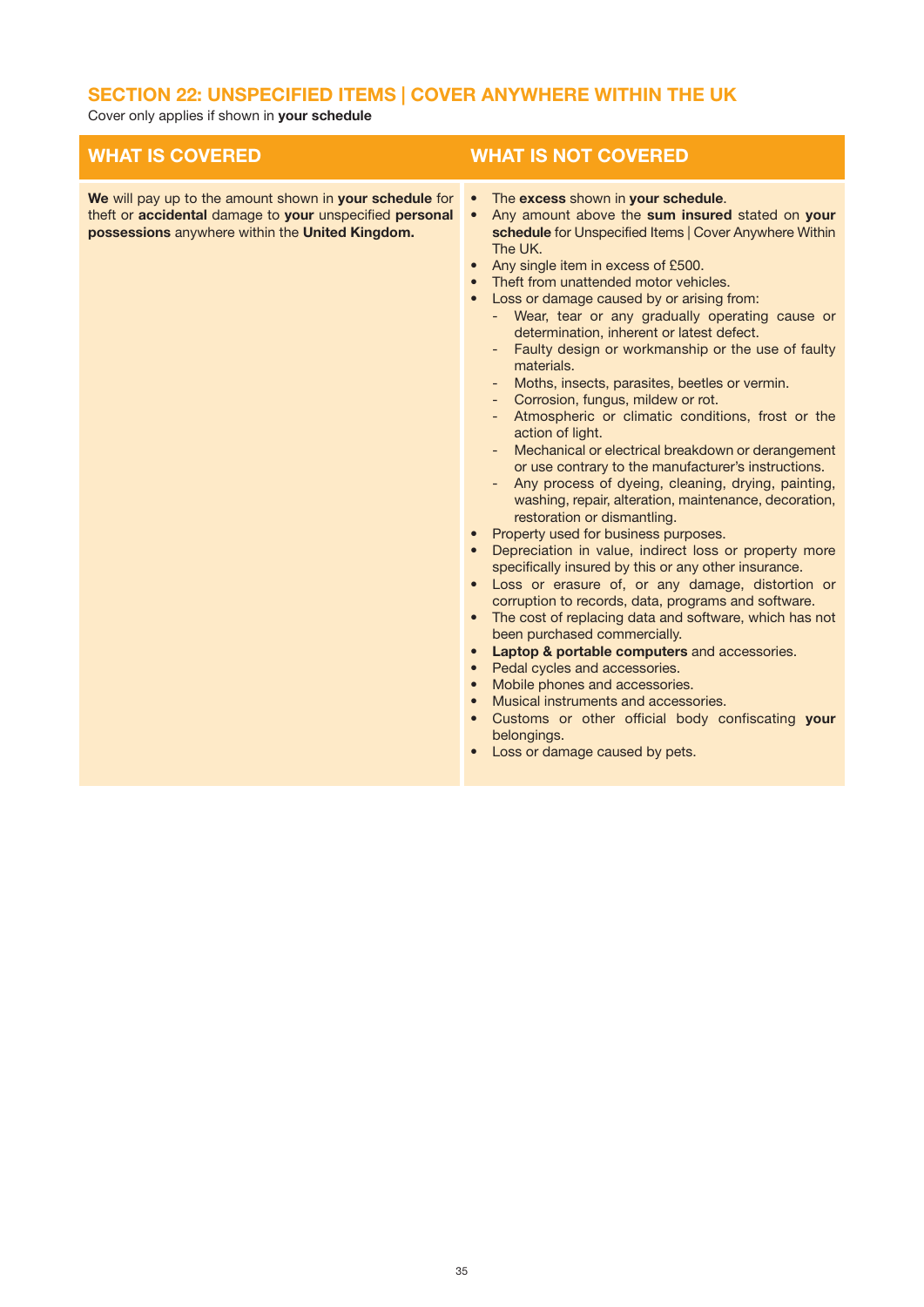## **SECTION 23: INTERNATIONAL STUDENT REPATRIATION COVER**

Cover only applies if shown in **your schedule.**

## **Eligibility**

This section of cover only applies:

a) if **your** *home country* is outside of the **United Kingdom**.

b) if shown on **your schedule**.

Please note: **We** are unable to provide this section of cover to any person who's *home* is in the **United Kingdom**, Iran, Cuba or North Korea.

## **Definitions**

Any word defined below will have the same meaning wherever it is shown in this section of **your** policy in italics. **We** have listed the definitions in alphabetical order.

## *Bodily injury*

An identifiable physical injury sustained by **you** caused by a sudden, violent, external, unexpected, specific event. Injury as a result of **your** unavoidable exposure to the elements shall be deemed to be *bodily injury*.

### *Home*

**Your** normal place of residence in **your** *home country*.

### *Home country*

Your normal country of residence.

#### *Medical condition*

Any medical or psychological disease, sickness, condition, illness or injury that has affected **you**.

### *Pre-existing medical condition*

Any past or current *medical condition* that has given rise to symptoms or for which any form of treatment or prescribed medication, medical consultation, investigation or follow up/check-up has been required during the 12 months prior to the commencement of cover under this policy.

**We** will pay **you** or **your** estate the:

## **A. Burial costs or body repatriation**

reasonable costs of:

- a) funeral expenses, including the reasonable costs of conveying **your** ashes to **your** *home*, or
- b) returning **your** body to **your** *home*

providing **your** death is as a result of **you** suffering unforeseen *bodily injury* or illness during the **period of insurance**.

### **B. Emergency repatriation of the insured**

costs incurred in the use of air transport or other suitable means, including qualified attendants, to repatriate **you** to **your** *home*, providing:

- a) it is as a result of **you** suffering unforeseen *bodily injury* or illness during the **period of insurance**, and
- b) it is medically necessary.

Repatriation expenses will be in respect only of the identical class of travel utilised on the outward journey to the **United Kingdom**, unless **we** agree otherwise.

- Any amount above the **sum insured** stated on **your schedule** for International Student Repatriation Cover | Burial Costs or Body Repatriation.
- Any claim if **your** *home* is in the **United Kingdom**, Iran, Cuba or North Korea.
- Any claim arising directly or indirectly from any *preexisting medical condition(s)*.
- Any claim if there is another insurance policy covering the same expenses.
- Any expenses where **you** have not obtained **our** prior authorisation.
- The **excess** shown in **your schedule**.
- Any amount above the **sum insured** stated on **your schedule** for International Student Repatriation Cover | Emergency Repatriation Of The Insured.
- Any claim if **your** *home* is in the **United Kingdom**, Iran, Cuba or North Korea.
- Any claim arising directly or indirectly from any *preexisting medical condition(s)*.
- Any claim if there is another insurance policy covering the same expenses.
- Any claim if, in the opinion of **our** medical advisors, it is not medically necessary to return **you** to **your** *home*.
- Any expenses where **you** have not obtained **our** prior authorisation.
- Any expenses **you** incur in returning to the **United Kingdom** to continue **your College / University** studies, following **your** recovery.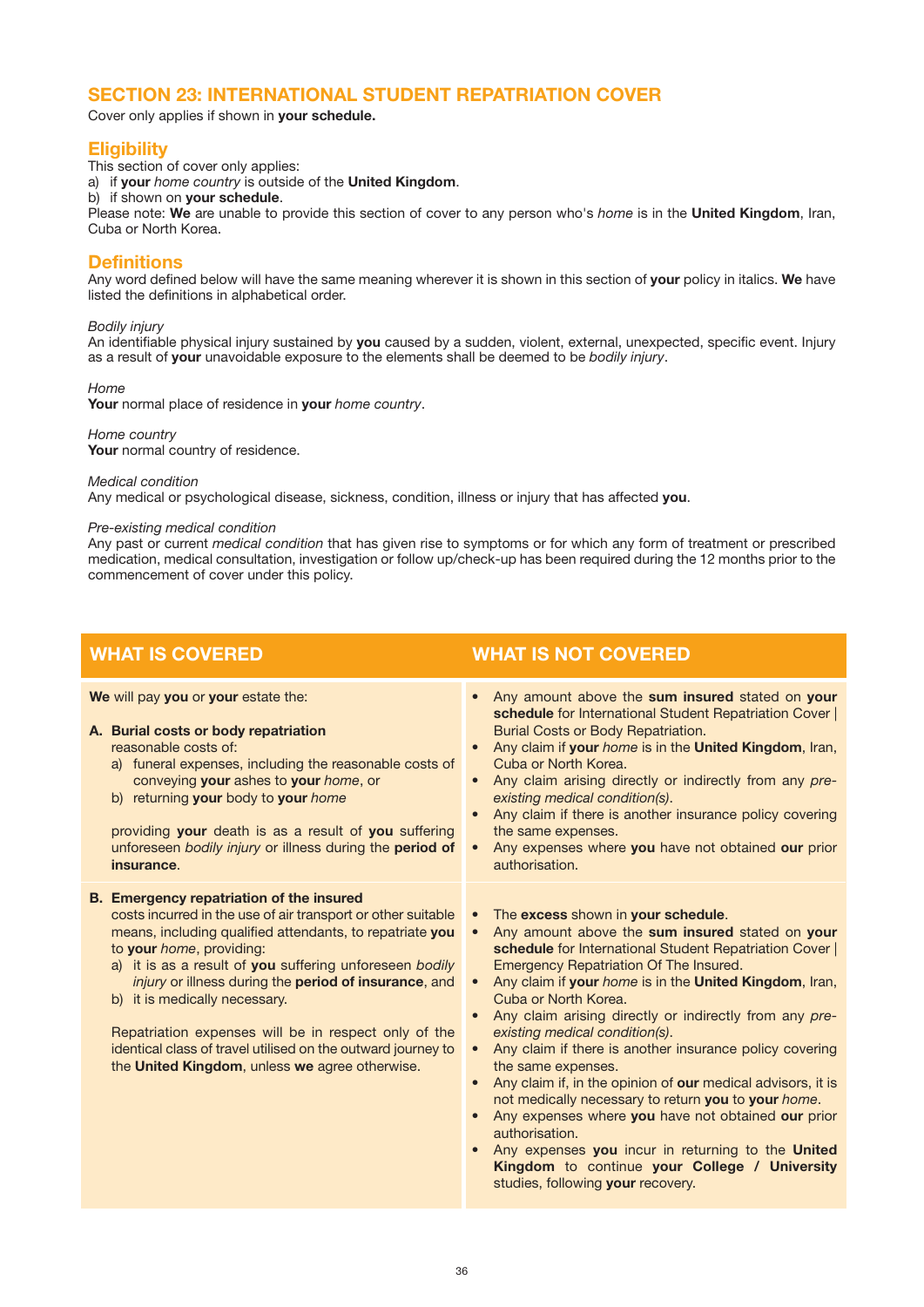## **SECTION 24: EXCESS PROTECTION COVER**

Cover only applies if shown in **your schedule.**

**Your schedule** will show the *annual aggregate limit* **you** have chosen.

## **Definitions**

Any word defined below will have the same meaning wherever it is shown in this section of **your** policy in italics. **We** have listed the definitions in alphabetical order.

#### *Annual aggregate limit*

means the maximum amount payable in the **period of insurance** as shown in **your schedule**. Once the *annual aggregate limit* is exhausted this section of **your** policy is automatically cancelled and **you** are then liable for all and any future **excess** amounts as shown in **your schedule**.

#### *Imminent claim*

means an event that could give rise to a claim under this policy, that **you** are or were aware of prior to the start of this policy, that was to be or had just been, reported under **your** *main insurance policy*.

#### *Main insurance policy*

means this Campus Block Halls insurance policy, mobile phone & gadget insurance, *travel insurance* and bicycle insurance policies.

#### *Travel insurance*

means **your** single trip, annual or study abroad *travel insurance* policy that covers **you** whilst travelling either in the **UK** or internationally.

#### *Waived or reimbursed*

means a claim where a third party has already made good the **excess** shown **your** schedule.

**We** will pay **you**, in any one **period of insurance**, an amount equal to the amount of the **excess** in relation to each settled claim on **your** *main insurance policy* up to **your** cover limit, shown on **your schedule.**

Cover will only operate when the **excess** of **your** *main insurance policy* is exceeded following the successful claim payment under that *main insurance policy*.

The maximum amount payable will be the *annual aggregate limit*, as shown in **your schedule**.

- Any claim relating to a claim under **your** *main insurance policy* which is refused or where the **excess** is not exceeded.
- Any claim on **your** *main insurance policy* which occurred prior to the **period of insurance**, or that **you** were aware was an *imminent claim*.
- Any contribution or deduction from the settlement of **your** claim, other than the stated policy **excess**, for which **you** have been made liable.
- Any claim that has been *waived or reimbursed*.
- Any liability **you** accept by agreement or contract, unless **you** would have been liable anyway.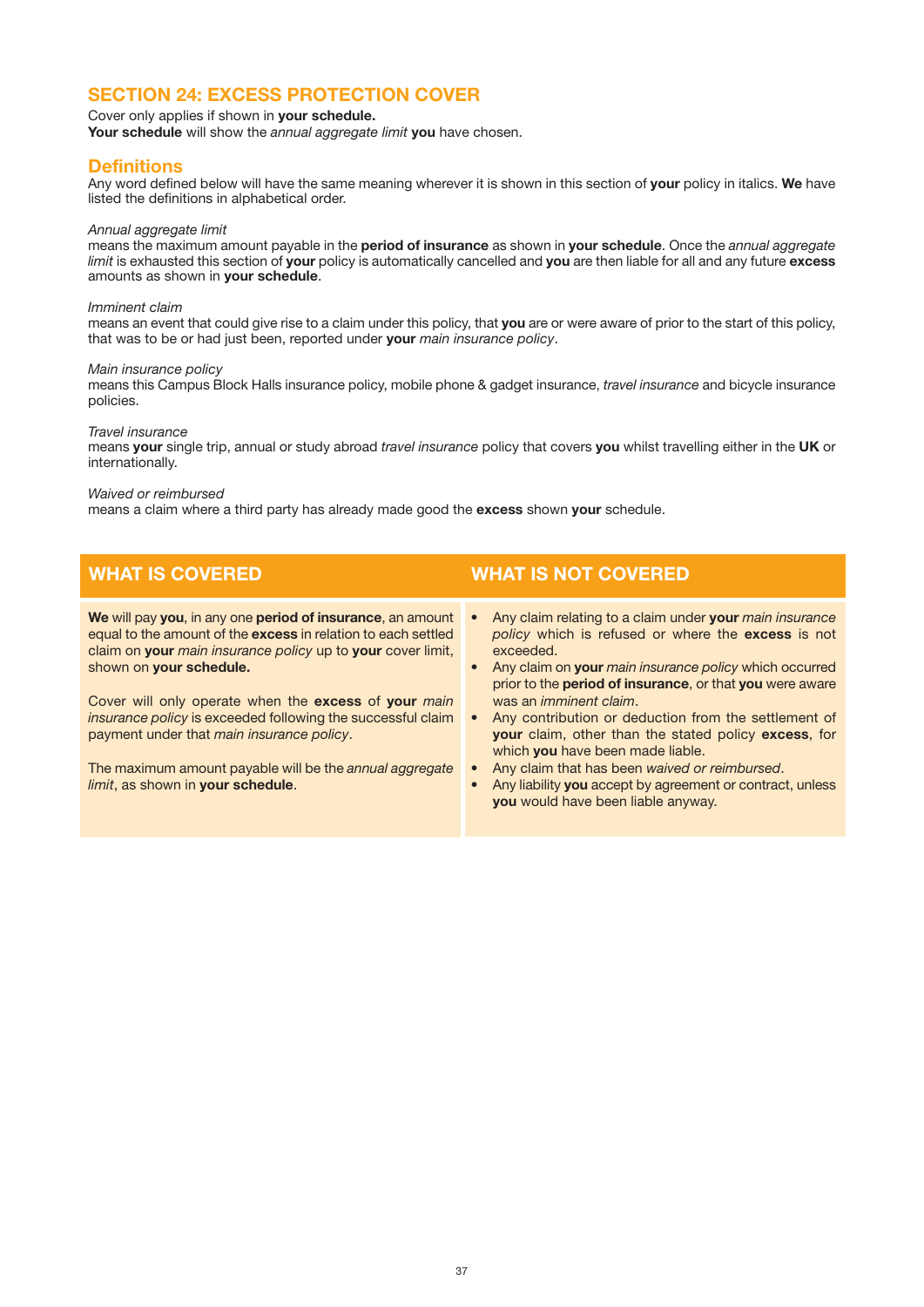## **SECTION 25: EMERGENCY ACCOMMODATION COSTS**

Cover only applies if shown in **your schedule.**

If **your insured address** cannot be lived in as a result of an insured event under Section 1: Personal possessions within the insured address, **we** will pay **you** up to the amount shown in **your schedule** to contribute to the costs **you** incur for emergency accommodation.

## **WHAT IS COVERED WHAT IS NOT COVERED**

- The **excess** shown in **your schedule**.
- Any amount above the **sum insured** stated on **your schedule** for Emergency Accommodation Costs.
- Any claim where the accommodation is owned by **your college / university**.
- Any claim which is not as a result of an insured event under Section 1: Personal possessions within the insured address.

## **SECTION 26: EMERGENCY CLOTHING ALLOWANCE**

Cover only applies if shown in **your schedule.**

If **your insured address** cannot be lived in as a result of an insured event under Section 1: Personal possessions within the insured address, **we** will pay **you** up to the amount shown in **your schedule** to pay for the purchase of emergency clothing for **you**.

## **WHAT IS COVERED WHAT IS NOT COVERED**

- The **excess** shown in **your schedule**.
- Any amount above the **sum insured** stated on **your schedule** for Emergency Clothing Allowance.
- Any claim which is not as a result of an insured event under Section 1: Personal possessions within the insured address.

## **SECTION 27: RENT GUARANTOR**

Cover only applies if shown in **your schedule.**

## **Definitions**

### *Debt*

A state whereby **your** bank account(s) is in arrears and **your** bank is unwilling to authorise any further withdrawals from this account(s).

#### *Exclusion period*

A 14 day *exclusion period* applies to this section of the insurance. This means that **you** are unable to claim within the first 14 days of the policy **start date**. If **you** renew **your** policy for a further 12 months, the *exclusion period* does not apply at renewal.

If, as a result of falling into unexpected and unforeseen *debt* during the **period of insurance**, **you** are unable to pay **your** rent, which is due to **your** landlord under a Assured Shorthold Tenancy Agreement, **we** will pay up to the **sum insured** shown in **your schedule**.

- 1. The **excess** shown in **your schedule**.
- 2. Any claim that occurs during the *exclusion period*.
- 3. Any claim unless **you** can supply bank statements to prove that, for the three months prior to purchasing this cover, **you** were (or would have been) financially capable of paying rent which is equal or greater than the amount **you** are currently contracted to pay.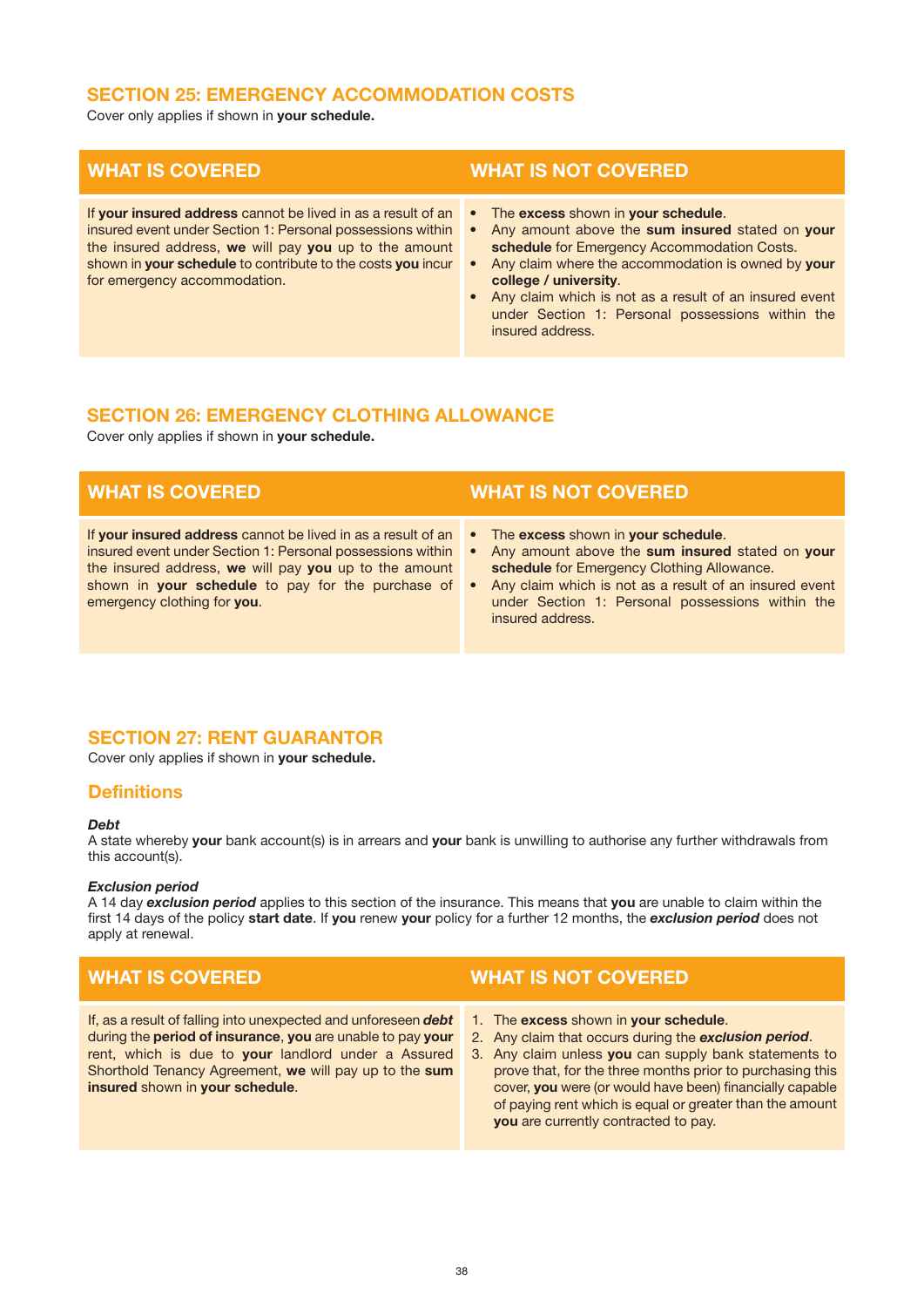## **SECTION 27: RENT GUARANTOR (continued)**

Cover only applies if shown in **your schedule**

#### **Conditions**

- 1. If, during the **period of insurance**, **you** are unable to pay **your** rent at any time during **your** tenancy, **you** must notify **your** landlord and cover4students.com as soon as possible.
- 2. If **you** fail to notify **your** landlord or cover4students.com as soon as **you** find out **you** are unable to pay the rent, the amount **we** will pay will be limited to the *debt* that would have otherwise applied.
- 3. In the event of de-registration from the course of study **you** must notify the educational establishment and accommodation provider of the withdrawal as soon as reasonably possible.

## **WHAT IS COVERED WHAT IS NOT COVERED**

4. Any amount in excess of the **sum insured** shown in **your schedule**, per **period of insurance**, subject to the following limits:

| <b>Sum Insured shown</b><br>in your schedule | Maximum amount payable<br>per calendar month |
|----------------------------------------------|----------------------------------------------|
| £5,400                                       | £450                                         |
| £7,200                                       | £600                                         |
| £9,000                                       | £750                                         |
| £12,000                                      | £1,000                                       |

- 5. Any amount that falls within **your** tenancy deposit.
- 6. Any claim unless **you** can supply a copy of **your** Assured Shorthold Tenancy Agreement.
- 7. Any claim for any other *debts* other than rent.
- 8. Any *debt* that is in existence prior to the **period of insurance**.
- 9. Any *debt* that is to a member of **your** family.
- 10. Any *debt* that is wholly or partially connected to or caused by gambling of any type.
- 11. Any circumstances known to **you** before **you** purchased this insurance, which could reasonably have been expected to lead to a claim.
- 12. Any claim:
	- a. which is recoverable from elsewhere.
	- b. if **you** are released from **your** obligations by **your** landlord.
	- c. which is as a result of **you** voluntarily leaving **your** study course, unless as a direct result of **your** *debt*.
- 13. Any claim arising directly indirectly as a result of:
	- a. **you** suffering neurosis, psychoneurosis, a psychopathic or mental disorder of any type.
	- b. **you** committing, or attempting to commit suicide orintentional self-inflicted injury.
	- c. **your** deliberate exposure to exceptional danger except in an attempt to save human life.
	- d. **your** own criminal act.
	- e. **you** being under the influence of alcohol.
	- f. **you** being under the influence of drugs, other than drugs taken in accordance with treatment prescribed and directed by a qualified registered medical practitioner, but not for the treatment of drug addiction.
	- g. **you** being engaged in winter sports, mountaineering, racing or any form of operational duties as a member of the armed forces or Territorial Army.
	- h. **you** engaging in aviation except when travelling by air as a paying passenger.
	- i. **you** engaging in parachute jumping, bungee jumping or free fall jumping, skin-diving involving breathing apparatus, potholing, hang-gliding or participating in any dangerous sports other than as part of the course of study.
	- 14. Any claim if **you** are under 16 or over 75 years of age (except where prior agreement has been made).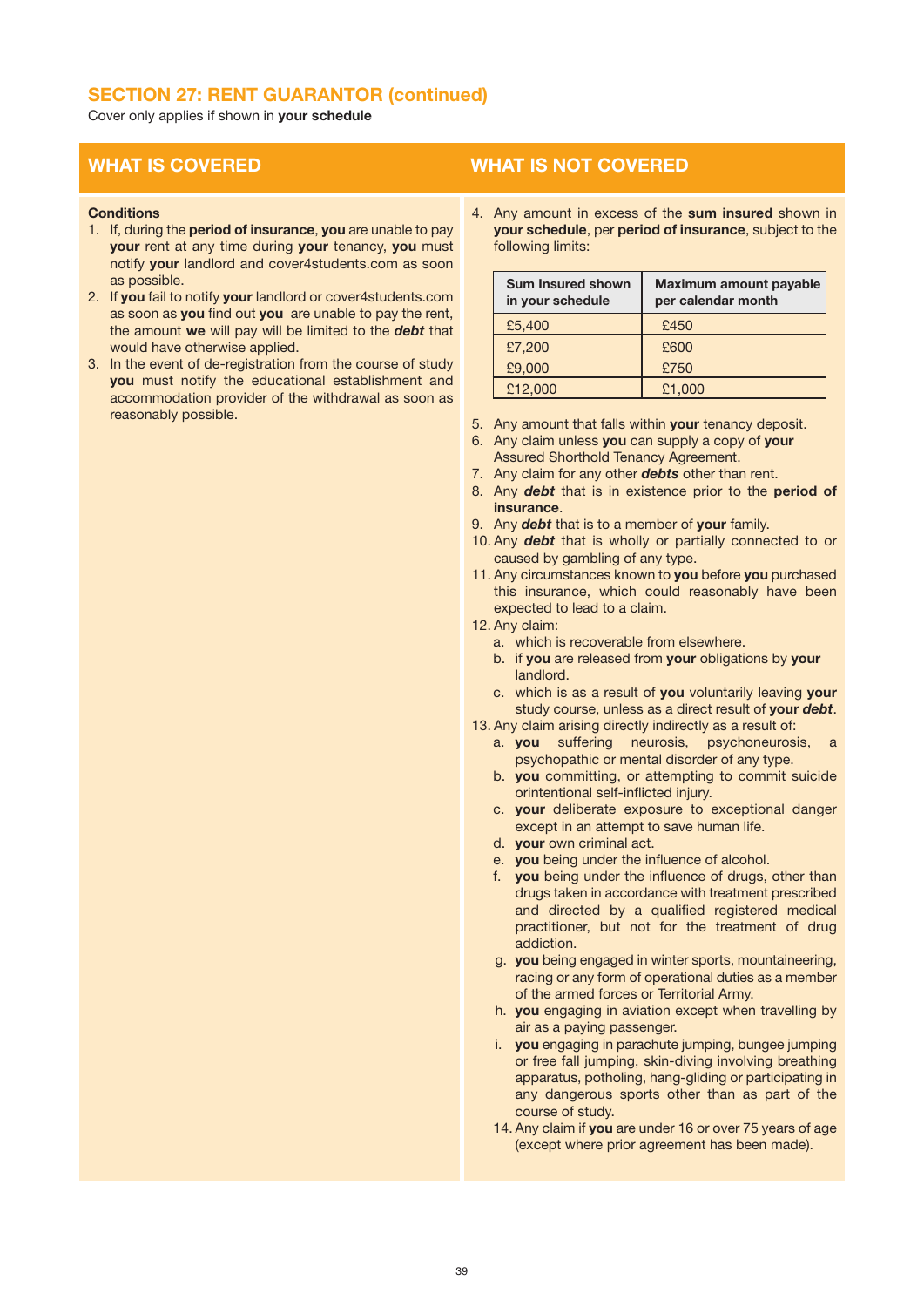## **BASIS OF SETTLING CLAIMS**

### **How we settle claims for Personal Accident**

- 1) **We** will pay any benefit under this policy to **you** if **you** are living, otherwise to **your** estate.
- 2) Interest will not be added to any amount payable.
- 3) **We** shall only pay one benefit in connection with the same **accident**.
- 4) **You** must produce for **us** any medical certificates and other evidence which may be required to support **your** claim. In addition **you** must submit to a medical examination at **our** expense as often as is required in connection with any claim.
- 5) If an **accident** happens which gives rise to a claim and for which **we** make payment under permanent total **disablement** or total loss of one or more limbs or eyes, the policy shall cease to apply.

## **How we settle claims for mobile phones and games consoles.**

- 1) Replacement Equipment If a mobile phone/games console cannot be replaced with an identical mobile phone/games console of the same age and condition, **we** through our preferred suppliers, will replace it with one of comparable specification or the equivalent value taking into account the age and condition of the original mobile phone/games console. **We** cannot guarantee that the replacement mobile phone/games console will be the same colour as the original item. Where an equivalent refurbished item is not available, **we** will replace with new.
- 2) Repairs Repairs will be carried out using readily available parts. Where possible we will use original parts but in some cases, unbranded parts may be used.
- 3) If **we** agree not to repair or replace an item, **we** will make a cash or voucher settlement equal to the cost **we** would have paid for replacement or repair through **our** preferred suppliers.
- 4) Where an **excess** applies, this will be taken off the amount of **your** claim.

#### **How we settle claims for all other sections of the policy.**

1) If an item has been damaged and it can be economically repaired **we**, cover4students.com or their representative will either arrange or authorise repair and **we**, cover4students.com or their representative will pay the cost of repair.

Otherwise, **we**, cover4students.com or their representative will replace the item with a new one of similar quality through **our** preferred suppliers, or **we**, cover4students.com or their representative will pay the replacement cost of a new item of similar quality.

If **we**, cover4students.com or their representative agree not to repair or replace an item, **we**, cover4students.com or their representative will make a cash or voucher settlement equal to the cost **we** would have paid for replacement or repair through **our** preferred suppliers.

- 2) **We**, cover4students.com or their representative will not pay the cost of replacing or changing undamaged items or parts of items which belong to a set, suite or which have a common design or use such as suites of furniture and carpets which are only damaged in one area, when the loss or damage relates to a specific item or part of one item or to a clearly defined area.
- 3) **We,** cover4students.com or their representative will not pay for any loss of value to any item, which **we** have repaired or replaced.
- 4) Where an **excess** applies, this will be taken off the amount of **your** claim.
- 5) If loss or damage happens and the **sum insured** on **your schedule** is less than the cost of replacing all **your** possessions as new, **we,** cover4students.com or their representative will, where appropriate, take off an amount for wear and tear from the cost of the new item unless the item can be economically repaired when only the cost of the repair will be paid.

The most **we,** cover4students.com or their representative will pay for any one claim is the amount it will cost **us** to replace all **your** possessions as new but not more than the **sum insured** and any limits shown in **your schedule**.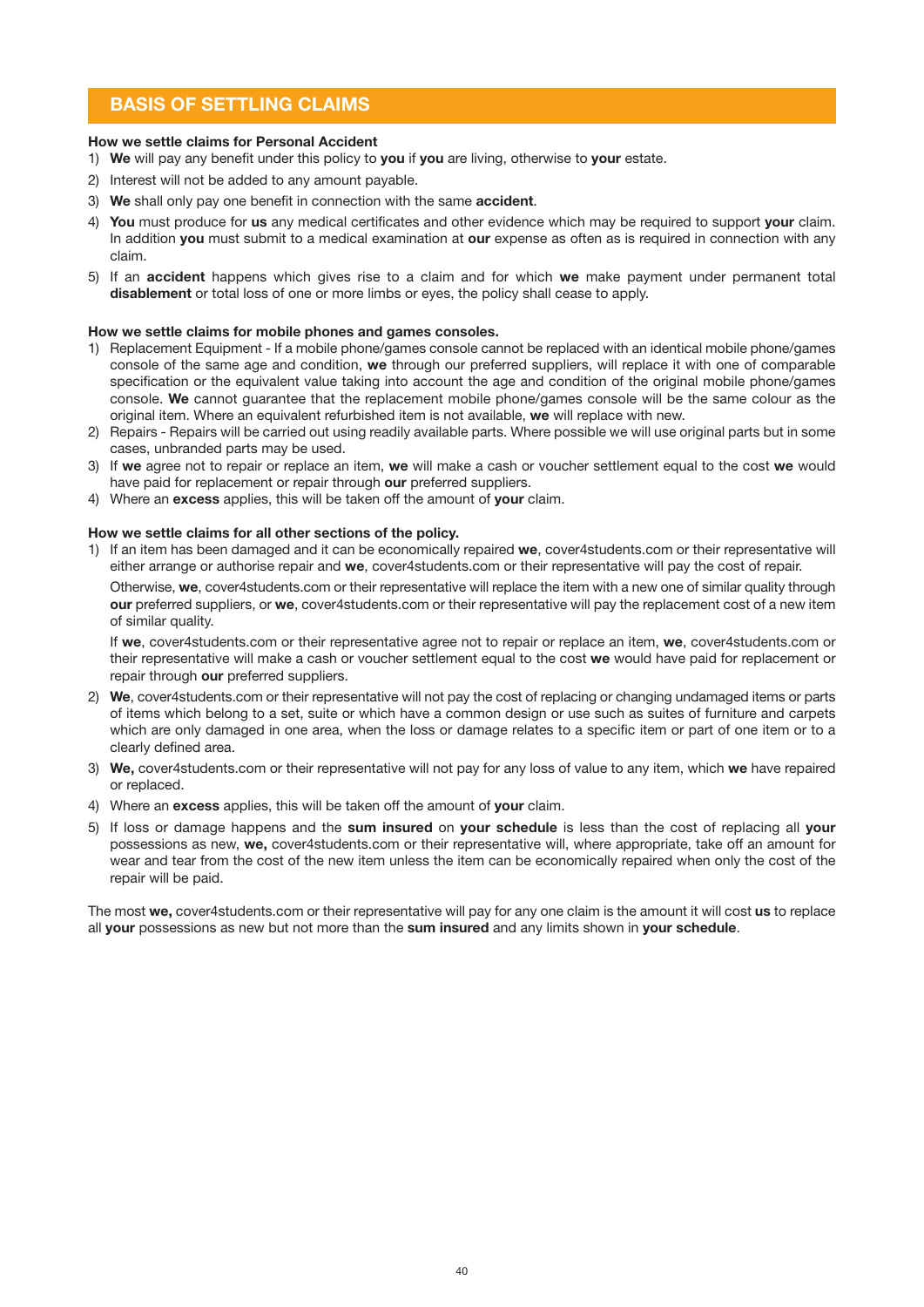## **CLAIMS CONDITIONS**

- 1) **We,** cover4students.com or their representative are entitled in the event of any loss of or damage to property to enter any building where the loss or damage has occurred and to take and keep possession of all such property and to deal with the salvage in a reasonable manner. No property may be abandoned to **us**.
- 2) Send any claim form, application notice, legal document or other correspondence sent to **you** to **us** straightaway without being answered. Written notice must also be given to **us** immediately **you** have knowledge of any prosecution or inquest in connection with any event for which there may be liability under this policy. No admission, offer, promise, payment or indemnity made or given by or on behalf of **you** without **our** written consent.
- 3) **We,** cover4students.com or their **representative** shall be entitled to take over and conduct in **your** name the defence or settlement of any claim or to prosecute in **your** name for **our** own benefit any claim under this policy.
- 4) **We,** cover4students.com or their **representative** will be entitled at any time in **our** or **your** name to take steps for the recovery of any part of the property insured or for securing reimbursement in respect of any loss or damage and **you** will give **us** all the information and assistance **we** may reasonably require. Upon payment of any claim under this policy (other than for repair) any part of the property insured in respect of which payment is made will belong to **us** subject to **your** right to reclaim it upon repayment to **us** of the amount paid.
- 5) If at any time any claim arises under this policy and there is other insurance covering the same loss or liability or any part thereof **we** shall not pay more than a rateable proportion of such claim.
- 6) If **you** find a **credit card** is missing tell the **credit card** company immediately and tell **us** as soon as **you** can.
- 7) If **you** are a victim of theft, riot, vandalism or something is lost, tell the police within 24 hours of discovering the loss or damage and ask for an incident number, then tell **us** as soon as **you** can.
- 8) **You** must not admit, settle, reject, negotiate or promise to pay any claim without **our** written permission. **We** will not unreasonably hold back **our** permission.
- 9) **You** must provide **us** with all the details and evidence which **we** ask for concerning the cause and amount of any loss, damage or injury. Where **we** have asked **you** for specific information relevant to **your** claim **we** will pay for any reasonable expenses **you** incur in providing **us** with the information. **You** must also help **us** to take legal action against anyone or help **us** defend any legal action if **we** ask **you** to.

**We** will repair or replace the lost or damaged property or pay in cash or vouchers the amount of the loss or damage.

If the damage can be repaired but repair or reinstatement is not carried out, **we** will pay the reduction in the value of the item in cash or vouchers resulting from the damage, but not exceeding the estimated cost of repair.

**We** will not automatically reinstate the **sum insured** under **your** policy in the event of a claim, unless **we** have given **you** written notice to the contrary before payment.

- **We** will not pay more in total than the **sum insured** stated on **your schedule** and this must be adequate to cover the full cost of replacing as new all items, other than clothing, household linen and rented household goods, and **college/university** property on loan.
- We will deduct an amount for wear, tear and depreciation in respect of:
	- Clothing and household linen.
	- Rented household goods.
	- **College/university** property on loan.
- Set in **your schedule** or in this policy are limits in respect of individual items or groups of items:
	- TV, Game Consoles, Video, DVD players including portable radios, cassettes or compact disc players.
	- Photographic equipment (including film slides, negatives and photographic prints) video cameras and camcorders.
	- Jewellery, watches and other **valuables**.
	- CD's, video audio cassettes, discs, records, cartridges, CD ROM's and computer games.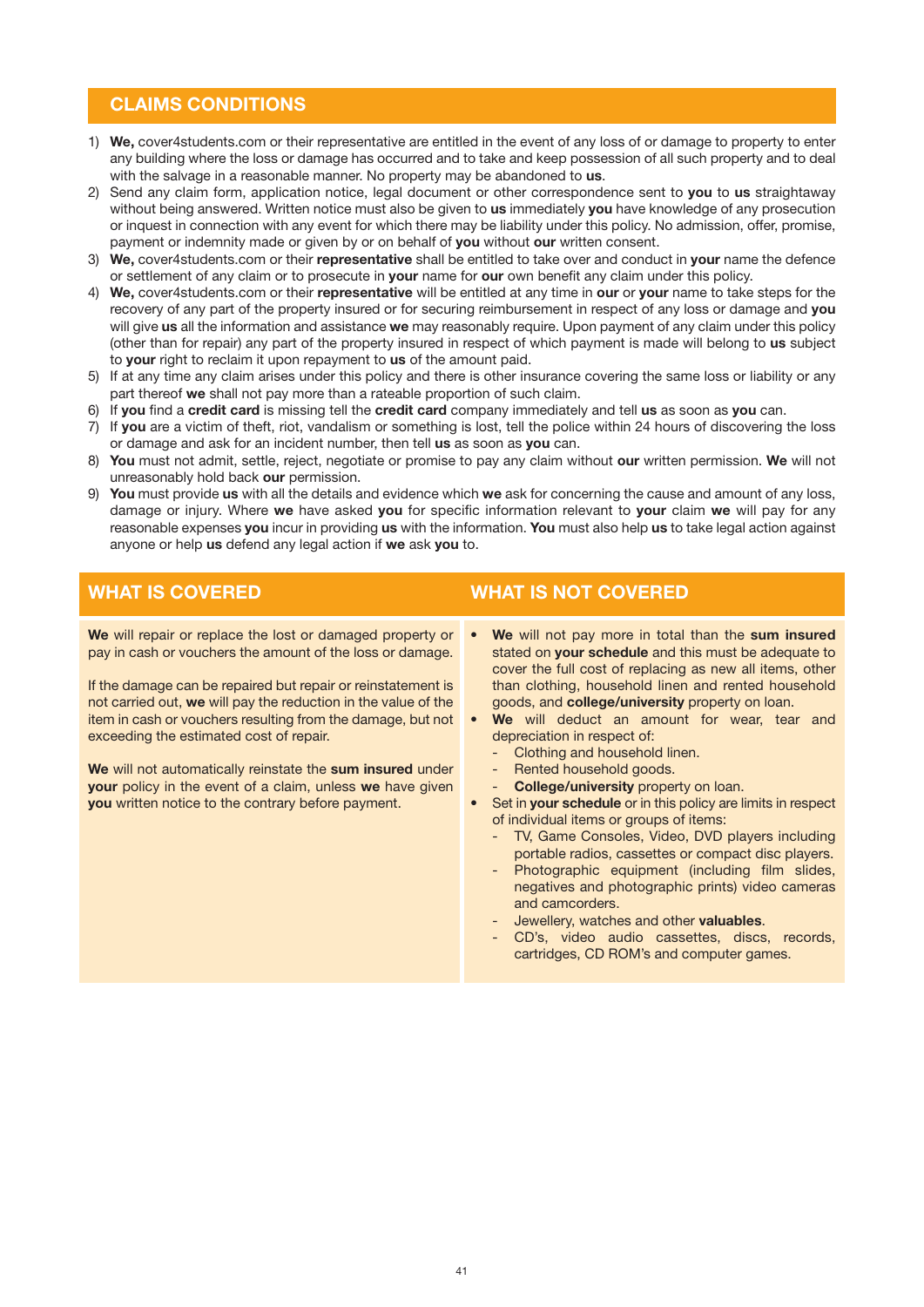## **GENERAL CONDITIONS APPLICABLE TO YOUR WHOLE POLICY**

These are the conditions of the insurance **you** will need to meet as **your** part of this contract. There are other conditions of insurance applicable to the Legal Expenses section on pages 17-19. If **you** do not, a claim may be rejected or payment could be reduced. In some circumstances **your** policy might be invalid.

### **1) The Value of Your Property**

**You** must notify **us** immediately if at any time the **sums insured** for **your personal possessions**, **computer equipment**, and **all risks** extensions are less than the cost of replacing all these items as new, except for clothing and household linen, rented goods and **college/university** property on loan where a deduction will be made for wear and tear.

If at any time the **replacement value** exceeds the **sum insured** on **your schedule**, in the event of a claim, **your** financial position could be seriously prejudiced by the application of the average condition.

### **2) Average**

**We** will not pay more than the total **sum insured** stated on **your schedule**. If at the time of a loss or damage **you** own or are legally responsible for **personal possessions**, computer equipment, and **all risks** items, which in total has a greater value than the **sum insured**, **we** will only be able to settle claims at the percentage **you** are insured for. For example, if the value shown on **your schedule** only represents 80% of the full replacement cost, then **we** will not pay more than 80% of **your** claim.

### **3) Taking care**

**You** must at all times

- a) Take all steps to prevent **accident**, loss or damage.
- b) Take all steps to ensure that all external doors and accessible windows to the **insured address** or the building, which contains the **insured address**, are fitted where possible with adequate locks, which should be left operative whenever the **insured address** is left **unoccupied**.
- c) Maintain all the property insured in a sound condition and allow **us** to have at all times access to it.
- d) On discovery of any event which may give rise to a claim **you** must without delay:
	- i) Give written notice to **us** stating all particulars known to **you.**
	- ii) If any part of the property insured is lost, stolen, or damaged by thieves, notify the police immediately and do everything possible to discover any guilty person and recover the missing property.
	- iii) Supply to **us** all such proofs, information and other evidence relating to the claim as **we** may require. Where **we** have asked **you** for specific information relevant to **your** claim **we** will pay for any expenses **you** incur in providing **us** with the information.

No claim can be settled unless notified to **us** in accordance with the terms of this condition.

## **4) Fraud**

If any claim is in any respect fraudulent or if any fraudulent means or devices are used by **you** or anyone acting on **your** behalf to obtain benefit under this policy all benefit to **you** will be forfeited.

## **5) Cancellation**

- a) Please refer to the 'Fraud condition' above. **We** may also cancel the policy where **we** have identified serious grounds, such as;
	- i) failure to provide **us** with information **we** have requested that is directly relevant to the cover provided under this policy or any claim;
	- ii) the use or threat of violence or aggressive behaviour against **our** staff, contractors or property;
	- iii) the use of foul or abusive language;
	- iv) nuisance or disruptive behaviour

**We** will contact **you** at **your** last known address and, where possible, seek an opportunity to resolve the matter with **you**. Where a solution cannot be agreed between **us**, **we** may cancel the policy by giving **you** 14 days notice.

This will not affect **your** right to make a claim for any event that happened before the cancellation date. If **we** cancel the policy **we** will refund premiums already paid for the remainder of the current **period of insurance**, provided no claim has been made during the current **period of insurance**.

b) **You** can cancel this policy within 14 days of the start date, or if later, within 14 days of the date **you** receive this document and **your schedule**. **We** will refund any premiums **you** have paid, as long as **you** have not made a claim and do not intend to make a claim.

**You** can also cancel **your** policy at any other time and provided no claim has been made during the current **period of insurance**, **you** will be entitled to a refund of a proportion of the premium **you** have paid, subject to a deduction of one twelfth for each month of cover **you** have received; or part thereof; plus a £12.50 administration fee.

#### **6) Arbitration**

If any difference arises as to the amount being paid under this policy (liability being otherwise admitted) such difference will be referred to an arbitrator to be appointed by the parties in accordance with any statutory provisions for the time being in force. Where any difference is by this condition to be referred to **arbitration** the making of any award shall be a condition precedent to any right of action against **us.**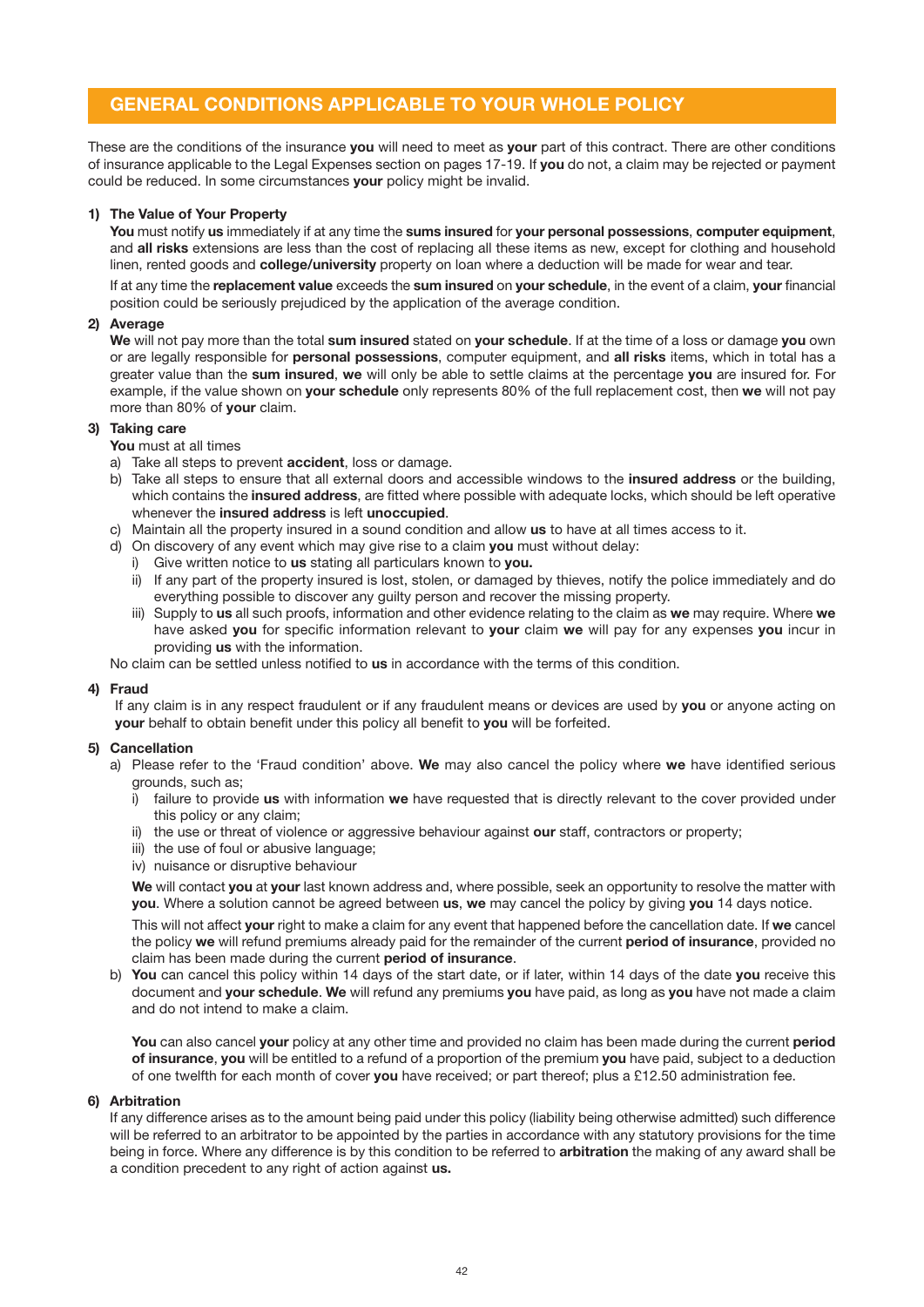## **7) Change of address**

**You** must notify **us** of any change of address in writing within 14 days if cover is to apply in any address other than the **insured address**. Where the **insured address** is a designated hall of residence, there will be no cover under this insurance beyond 14 days given for such notification. A new policy will then be required.

### **8) Financial Sanctions**

**We** will not provide any cover or be liable to provide any indemnity, payment or other benefit under this policy where doing so would breach any prohibition or restriction imposed by law or regulation.

If any such prohibition or restriction takes effect during the **period of insurance we** may cancel this policy immediately by giving **you** written notice at **your** last known address. If **we** cancel the policy **we** will refund premiums already paid for the remainder of the current **period of insurance**, provided no claims have been paid or are outstanding.

## **GENERAL EXCLUSIONS APPLICABLE TO YOUR WHOLE POLICY**

These exclusions apply to the whole policy

### **1) Radioactive contamination**

**We** will not pay for any expense, consequential loss, legal liability or any loss or damage to property directly or indirectly caused by or contributed to by or arising from

- a) Ionising radiation or contamination by radioactivity from any nuclear fuel or from any nuclear waste from the combustion of nuclear fuel.
- b) The radioactive, toxic, explosive or other hazardous properties of any explosive nuclear assembly or nuclear component thereof.

### **2) War Risks**

**We** will not pay for any loss or damage or liability directly or indirectly occasioned by, happening through or in consequence of terrorism or war, invasion, acts of foreign enemies, hostilities (whether war be declared or not), civil war, rebellion, revolution, insurrection, military or usurped power, or confiscation or nationalisation or requisition or destruction of or damage to property by or under the order of any government or public or local authority.

### **3) Sonic Bangs**

**We** will not pay for loss or damage by pressure waves caused by aircraft or other aerial devices travelling at sonic or supersonic speeds.

### **4) Pollution or contamination**

**We** will not pay for any claim or expense of any kind caused directly or indirectly by pollution or contamination, other than caused by a sudden, identifiable, unintended and unexpected incident which takes place in its entirety at a specific time and place during the **period of insurance.**

All pollution or contamination, which arises out of one incident, shall be deemed to have occurred at the same time such incident takes place.

### **5) Reduction in value**

**We** will not pay for any reduction in the value of the property insured following repair, reinstatement or replacement paid for under this policy.

### **6) Miscellaneous exclusions**

**We** will not pay for:

- a) Any liability arising from an agreement, which would not have existed in the absence of that agreement.
- b) Any **accident**, injury, loss or damage occurring before the cover under this policy started.
- c) Any loss or damage caused by deception, unless it is only entry that is gained by deception.
- d) Any liability arising directly or indirectly from any business, profession or trade.
- e) Any property primarily owned or held in trust in connection with any business, profession or trade, other than that relating to the letting of **your** property.
- f) Any property used for entertaining where any form of payment is received.

## **7) Uninsurable Risks**

**We** will not pay for:

- a) The cost of maintenance.
- b) Damage caused by wear and tear, atmospheric and climatic conditions (other than storm or flood), rot, fungus, insects, vermin or any gradually operating cause.
- c) Damage caused by the process of cleaning, dyeing, repair or restoration.
- d) Mechanical or electrical breakdown.
- e) Damage to any property or appliance by or resulting from the failure of part of it (whether belonging to **you** or not) correctly to recognise or respond to any date whether occurring before, during or after the year 2000.
- f) Confiscation or detention by order of any government, public or police authority.

## **8) Matching items**

**We** will not pay the cost of replacing, repairing or changing any undamaged items or parts of items forming part of a set or other items of a common nature, colour, design or use. This applies if the other items can still be used and the loss or damage only affects one part of the set.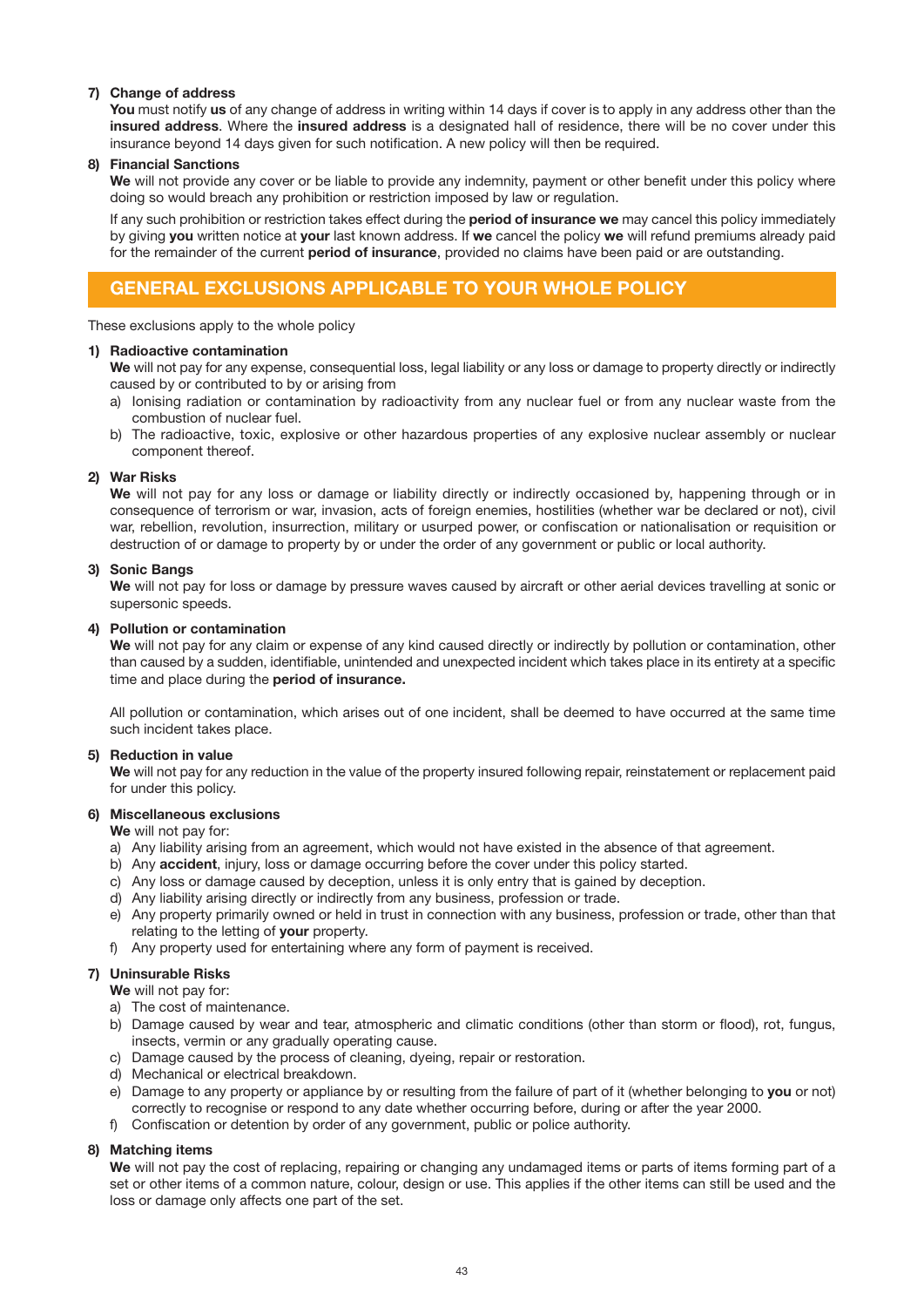### **9) Existing and deliberate damage**

**We** will not pay for any loss or damage, which happens before this cover starts, or which arises from an event before cover starts or any loss or damage caused deliberately by **you** or any member of **your** family.

#### **10) Terrorism**

This insurance does not cover any loss, damage, liability, cost or expense of any kind directly or indirectly caused by, resulting from or in connection with any act of terrorism. For the purpose of this exclusion, terrorism means the use or threat of use, of biological, chemical and/or nuclear force or contamination by any person(s), whether acting alone or on behalf of or in connection with any organisation(s) or government(s), committed for political, religious, ideological or similar purposes, including the intention to influence any government(s) or put any section of the public in fear.

#### **11) Infectious or contagious disease**

This insurance does not cover any loss, damage, liability, cost or expense, in any way caused by or resulting from: a) an **infectious or contagious disease**;

b) any fear or threat of a) above; or

c) any action taken to minimise or prevent the impact of a) above.

#### **12) Cyber and data exclusion clause**

### **We** will not pay for any:

a) Cyber -

- Loss, damage, liability, cost or expense caused deliberately or accidentally by:
- i the use of or inability to use any application, software, or programme;
- ii any computer virus;
- iii any computer related hoax relating to i and/or ii above.

b) Electronic data -

Loss of or damage to any electronic data (for example files or images) wherever it is stored.

## **HOW TO MAKE A CLAIM**

#### **For all claims except Legal Expenses claims:**

1) Cover4students.com will deal with all claims. **You** must refer all correspondence and telephone enquiries to cover4students.com at the following address:

Cover4students Claims Team, Stream Claim Solutions, Copthall House King Street Newcastle under Lyme ST5 1EL Telephone: 0161 974 1101

Check **your** policy to ensure that the cause of the loss or damage is covered. **Your schedule** will show which cover sections are operative.

- 2) If **you** have a valid claim, obtain a claim form from cover4students.com. Complete and return it along with:
	- a) Receipts, bills, valuations or repair estimates as appropriate for all claims for loss or damage.
	- b) Full details of **accident** or injury and early prognosis for personal **accident** claims.

All claims for theft or loss must be reported to the police.

- 3) Remember that some of **your** cover (for example personal liability) is provided to cover **you** against claims made by others. If **you** are held responsible for loss, damage or injury it is essential that **you**:
	- a) Tell **us** immediately and provide details in writing as soon as possible and
	- b) Send any claim form, application notice, legal document or other correspondence sent to **you** to **us** straightaway without being answered. Do not admit liability or reply to any correspondence without **our** authority. **We** will then deal with all matters relating to that claim on **your** behalf.
- 4) In some cases **we** may arrange either for a member of **our** staff or an independent chartered loss adjuster to discuss **your** claim with **you.** This is not always necessary but when it is **we** will advise **you** of the name and address of the loss adjuster and monitor progress of the claim for **you.**

Please do not worry if **we** arrange for a loss adjuster or member of staff to visit **you**. It is a normal claims procedure and aims to speed up consideration of claims.

Certain types of claim will be considered directly by the insurers if referred to them by cover4students.com.

#### **For all Legal Expenses claims:**

The Legal Claims Notification and Advice Helpline Service provides advice on any problem affecting **you**. All potential claims must be reported initially to the Claims Notification and Advice Helpline for advice and support.

#### **Legal Claims Notification & Advice Helpline Service: - 01384 887575**

**We** will not accept responsibility if the Claims Notification and Advice Helpline Services fail for reasons beyond **our** control.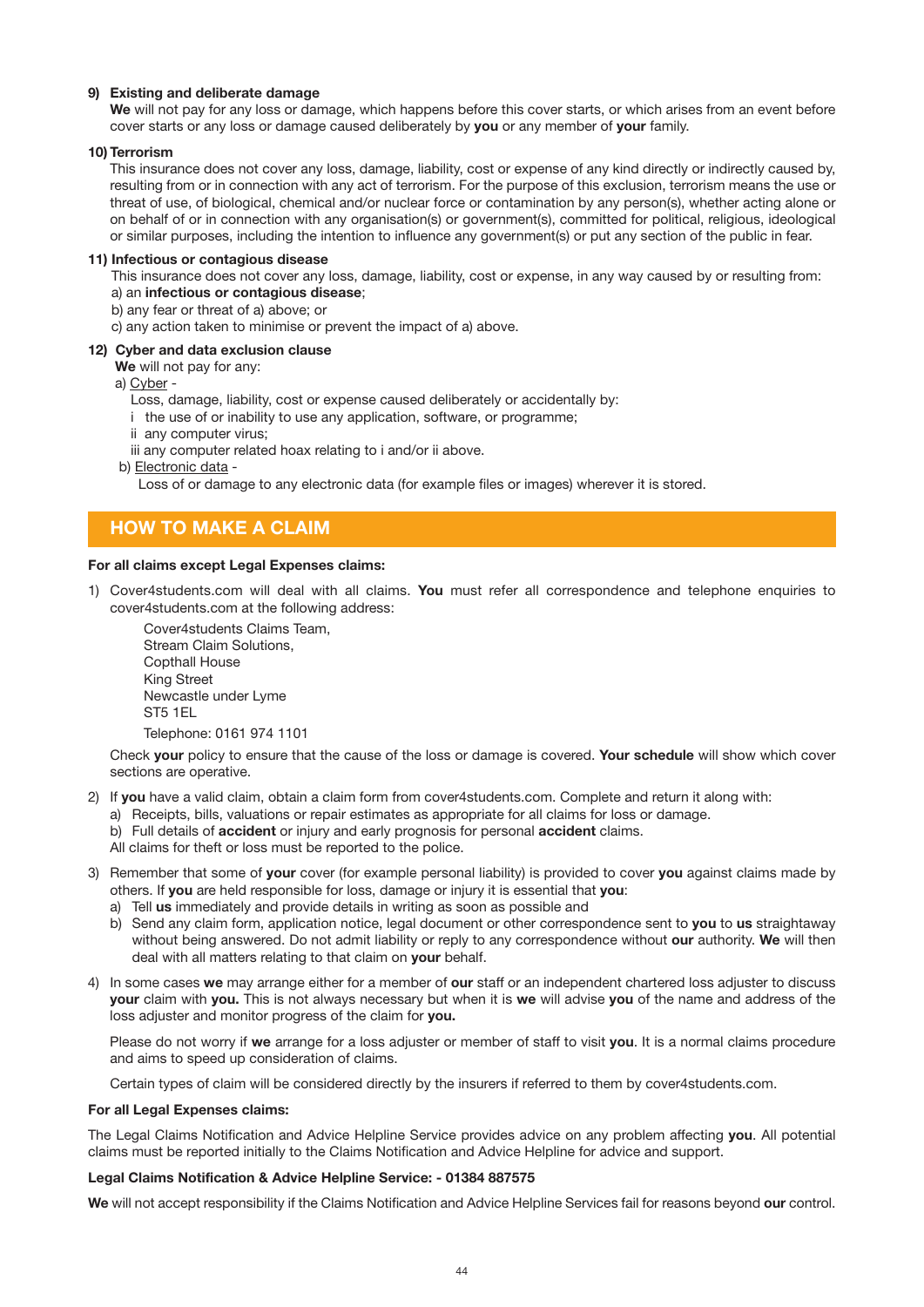## **COMPLAINTS PROCEDURE**

#### **OUR COMMITMENT TO CUSTOMER SERVICE**

**Our** aim is to provide **you** with a high quality service at all times, although **we** do appreciate that there may be instances where **you** feel it is necessary to lodge a complaint.

#### **For all complaints relating to sections 1 - 5 and 7 - 27 only**

If **you** do wish to complain, please note the 3 steps below, along with the relevant contact details for each step.

Please take special note, however, that should **you** wish to direct **your** complaint directly to Lloyd's in the first instance, **you** may do so by using the contact information referenced in Step 2 below.

#### **Step 1**

Should **you** have any query or complaint regarding service, **you** can contact cover4students.com by telephone, letter, or e-mail.

Tel: 0161 772 3390

Postal Address: Cover4students.com UK & Ireland Insurance Services (Online) Limited, The Stables, Old-Co-op Yard, Warwick Street, Manchester, M25 3HB. E-mail: customerservices@cover4students.com

Should **you** have any query or complaint regarding the way **your** claim has been dealt with, please contact the Cover4students Claim Team as follows:

By telephone: 0161 974 1101

By writing to: Cover4students Claim Team, Stream Claim Solutions, Copthall House King Street Newcastle under Lyme ST5 1EL.

By email: complaints@streamcs.co.uk

**We** aim to resolve **your** concerns by close of the next business day. Experience tells **us** that most difficulties can be sorted out within this time.

#### **Step 2**

Should **you** remain dissatisfied with the outcome of **your** complaint, **your** legal rights are not affected and **you** may refer **your** complaint to Lloyd's. Lloyd's contact information is:

Complaints at Lloyd's Fidentia House Walter Burke Way Chatham Maritime Kent ME4 4RN

Tel: +44 (0)20 7327 5693 Email: complaints@lloyds.com

Details of Lloyd's complaints procedure are set out in a leaflet "Your Complaint - How We Can Help", which is available at http://www.lloyds.com/complaints. Alternatively, **you** may ask Lloyd's for a hard copy.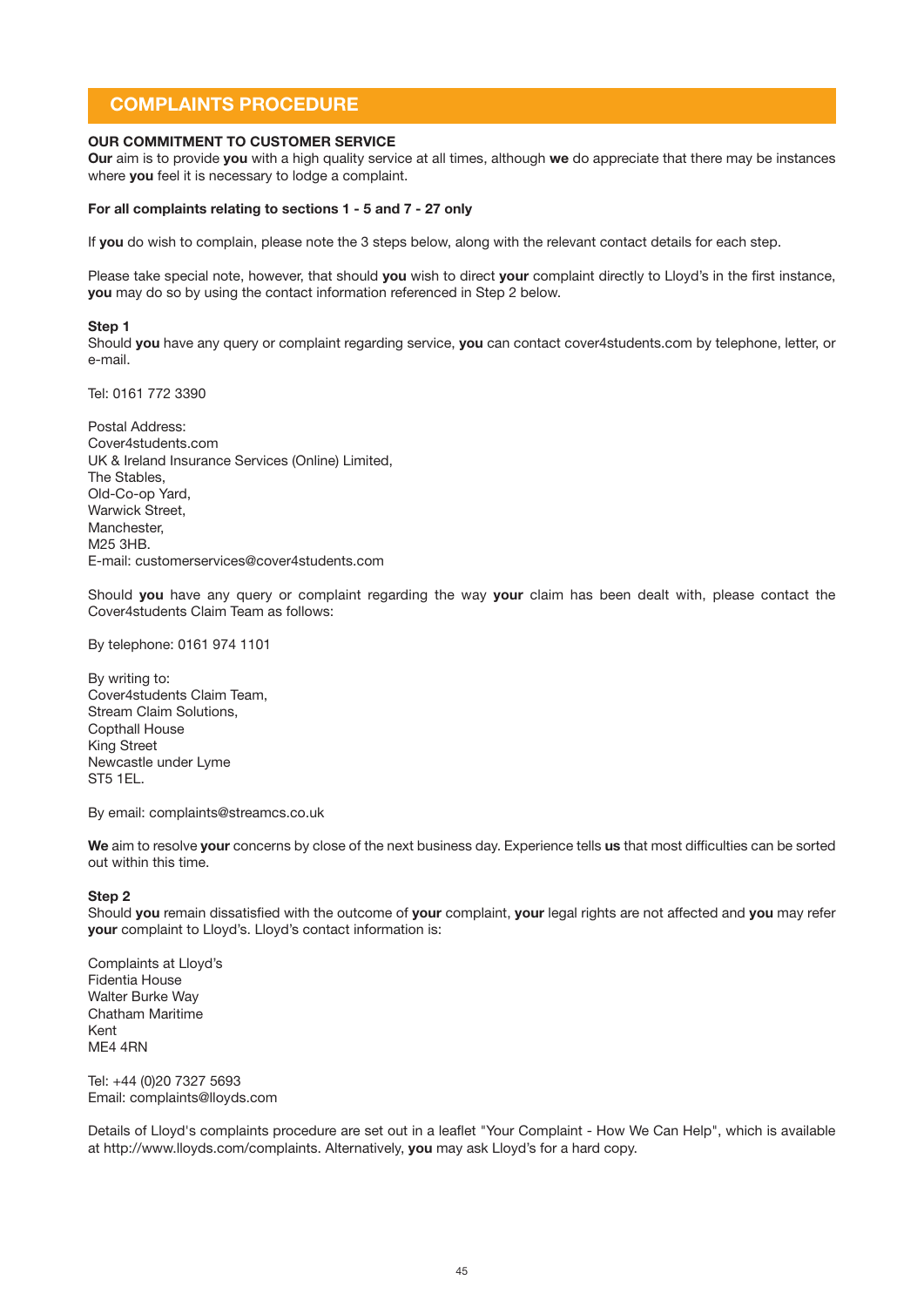## **Step 3**

If **you** still remain dissatisfied after Lloyd's has considered **your** complaint, **you** may have the right to refer **your** complaint to the Financial Ombudsman Service. The contact information is:

Financial Ombudsman Service Exchange Tower London E14 9SR

Tel: 0800 0234 567 (normally free from a fixed line, but charges may apply from mobiles). Tel: 0300 1239 123 (normally charged at the same rate as 01 / 02 on mobile phone tariffs). Email: complaint.info@financial-ombudsman.org.uk

### **For all complaints relating to section 6 - Legal Expenses only**

In the event of a complaint arising under this insurance, **You** should in the first instance contact Legal Insurance Management Ltd.

- Write to **Us** at: Arc Legal Assistance Limited PO Box 8921 Colchester CO4 5NE
- Email **Us** at: customerservice@arclegal.co.uk
- Call **Us** on: 01206 615000

Please ensure **Your** policy number is quoted in all correspondence to assist a quick and efficient response.

If it is not possible to reach an agreement, **You** have the right to make an appeal to the Financial Ombudsman Service. This may also apply if **You** are insured in a business capacity. **You** may contact the Financial Ombudsman Service at:

The Financial Ombudsman Service, Exchange Tower, London E14 9SR.

Tel: 0300 123 9 123 Email: complaint.info@financial-ombudsman.org.uk

The above complaints procedure is in addition to **Your** statutory rights as a consumer. For further information about **Your** statutory rights contact **Your** local authority Trading Standards Service or Citizens Advice Bureau..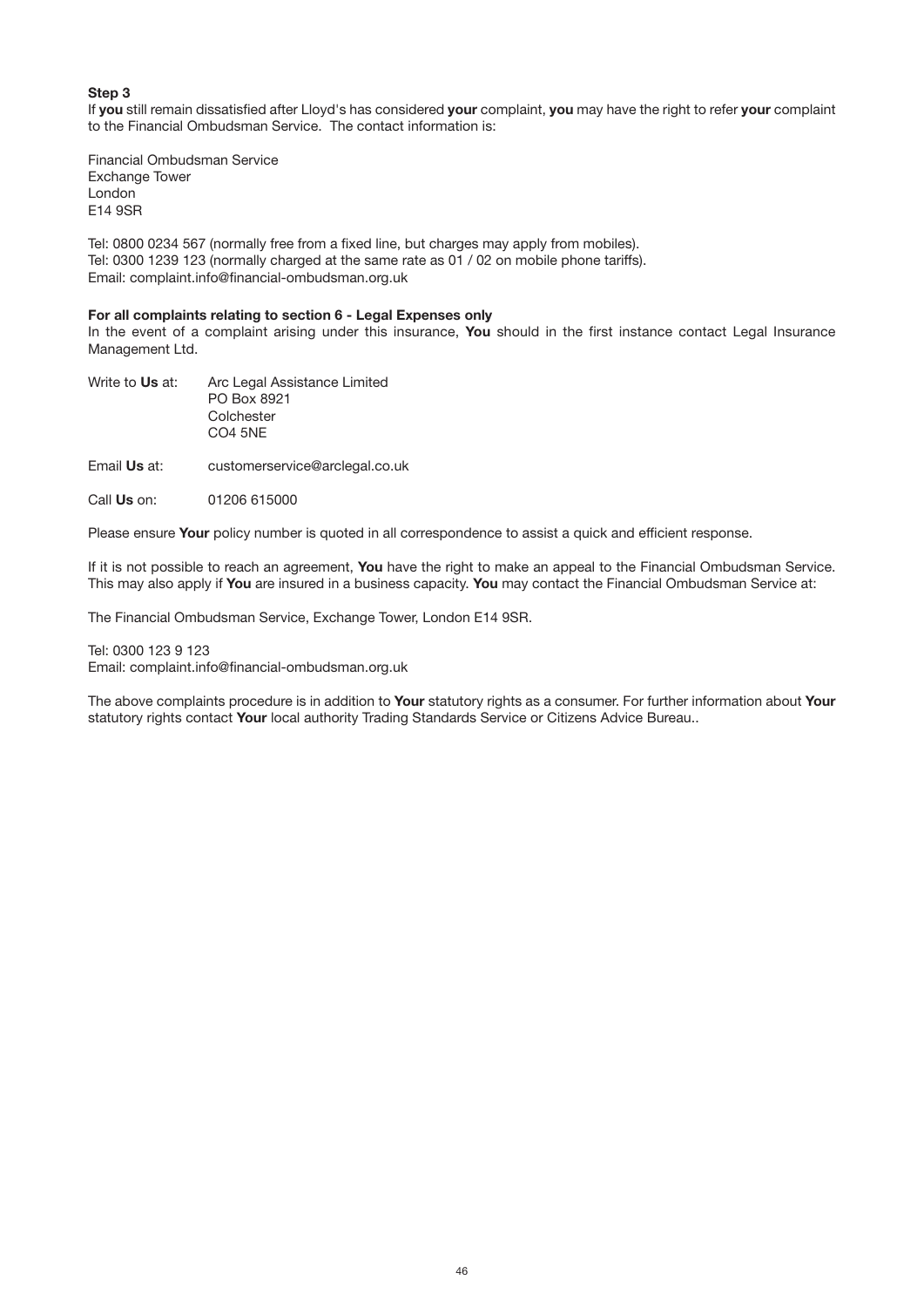## **DATA PROTECTION NOTICE**

**We** and Cover4students.com are the data controller(s) (as defined by the Data Protection Act 2018 and all applicable laws which replace or amend it, including the General Data Protection Regulation) who may collect and process **your** personal information.

For full details of what data **we** collect about **you**, how **we** use it, who **we** share it with, how long **we** keep it and **your** rights relating to **your** personal data, please refer to **our** Privacy Notice which will be available on **our** website from May 2018 www.canopius.com.

If **you** do not have access to the Internet, please write to the Group Data Protection Officer (address below) with **your** address and a copy will be sent to **you** in the post.

#### In summary:

**We** and Cover4students.com may, as part of **our** agreement with **you** under this contract, collect personal information about **you**, including:

- Name, address, contact details, date of birth and cover required
- Financial information such as bank details
- Details of any claim

**We** and Cover4students.com will also collect personal information about any additional people who **you** wish to be insured under the policy.

**We** and Cover4students.com may also collect sensitive personal information about **you**, and any additional people who **you** wish to be insured under the policy, where the provision of this type of information is in the substantial public interest, including:

• Medical records to validate a claim should **you** be claiming for sickness or an accident.

**We** and Cover4students.com collect and process **your** personal information for the purpose of insurance and claims administration.

All phone calls may be monitored and recorded and the recordings used for fraud prevention and detection, training and quality control purposes.

**Your** personal information may be shared with third parties which supply services to **us** or which process information on **our** behalf (for example, premium collection and claims validation, or for communication purposes related to **your** cover). **We** will ensure that they keep **your** information secure and do not use it for purposes other than those that **we** have specified in **our** Privacy Notice.

Some third parties that process **your** data on **our** behalf may do so outside of the European Economic Area ("EEA"). This transfer and processing is protected by EU Model Contracts which aim to provide the equivalent level of data protection to that found in the EU.

**We** and Cover4students.com will keep **your** personal information only for as long as **we** believe is necessary to fulfill the purposes for which the personal information was collected (including for the purpose of meeting any legal obligations).

**We** and Cover4students.com will share **your** information if **we** are required to by law. **We** may share **your** information with enforcement authorities if they ask **us** to, or with a third party in the context of actual or threatened legal proceedings, provided **we** can do so without breaching data protection laws.

If **you** have any concerns about how **your** personal data is being collected and processed, or wish to exercise any of **your** rights detailed in **our** Privacy Notice, please contact:

Group Data Protection Officer Canopius Managing Agents Limited Gallery 9 One Lime Street London EC3M 7HA **LIK** 

Email: privacy@canopius.com Tel: + 44 20 7337 3700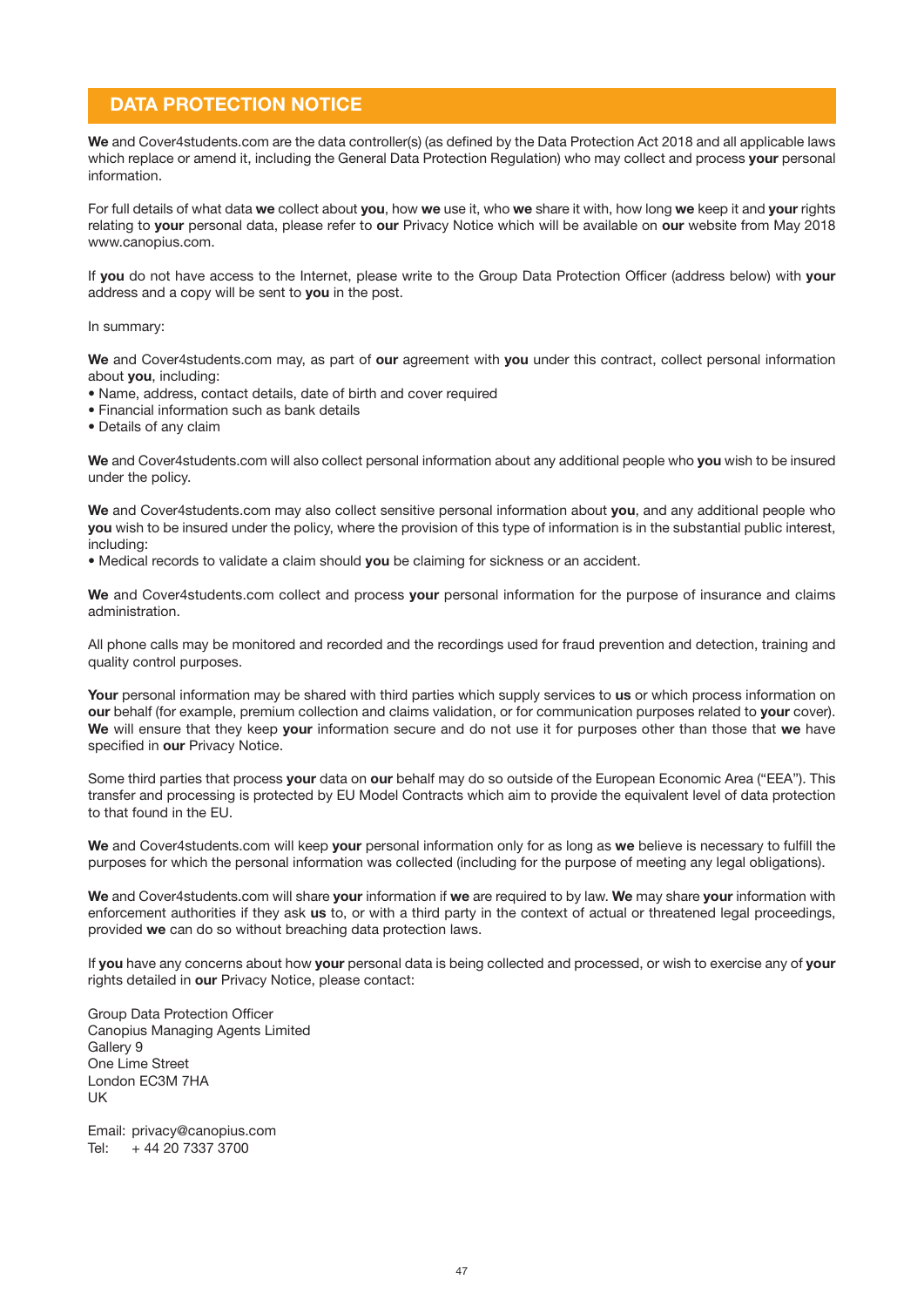## **FINANCIAL SERVICES COMPENSATION SCHEME**

The insurer is covered by the Financial Services Compensation Scheme. **You** may be entitled to compensation from the Scheme if the insurer is unable to meet its obligation to **you** under this contract. Further information can be obtained from the Financial Services Compensation Scheme, 10th Floor, Beaufort House, 15 St. Botolph Street, London, EC3A 7QU. Tel: 0800 678 1100 (Freephone) or 020 7741 4100. Website: www.fscs.org.uk.